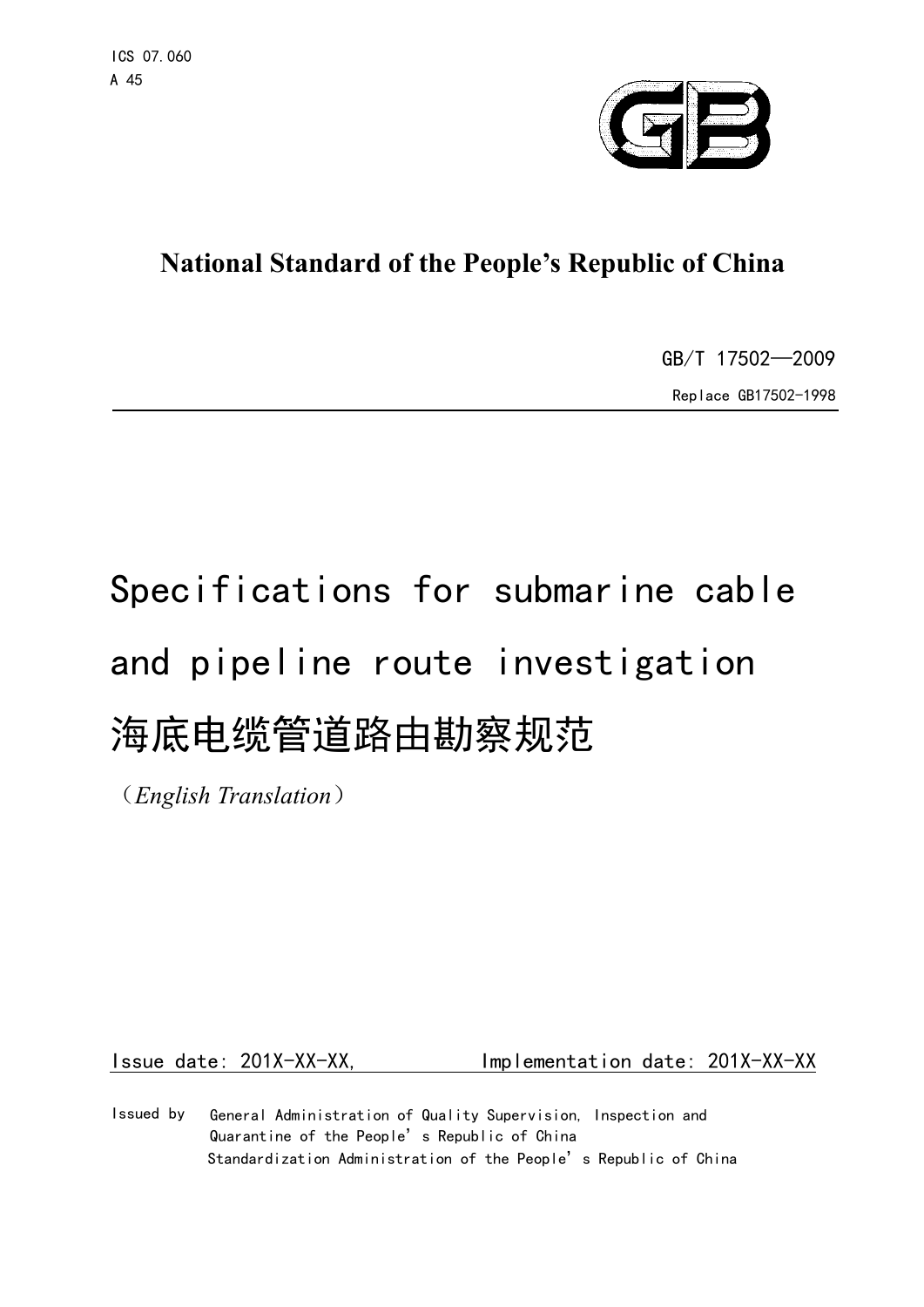# Contents

| 15 Collection and Observation of Marine Hydrographic and Meteorological Data 26                  |  |
|--------------------------------------------------------------------------------------------------|--|
|                                                                                                  |  |
|                                                                                                  |  |
|                                                                                                  |  |
| Annex A (Informative) Compilation Guideline for Submarine Cable and Pipeline Route Pre-selection |  |
|                                                                                                  |  |
|                                                                                                  |  |
|                                                                                                  |  |
|                                                                                                  |  |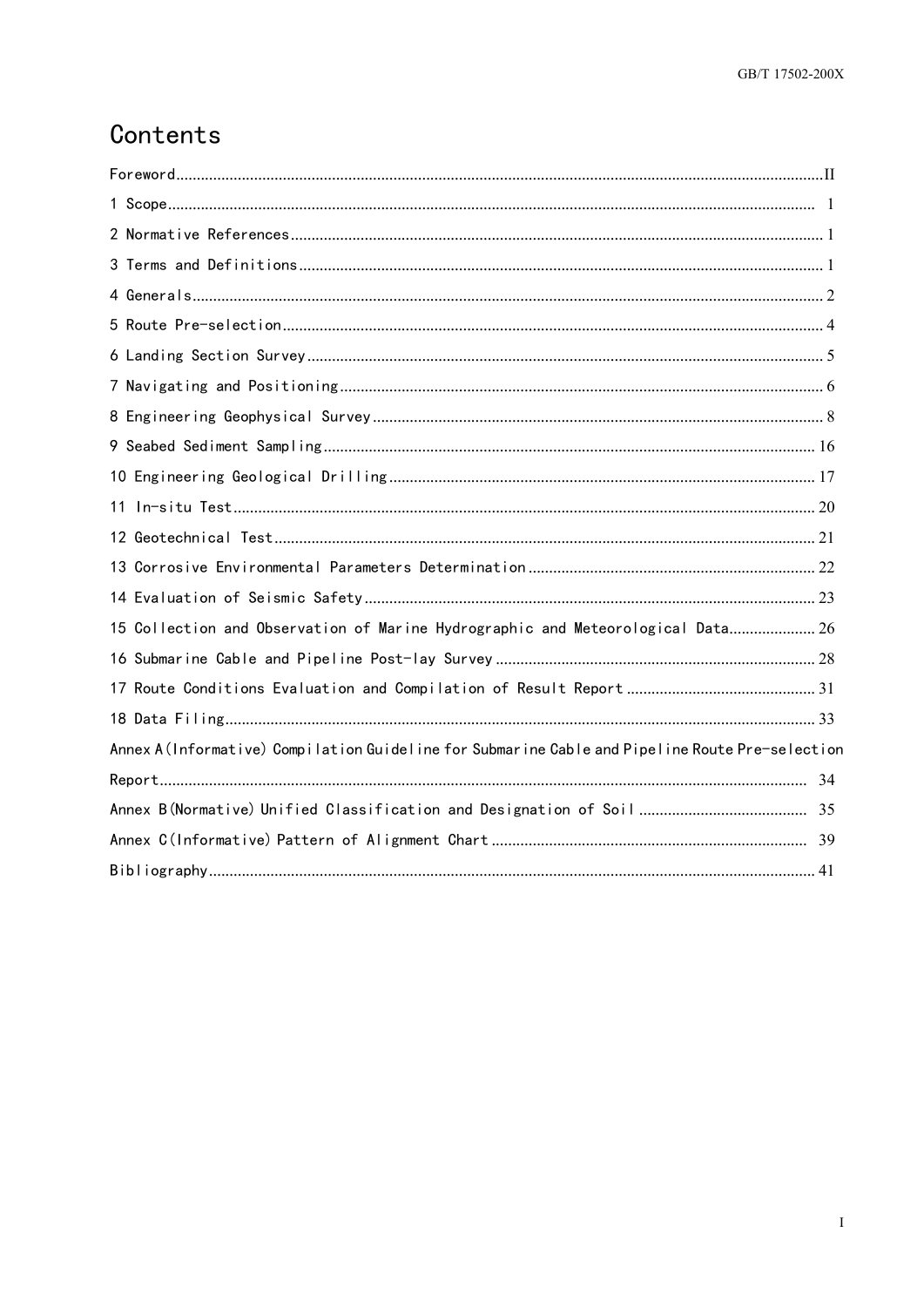## <span id="page-2-0"></span>Foreword

SAC/TC 283 is in charge of this English translation. In case of any doubt about the contents of English translation, the Chinese original shall be considered authoritative. This standard replaces the GB 17502-1998 Specifications for Submarine Cable and Pipeline route

Investigation in whole.

The main revisions are as followings:

- The terms and definitions of landing section, inshore section, shallow sea section, deep sea section, remotely operated vehicle (ROV), cone penetration test (CPT) have been added as 3.2, 3.3, 3.4, 3.5, 3.6 and 3.7;
- Generals has been added as Clause 4;
- The time-limit requirements for hydrological and meteorological data collection in route pre-selection have been raised (see 5.3);
- The surveyed scope, contents and technical requirements of route corridor zone in landing section have been revised and the 9.2, 9.3 and 9.4 in 1998 edition have now changed to 6.1, 6.2 and 6.3 in this edition;
- The contents of horizontal and vertical control survey, microwave range-based positioning, long and short baseline acoustic positioning are deleted;
- The technical requirements of navigating and positioning for sailing geophysical survey and fixed-point survey have been revised and the 5.3.1.1 and 5.3.1.2 in 1998 edition have now changed to 7.4 and 7.5 in this edition;
- Multi-beam bathymetry has been added as 8.4, and the requirements for performance, implementation on the sea, data acquisition and processing of all involved survey apparatus have been modified, and the 6.2, 6.3, 6.4 and 6.5 in 1998 edition have changed to 8.3, 8.5, 8.6 and 8.7 in this edition;
- The title of the Clause of Seabed Sediment Sampling and Geotechnical Test in 1998 edition was changed to Seabed Sediment Sampling(see Clause 9), and sample packaging and storage have been added as 9.3.3 and 9.3.4, and the lithology description has been refined in 7.4 of 1998 edition and which has changed to 9.3.2 in this edition;
- The drilling vessel and drilling methods have been added as 10.1.2 and 10.2, and the content of lithology description has been refined in 8.3.1a of 1998 edition and which has changed to 10.4.3 in this edition;
- In-situ Test has been added as Clause 11;
- Geotechnical Test has been added as Clause 12,it encompassed the geotechnical test introduced in 7.5, 7.6, 7.7 and 7.8 in 1998 edition, which has changed to 12.2 in this edition;
- The title of the Clause of Seismic Risk Analysis in 1998 edition was changed to Evaluation of Seismic Safety, and revised contents and requirements of analysis and evaluation (see 12.1, 12.2 and 12.3 in 1998 edition and 14.1, 14.2, 14.3 and 14.4 in this edition);
- The title of the Clause of Observation of Marine Hydrological Meteorological Elements in 1998 edition was changed to Collection and Observation of Marine Hydrological and Meteorological Data (see Clause 15), and removed the content of humidity;
- Submarine Cable and Pipeline Post-lay Survey has been added as Clause 16;
- The title of the Clause of Evaluation of Route Conditions and Compilation of Report in 1998 edition was changed to Route Conditions Evaluation and Compilation of Result Report (see Clause 17), removed the content of recommended route and provided details about content, name of drawings and annexes (see 13.3 in 1998 edition and 17.2 in this edition;
- Data Filing has been added as Clause 18;
- II — Annex A has added the Compilation Guideline for Submarine Cable and Pipeline Route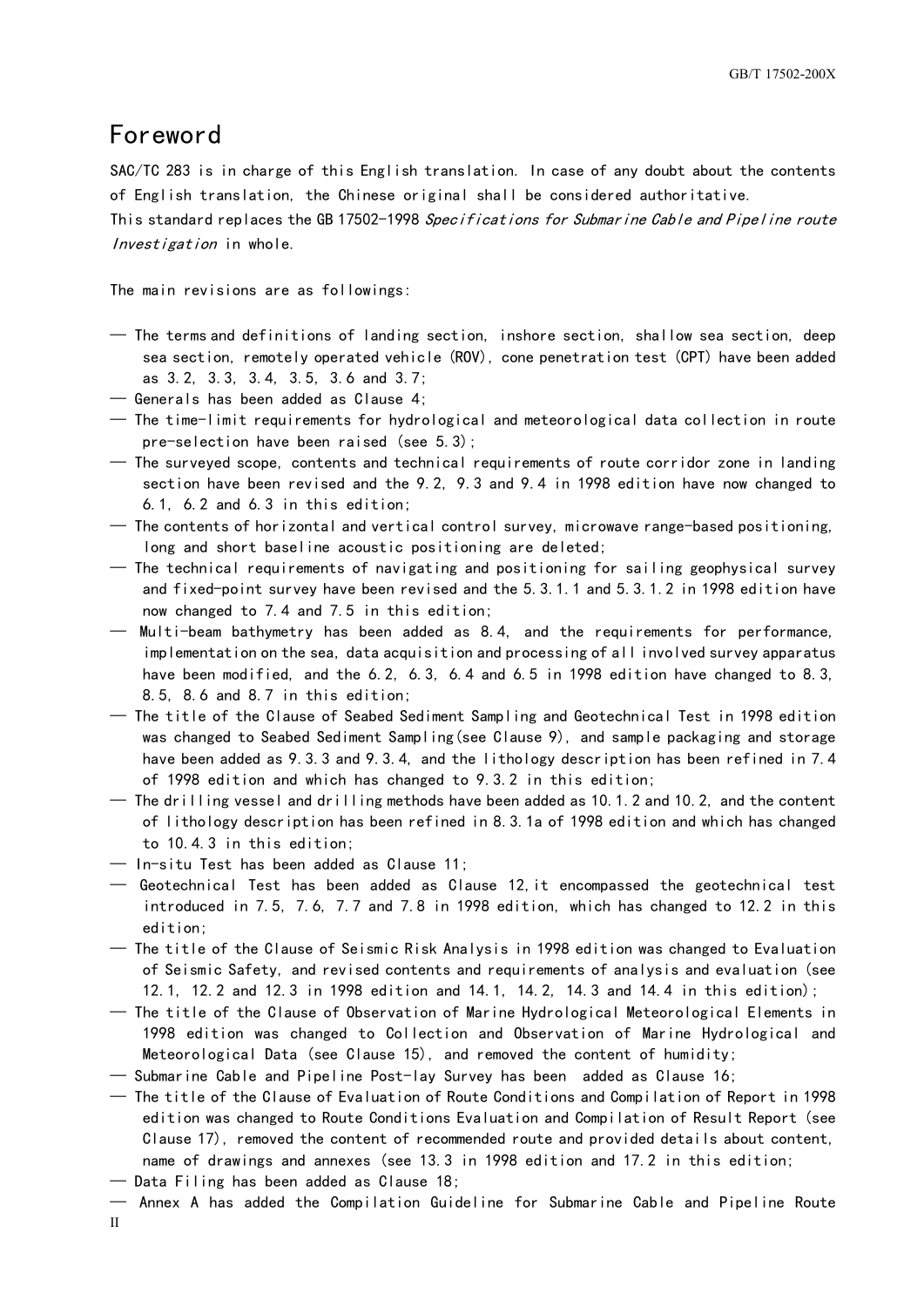Pre-selection Report;

— B1 and B2 in Annex B have added the content of classification and designation of soils; — Annex C has added the Pattern of Alignment Charts.

Annex B in this standard is normative, and Annex A, C are informative.

This standard was proposed by the State Oceanic Administration, People's Republic of China. This standard was prepared by SAC/TC 283 National Technical Committee on Ocean Standardization Administration of China.

The first edition was issued in 1998 as GB 17502-1998 Specifications for submarine cable and pipeline route investigation.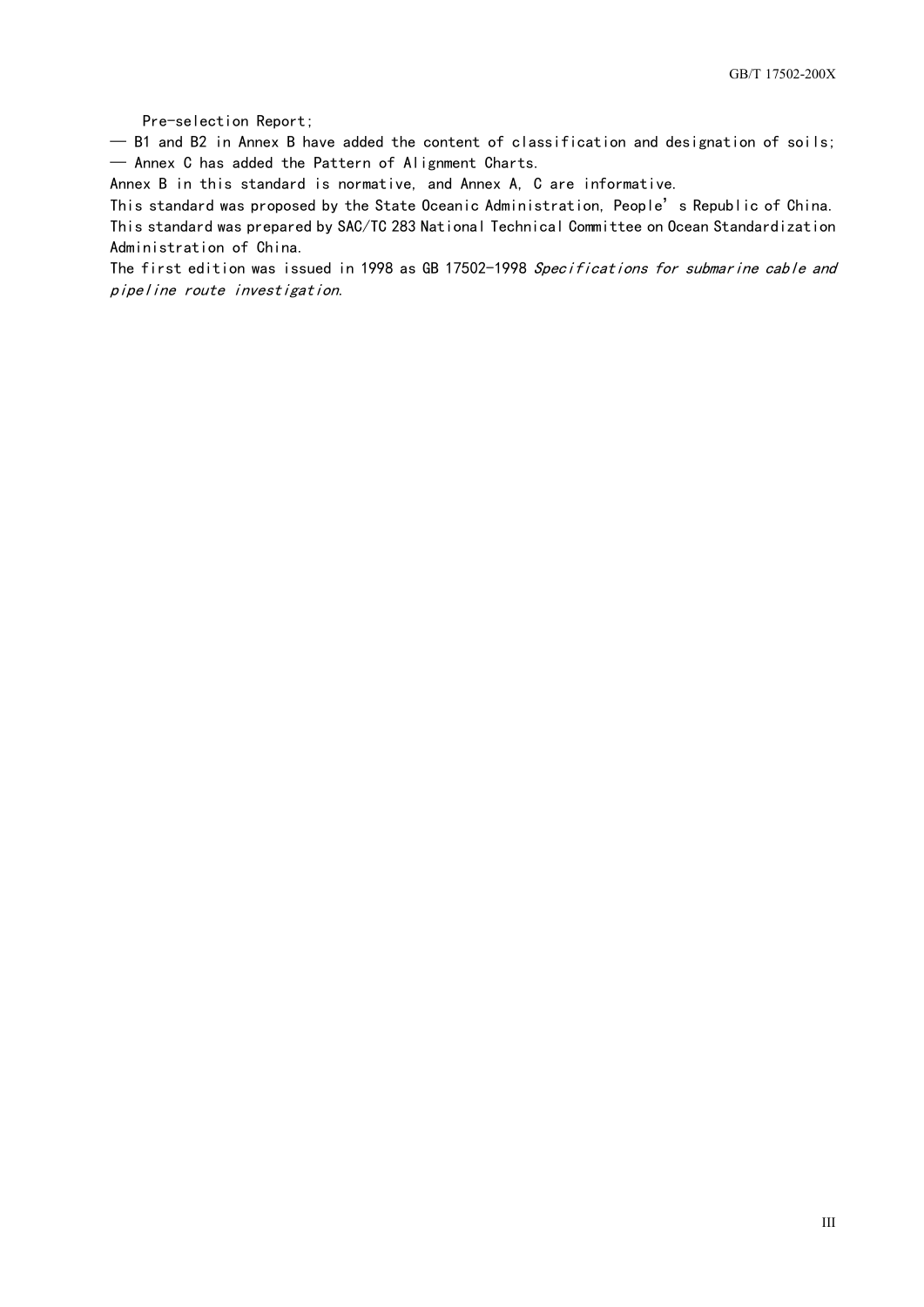# Specifications for Submarine Cable and Pipeline Route Investigation

#### <span id="page-4-0"></span>1 Scope

This standard specifies the contents, methods and technical requirements, report compilation and data filing of submarine cable and pipeline route investigation,

This standard is applicable to the site selection and survey of submarine cable and pipeline engineering. Other linear and shallow foundation structures on the sea floor can be used for reference.

#### <span id="page-4-1"></span>2 Normative References

The following normative documents contain provisions which, through reference in this text, constitute provisions of this standard. For dated references, subsequent amendments (excluding corrections), or revisions, of any of these publications do not apply to this standard. However, parties to agreements based on this standard are encouraged to investigate the possibility of applying the most recent editions of the normative documents indicated below. For undated references, the latest edition of the normative document referred to applies.

GB/T 12327-1998 Specifications for hydrographic survey GB/T 12763. 2-2007 Specifications for oceanographic survey- Part 2: Marine hydrographic observationGB/T 12763.3-2007 Specifications for oceanographic survey- Part 3: Marine meteorological observationGB/T 12763.6-2007 Specifications for oceanographic survey- Part 6: Marine biological survey GB/T 17424-1998 Technical requirements of differential global positioning system GB 17501-1998 Specification for marine engineering topographic surveying GB 17741-2005 Evaluation of seismic safety for engineering sites GB 50011-2001 Code for seismic design of buildings GB 50021-2001 Code for investigation of geotechnical engineering GB/T 50123-1999 Standard for soil test method GB/T 50269-1997 Code for measurement method of dynamic properties of subsoil ASTM D2487-2006 Standard Practice for Classification of Soils for Engineering Purposes (Unified Soil Classification System) ASTM D5778-1995(2000) Standard Test Method for Performing Electronic Friction Cone and Piezocone Penetration Testing of Soils Terms and Definitions

<span id="page-4-2"></span>3 Terms and Definitions

For the purposes of this standard, the following terms and definitions apply.

3.1 Submarine cable and pipeline

The submarine cable and pipeline are included. Submarine cable refers to cables laid on the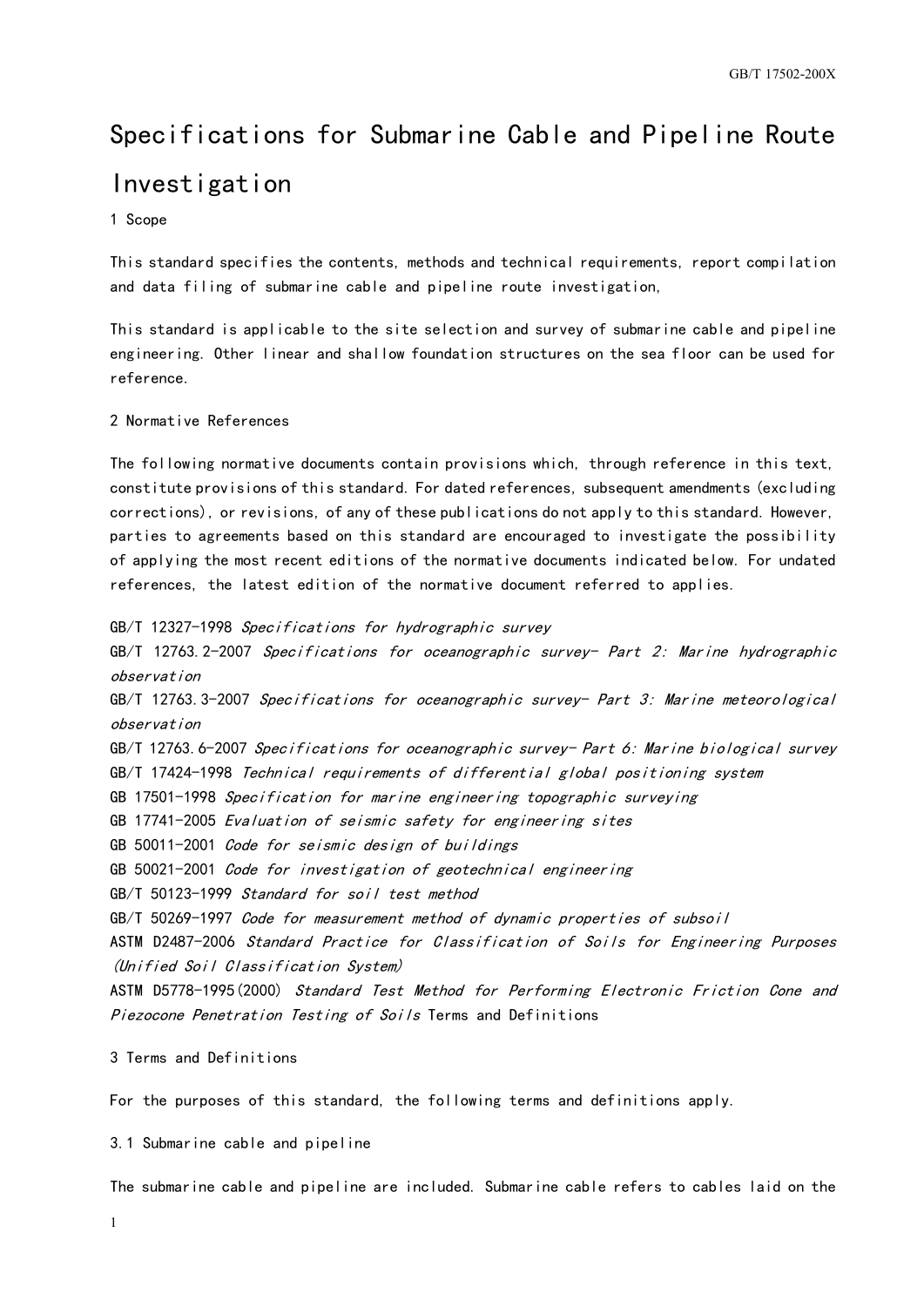seabed for communication and power transmission, including submarine optical cables and submarine power cables, etc. The submarine pipeline refers to the pipeline facilities laid on the seabed for the purpose of transmission of water, gas, oil or other materials.

3.2 Landing section

The route corridor with a water depth of less than 5m near the landing point of submarine cable and pipeline.

Note: The corridor usually extends 100m from coastline to land, and extends to 5m water depth.

3.3 Inshore section

The route corridor from the coastline to 20 m water depth

3.4 Shallow sea section

The route corridor with water depth of 20 m to 1000 m

3.5 Deep sea section

The route corridor with water depth deeper than 1000 m

3.6 Remotely operated vehicle (ROV)

The underwater vehicle operated remotely with power and operated according to instructions

3.7 Cone penetration test (CPT)

The process measuring the penetration resistance (cone tip resistance, side wall friction)and other parameters by pressing a conical probe into the soil at a constant speed.

<span id="page-5-0"></span>4 Generals

4.1 Purpose and task of the survey

4.1.1 The purpose of the survey is to provide basic information, scientific and technological basis for the site selection, design, construction and maintenance of submarine cable and pipeline engineering.

4.1.2 The task of the survey is to ascertain the engineering geological conditions, marine meteorological and hydrographic environments, corrosive environmental parameters and marine planning and development activities in the submarine cable and pipeline route area.

4.2 Contents of the survey

The survey mainly includes the following contents:

a) Water depth and seabed topography;

b) Seabed conditions and natural or man-made obstacles;

c) Structural characteristics, spatial distribution, physical and mechanical properties of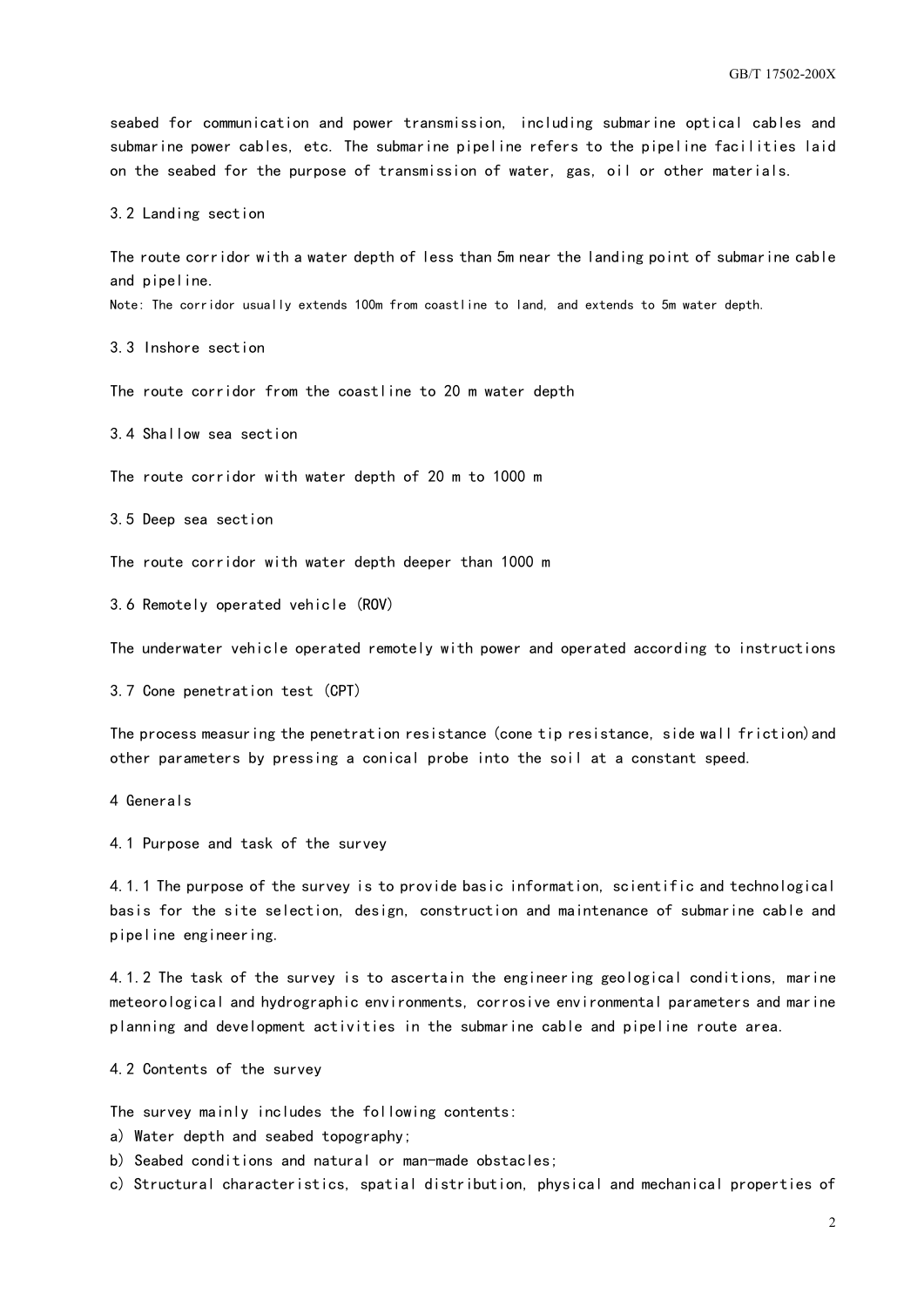submarine shallow strata;

- d) Seabed hazard geology and seismic factors;
- e) Marine hydrographic and meteorological dynamic environments;
- f) Corrosive environmental parameters;
- g) Marine planning and development activities.

4.3 Procedures of the survey

The survey shall be carried out in accordance with the procedures of preliminary data collection, implementation plan formulation, marine survey, laboratory test and analysis, data processing and interpretation, drawing and report compilation, acceptance of results, and data filing, etc.

4.4 Methods of the survey

The main survey methods are as follows:

- a) Bathymetric and topographic survey;
- b) Side scan sonar detection;
- c) Sub-bottom profiling;
- d) Magnetic detection;
- e) Sampling of seabed sediments and bottom water;
- f) Engineering geological drilling;
- g) In-situ test;
- h) Geotechnical test and corrosive environment parameter determination;
- i) Observation of marine hydrographic and meteorological elements.

4.5 Scope of the survey

Scope of the survey shall be in accordance with the following requirements:

a) Route survey is carried out in the corridor with certain width along both sides of route center line. The width of survey corridor is generally 500 m in landing section, 500 m in inshore section, 500 m-1000 m in shallow sea section, and 2-3 times of water depth in deep sea section; b) Site survey of the branch unit is carried out within a certain range of its center. The survey area in shallow sea section is generally 1000  $m \times 1000$  m, and in deep sea section is usually carried out in a square area with a width of 3 times of water depth;

c) Survey of crossing points between routes and existing submarine cables or pipelines is conducted within 500 m centered on crossing points;

d) The overlaps between survey regions by different vessels are generally 500 m in shallow sea section and 1000 m in deep sea section.

#### 4.6 General requirements

4.6.1 The offshore survey vessel shall be able to operate under the sea conditions of class 2 or class 3 of Beaufort scale, and the open sea survey vessel shall be able to operate under the sea conditions of class 4 or class 5 of Beaufort scale. It can maintain the speed of less than 5 kn. and comply with the requirements of navigation, positioning, safety, firefighting and lifesaving, communication, power supply, equipment installation, release and recovery,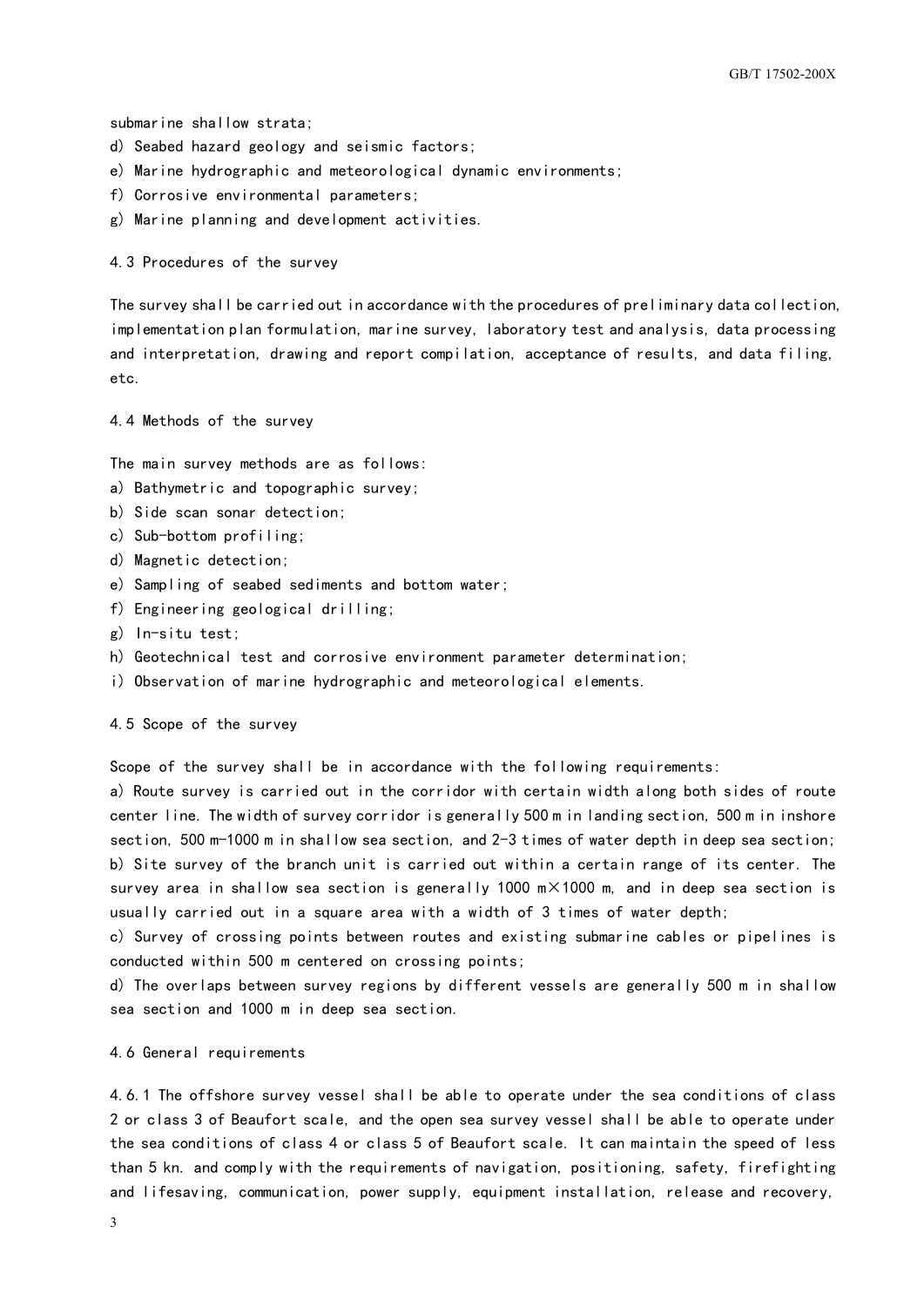laboratory, etc.

4.6.2 The technical indicators of survey apparatuses shall comply with the requirements of survey project, and shall be used within validity period of the certificate of verification and calibration, and shall be in normal working condition. Apparatuses which cannot be calibrated indoors shall be compared with traditional apparatuses on the spot to examine their effectiveness. The transportation, installation, distribution, operation and maintenance of apparatuses shall be carried out according to the provisions of their instructions.

4.6.3 The survey technician shall obtain the qualification certificate issued by the legitimate qualified organization which is in conformity with survey project and is competent for the work.

4.6.4 The person on duty shall abide by the duty and shift system, and make good records. The records shall be unified and standardized. The records shall be completed by the person on duty and verified by successor during the shift to ensure integrity and reliability of the contents.

4.6.5 When several geophysical survey methods are used for synchronous operation, positioning time, number of survey lines and points shall be unified. If the survey is interrupted or same surveying line is divided, supplementary survey is required to carry out according to the same method and at least three positioning points shall be overlapped.

4.6.6 Maritime traffic, fishing and other activities related to route survey shall be recorded in time.

4.6.7 All kinds of raw data, records, samples collected and observed at sea shall be given unique identification.

4.6.8 Implementing quality control throughout the whole process, conduct on-site quality inspection and acceptance of samples and raw materials obtained at sea, the survey work that fails to meet the technical requirements shall be supplemented or re-surveyed. Quality inspection shall be carried out on the results of sample analysis, testing and data processing.

<span id="page-7-0"></span>5 Route Pre-selection

5.1 The purpose is to select the landing point and the location of the sea route according to the general layout of cables and pipelines. More than two route schemes shall be proposed and compared.

5.2 Route pre-selection shall follow the principle of selecting a relatively safe, reliable, economical and reasonable route for submarine cable and pipeline, and it is also convenient for their construction and maintenance.

5.3 When route pre-selecting, the natural environment data such as topography, geology, earthquake, hydrography and meteorology of route area shall be collected (for inshore section, shall contain hydrographic and meteorological data within 5 years), especially the hazard geological factors, such as bare bedrock, steep cliff, trench, paleo-channel, shallow gas,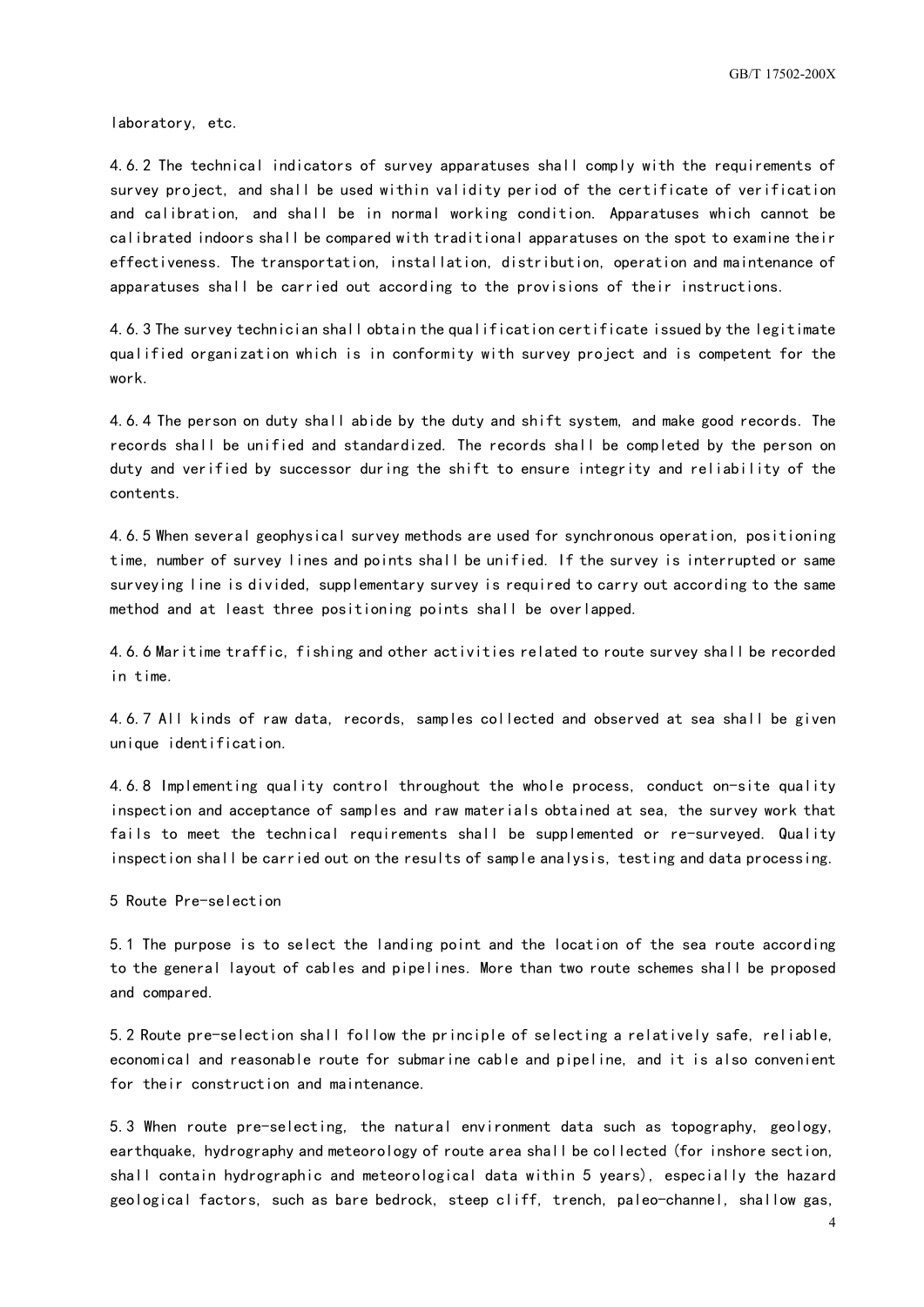turbidity current, active sand wave, active faults, etc. Pre-selected route shall avoid the above hazard geological factors as much as possible.

5.4 When route pre-selecting, the corrosive environmental parameters shall be collected as much as possible, and their corrosiveness to the cable and pipeline shall be evaluated.

5.5 When route pre-selecting, the data of marine planning and development activities in route area shall be collected as much as possible, mainly including:

a) Fishery: including the number of fishing boats in route area, the way of fishing, season of fishing operations, closed fishing area, closed fishing period, cultivation area in shallow sea and beach;

b) Mineral resources exploration: including the distribution of offshore oil and gas fields and placer mining areas, resource development, planning and exploitation status, offshore platform and oil and gas pipeline location etc.;

c) Transportation: including the main shipping line, ship type, anchor type, navigation density, channel dredging and mud dumping, etc.;

d) Communication: submarine optical cable;

- e) Electric power: submarine power cable;
- f) Water conservancy: seawall, coastal reclamation, and reclamation project, etc.;
- g) Municipal: sewage pipes, etc.;
- h) Marine nature reserve: distribution of marine natural reserves;
- i) Seabed artificial wastes: such as shipwrecks, containers, anchors, etc.;

j) Others: such as tourism area, dumping area, scientific research area, military activity area, etc.

5.6 Collect failure records of existing submarine cables and pipelines, analyze the cause of failures, and provide useful experience for design, construction and maintenance of new cables and pipelines.

5.7 Pre-selection route should avoid offshore oil and gas fields, petroleum bearing structures, placer mining areas, oil and gas pipelines, wharfs, anchorages, nature reserves, military sea areas, man-made waste and others. The route should be crossed vertically with navigation line, and avoiding crossing with submarine cable and pipeline, and crossing vertically when crossing is really necessary.

5.8 When route pre-selecting, on-site survey shall be carried out to investigate the distribution of villages and towns near landing point, land use, nature and utilization of the coast, beach (tidal flat) topography, scouring and silting characteristics, the distance between landing point and landing station, and marine activities near landing point. The selected landing point shall be in line with marine functional zonation, close to landing station, less interference with other marine planning and activities, and be conducive to cable and pipeline landing construction and maintenance.

<span id="page-8-0"></span>5.9 For the outline of route pre-selection report, see Annex A.

6 Landing Section Survey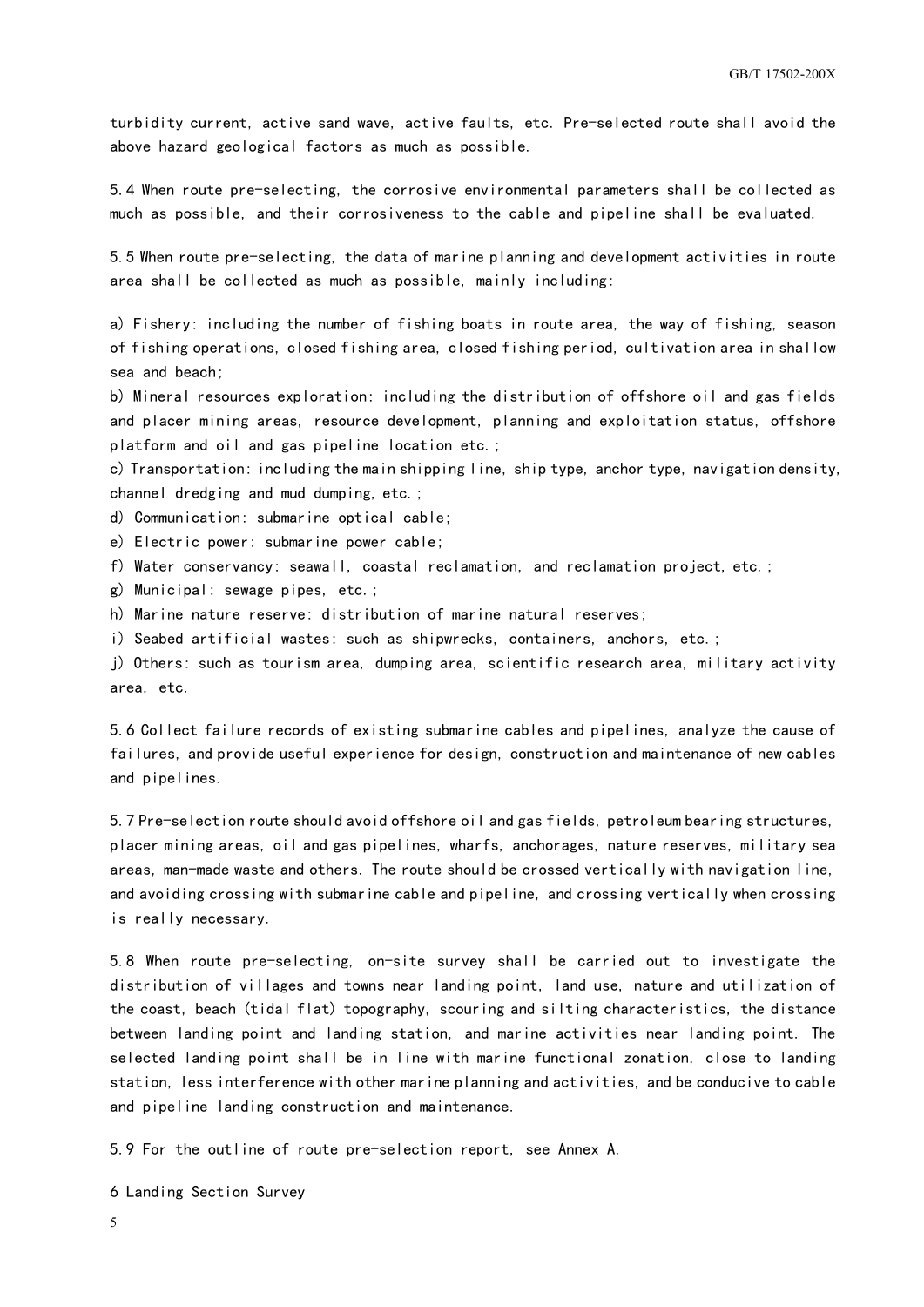#### 6.1 Scope of the survey

The survey area of landing section includes land area near coast line of landing point, the intertidal zone and coastal area with water depth less than 5 m. The width of survey corridor is generally 500 m, extending from coastline to water depth of 5 m, and the distance from coastline to land of 100 m.

#### 6.2 Contents and technical requirements of the survey

The contents and technical requirements are as followings:

a) The plane position measurement accuracy of landing point shall meet the requirements of GPS-E grade, and the elevation measurement accuracy shall reach the requirements of fourth grade;

b) Surveying the landform and artificial features of landing section, and photographing important objects. The landform and artificial features outside the survey corridor can be transferred from existing large scale map;

c) Three to five profiles which are vertical to coastline shall be planned to survey the topography, geomorphology as well as sediment sampling in tidal flats. The types and distribution of sediments shall be described in detail, and the dynamics of beach erosion and deposition shall be analyzed;

d) Measurement of the water depth and topography of landing section shall be carried out according to the requirements given in Clause 10 of GB 17501-1998. Seabed sediment sampling shall be carried out according to the requirements given in Clause 9. Sub-bottom profiling shall be carried out according to the requirements given in 8.5. , Diving survey, underwater photography and bar probing shall be carried out when necessary.

6.3 Result maps

The result maps shall include:

- a) Bathymetric and seabed topographic maps are generally compiled in scale of 1:1000-1:5000;
- b) Seabed sediment type maps are generally compiled in scale of 1:1000-1:5000;

<span id="page-9-0"></span>c) Alignment charts are generally compiled in scale of 1:5000.

7 Navigating and Positioning

#### 7.1 Root mean square error in positioning

The root mean square error in positioning shall comply with the following requirements: a) When the mapping scale is larger than 1: 5000, the root mean square error in positioning on the sea shall not be larger than 1.5 mm on map;

b) When the mapping scale is not larger than 1: 5000, the root mean square error in positioning on the sea shall not be larger than 1.0 mm on map.

#### 7.2 Coordinate system and projection

The coordinate system and projection method shall comply with the following requirements: a) The plane coordinate system adopts WGS-84 geodetic coordinate system or 1954 Beijing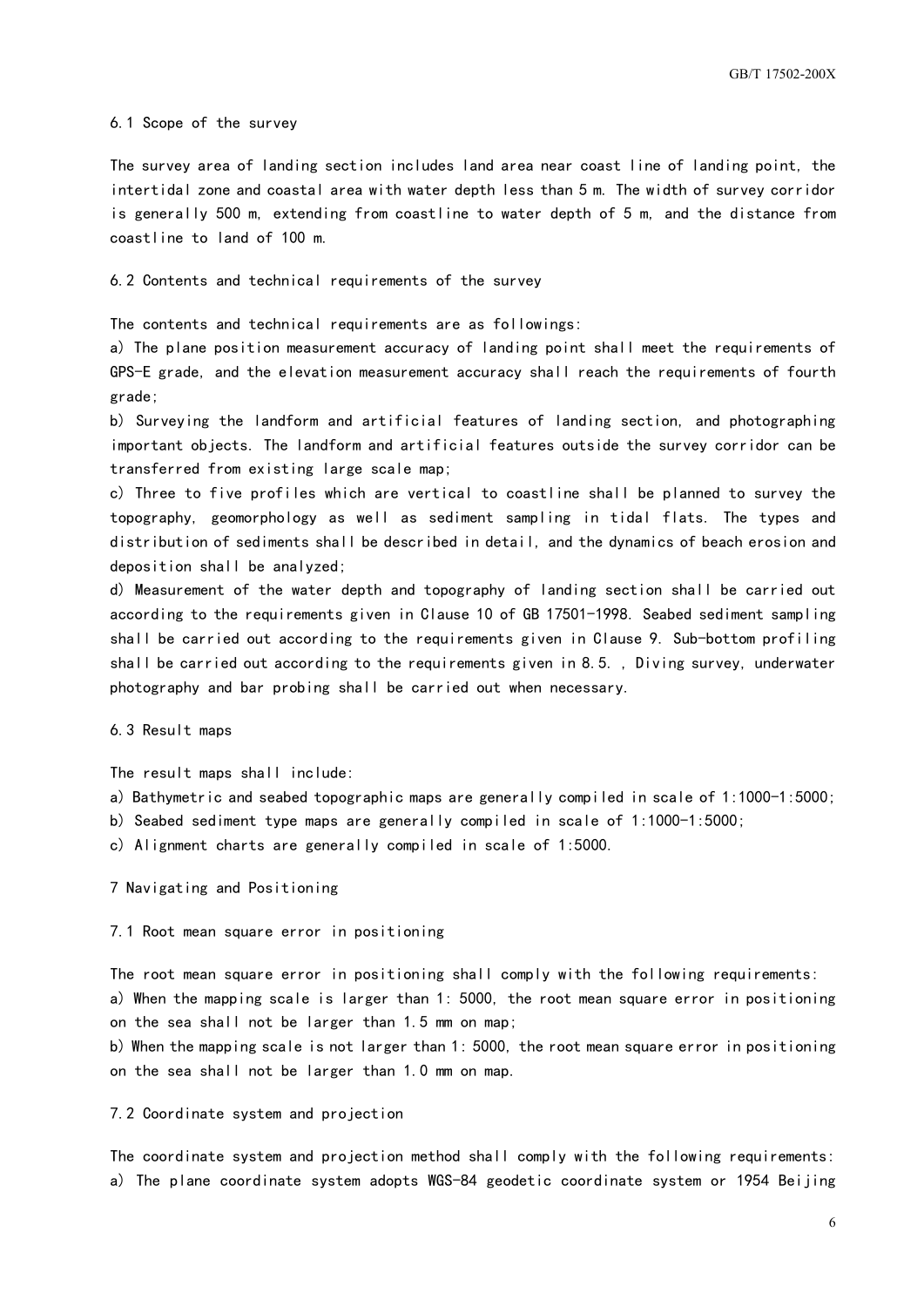coordinate system, or other coordinate systems as required by the entrusting party; b) Use Gauss Kruger projection, other projection methods can also be used according to the requirements of the entrusting party.

7.3 Navigating and positioning methods

7.3.1 Navigating and positioning methods shall comply with the following requirements:

- a) Meet the requirements concerning error in navigation and positioning operations;
- b) Positioning range can cover the operation area;
- c) Be able to continuous, stable and reliable operation;
- d) Update rate of positioning data is not less than 1 time/sec.

7.3.2 DGPS navigating and positioning shall comply with the requirements as specified in GB/T 17424-1998, Clause 4 and 9, and the error comparison test in positioning shall be carried out before operation. Navigation and positioning shall have differential signals, the number of effective observation satellites shall not be less than 4, the satellite angle of elevation shall not be less than 5 degrees, the position dilution of precision (PDOP) shall not be more than 6, and the difference signal update rate shall not be more than 30 s.

7.3.3 Ultra-short baseline underwater acoustic positioning system is mainly used for the positioning of the geophysical underwater towing probe. The underwater acoustic transponder is installed in the probe, and the probe is positioned according to the position relationship between the positioning equipment of survey ship and underwater acoustic transponder. Before starting work, the installation attitude of positioning system shall be calibrated.

7.4 Navigating and positioning for sailing geophysical survey

Navigating and positioning for sailing geophysical survey shall comply with the following requirements:

a) The survey ship shall be moved ahead and delayed on the extension of survey line. The length of extension line shall be no less than 2 times the length of towing cable when there is a towing body;

b) The surveying speed of ship shall not exceed 5 kn. for the survey of side-scan sonar, sub-bottom profiler and magnetic detection. For the single operation of bathymetric sounding, the working speed shall not exceed 10 kn.;

c) The offset between the track and design line shall not be greater than 20% of distance between the lines. When multi beam bathymetric operation is carried out, the maximum deviation value of survey line shall not be greater than 10% of measured coverage width;

d) The distance between positioning points shall not be greater than 1 cm on the map;

e) The report shall record line number, first and last point number, date and time, quality index of satellite signal, interruption situation and handling opinions in detail;

f) The horizontal position of antenna of positioning instrument on survey ship and the probe of survey equipment shall be overlapped as much as possible. When the horizontal distance between antenna and probe of survey equipment exceeds 1 mm on the map, the eccentricity of points shall be corrected.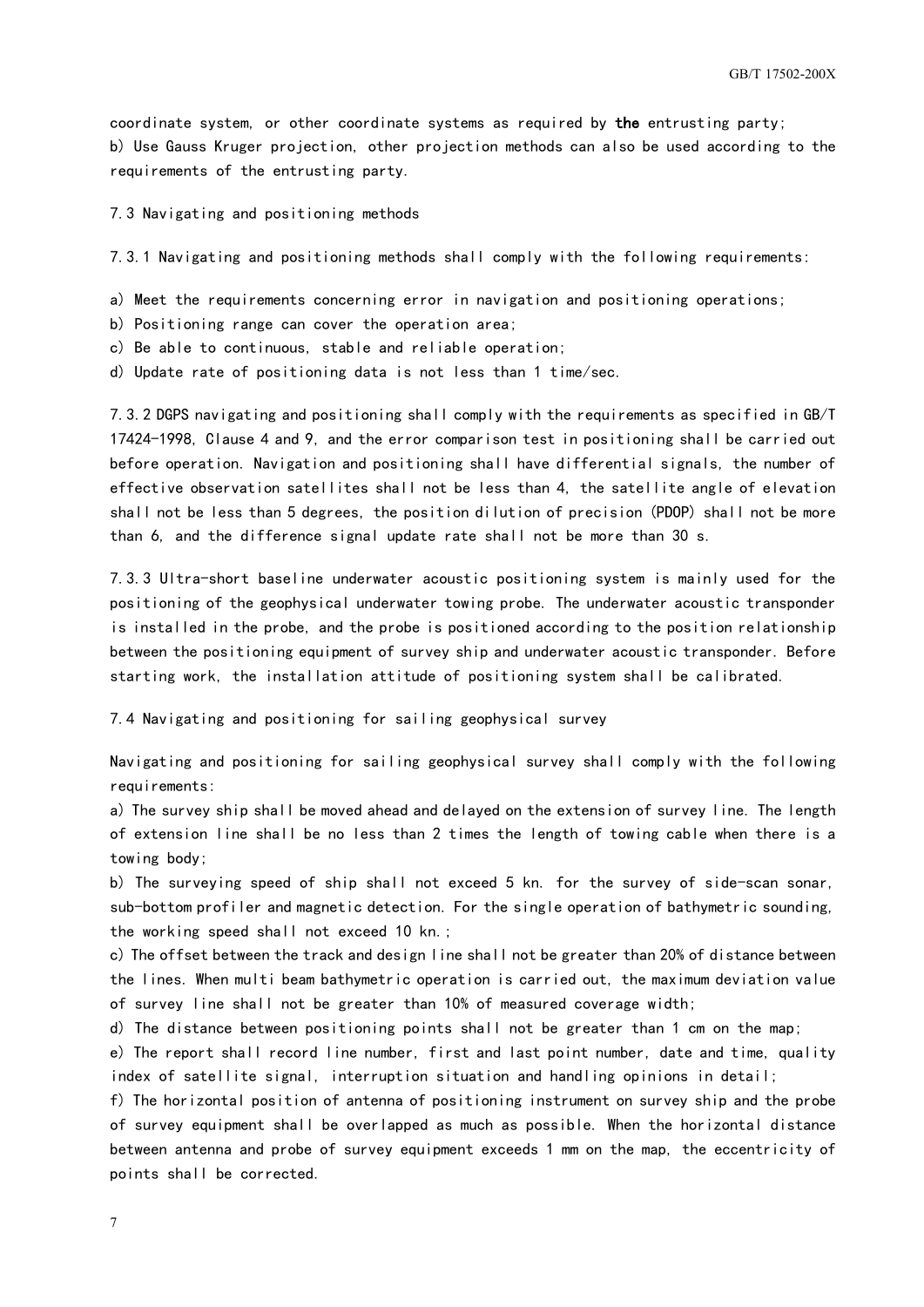7.5 Navigating and positioning for fix-point survey

Navigating and positioning for fixed-point survey shall comply with the following requirements:

a) Record the positioning data when sampling or testing devices enter the water. The maximum deviation between actual borehole location and designed borehole location shall be less than 20 m in inshore section and less than 50 m in shallow sea section;

b) When sampling, the shipboard of sampling operation should be adjusted to the windward side.

7.6 Collation of positioning data

Data collation shall comply with the following requirements:

a) Field survey data shall be collated in accordance with the requirements given in 9.4.2 of GB 17501-1998;

b) Track chart shall be plotted on the basis of positioning data in accordance with requirements given in 9.8.2 of GB 17501-1998.

<span id="page-11-0"></span>8 Engineering Geophysical Survey

8.1 Content of the survey

Engineering geophysical survey includes bathymetry, side scan sonar detection, sub-bottom profiling and magnetic detection. Among them, whether magnetic detection is carried out may be determined according to actual needs. For the deep sea area where does not require pipeline and cable embedment, only full coverage of multi-beam bathymetry is needed.

8.2 Mapping scale and survey line layout

8.2.1 Mapping scale

The mapping scale shall be determined according to the actual needs and the complexity of the shallow seabed geology and geomorphology. The general provisions are:

a) Inshore section, the mapping scale is not less than 1: 5000;

b) Shallow sea section, with mapping scale 1: 5000-1: 25000;

c) Deep sea section, with mapping scale 1: 50000-1: 100000.

8.2.2 Map division

Free framing is used in the map division. It is a principle to cover the whole survey area with fewer maps. There shall be a certain overlap between the adjacent maps and between route alter courses. The overlap shall not be less than 3 cm on the map.

8.2.3 Sheet dimension

Standard sheet dimensions are 50 cm $\times$ 70 cm, 70 cm $\times$ 100 cm, 80 cm $\times$ 110 cm, and other sheet sizes can be used under the necessity.

8.2.4 Layout of survey line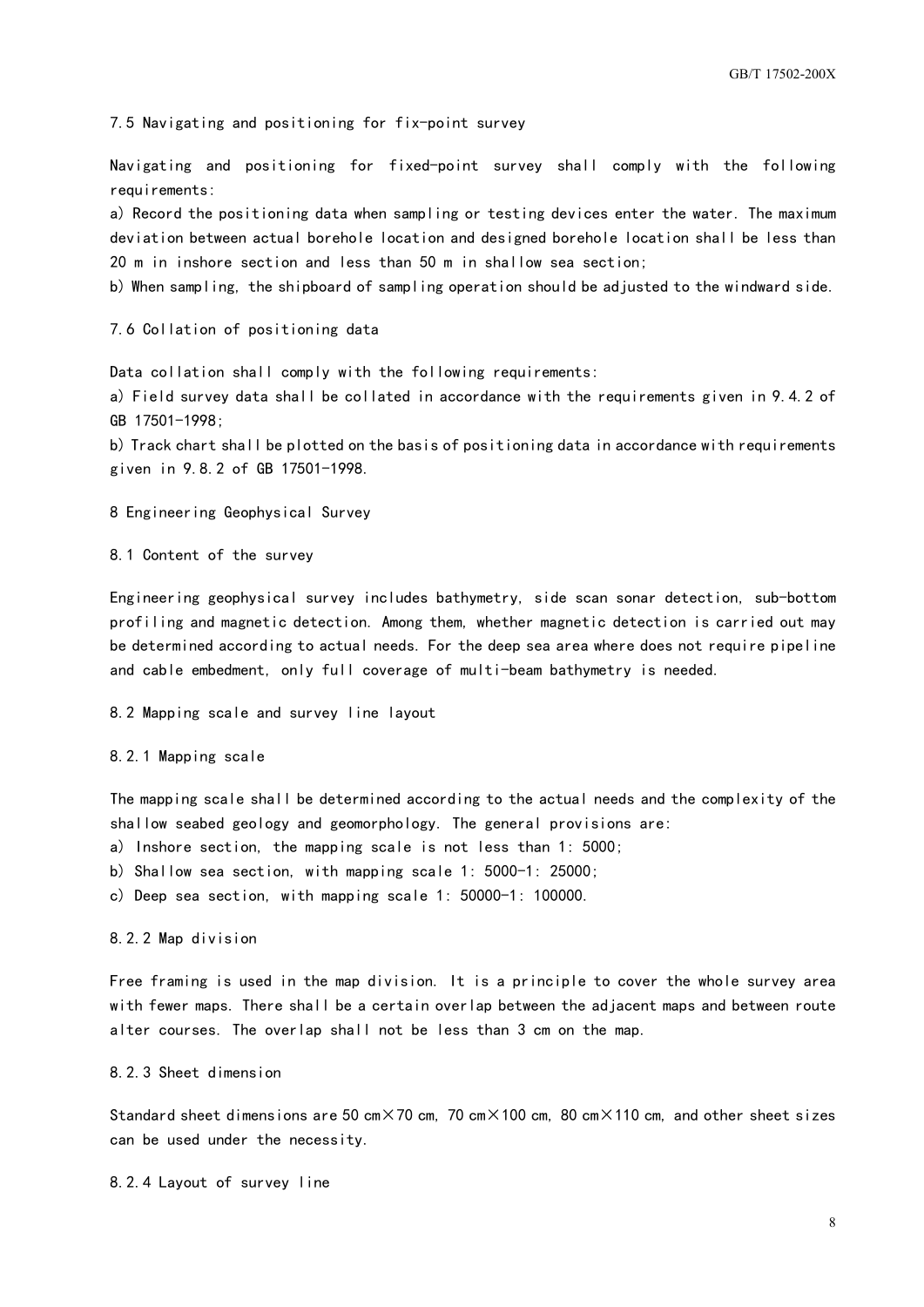a) Main survey lines shall be laid in parallel with the pre-selected route in inshore and shallow sea section, but the total number shall be kept no less than 3, one of which is to be laid along the pre-selected route and the other two shall be laid on either side of the route. The space between survey lines shall be 1 cm to 2 cm on the map. The check line shall be perpendicular to the main line, and the space between them is not more than 10 times that of the main line; b) When conducting survey in deep-sea section that does not involve burial construction, it is acceptable to use less than 3 main survey lines, on the premise that multi-beam sounding is adopted with full coverage;

c) Whenever a multi-beam bathymetric system is employed, full-coverage sounding shall be carried out in the route corridor zone. The laying of main survey lines shall enable any two adjacent survey lines to be 20% overlapped. Check lines are to be laid as required, with a space of generally no greater than 10 km.

8.3 Single beam bathymetric sounding

8.3.1 The sounder selected shall have both analog and digital recording modes, and its main technical indicators shall comply with the requirements given in 6.3.4 of GB12327-1998.

8.3.2 Single beam bathymetric sounding shall comply with the following technical requirements:

a) Root mean square error in bathymetric sounding: In waters with depth less than 20 m, the error is not greater than 0.2 m; in waters with depth more than 20 m, the error is not greater than 1% of the water depth;

b) The tolerance of water depth inconsistency between coincidence points (within 1 mm on the map): In waters with depth less than 20 m, the tolerance is not greater than 0.4 m. In waters with depth greater than 20 m, the tolerance is not greater than 2% of water depth. The number of points exceeding the limit must not exceed 15% of total comparison points;

c) The in-situ measured water level data shall be used in the inshore section for water level correction. The root mean square error of water level observation in tide gauge stations shall not be larger than 5 cm. When tidal station along coast or other means cannot control the change of water level in sounding area, forecast water level may be used to correct the water level; d) When dynamic draft change is greater than 5 cm, dynamic draft correction shall be carried out.

8.3.3 Bathymetric sounding on the sea shall be carried out in accordance with the requirements given in 9.2.6 of GB 17501-1998.

8.3.4 Supplementary measurement or resounding shall be performed in the following situations:

a) Root mean square error in positioning cannot meet the requirement given in 7.1;

b) The deviation of sounding line from design line is more than 50% of the space between designed lines or the missed sounding exceeds 5 mm on the map;

c) Depth error cannot meet the requirements as specified in 8.3.2 a) and 8.3.2 b);

d) Result of deep stitching comparison of different time and different systems cannot meet the requirements of 8.3.2 b);

e) Data of water level and sound velocity cannot meet the requirements of depth correction.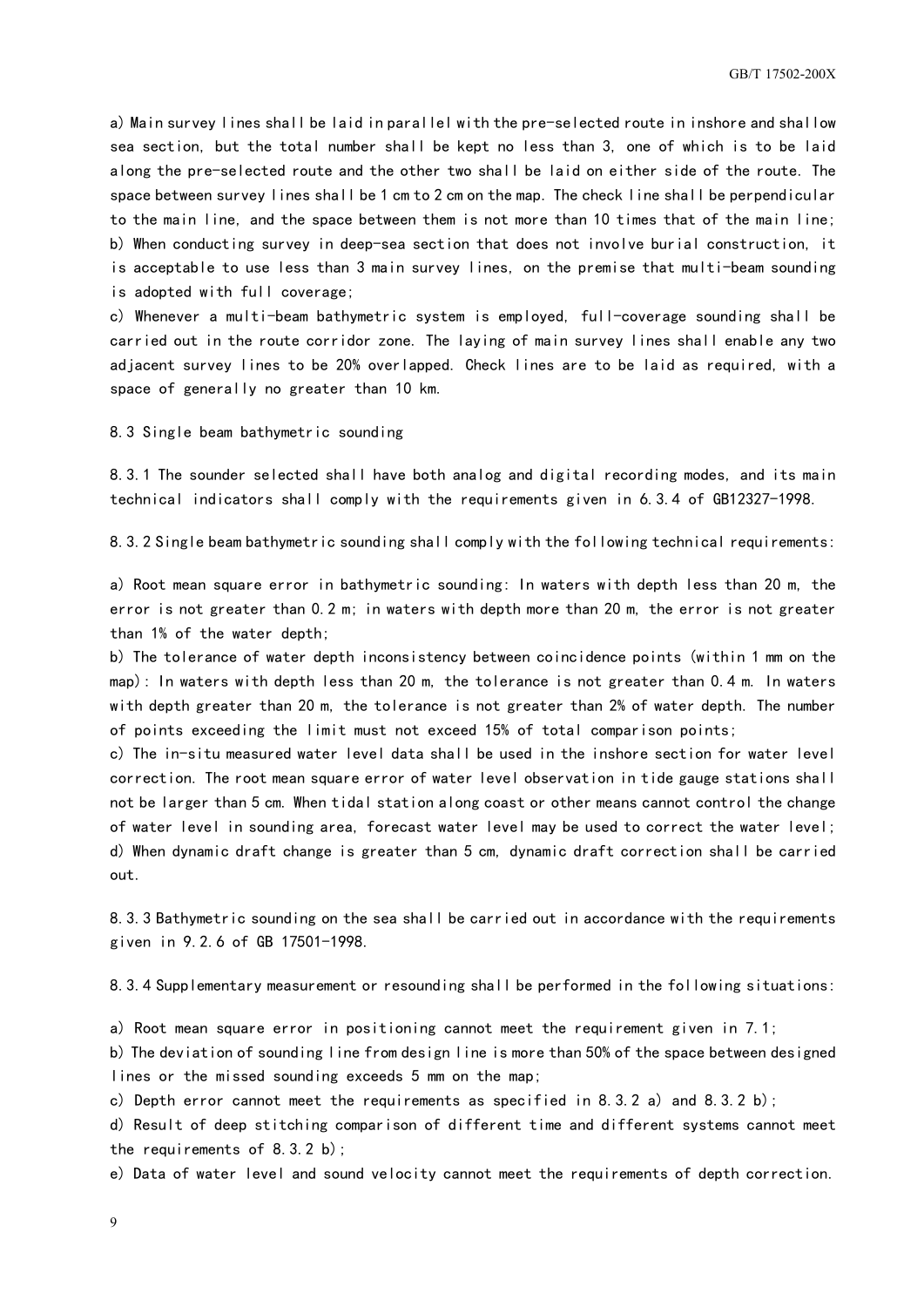8.3.5 Water depth data collation shall comply with the following requirements:

a) Depth value shall be taken according to the requirements given in 9.5.4 of GB 17501-1998; b) Depth correction shall be in accordance with the requirements given in 9.5.5 of GB 17501-1998.

8.3.6 Compilation of result maps shall be in accordance with the following requirements:

a) Datum level of bathymetric maps and seabed topographic maps shall be the lowest theoretical tidal level, mean sea level or 1985 National Elevation Datum. When other datum levels are used, their relationship with theoretical lowest tidal level, mean sea level or 1985 National Elevation Datum shall be indicated;

b) Basic isobaths interval of bathymetric maps and seabed topographic maps shall be selected according to Table 1, and the isobaths are divided into head curves and metering curves; c) Other requirements for bathymetric map and seabed topographic map shall be in accordance with the provisions given in 9.6 of GB17501-1998.

| Seabed inclination                       | Mapping scale |        |        |  |  |  |
|------------------------------------------|---------------|--------|--------|--|--|--|
|                                          | 1:1000        | 1:2000 | 1:5000 |  |  |  |
| $\alpha$ < 3°                            |               |        |        |  |  |  |
| $3^{\circ} \leq \alpha < 10^{\circ}$     |               |        |        |  |  |  |
| $10^{\circ} \leq \alpha \leq 25^{\circ}$ |               |        |        |  |  |  |
| $\alpha > 2.5^\circ$                     |               |        |        |  |  |  |

Table 1 Basic equal depth interval of bathymetric map in meters

#### 8.4 Multi-beam bathymetric sounding

#### 8.4.1 Apparatuses

The selection of multi-beam bathymetric system shall take into account the sounding range, accuracy, coverage, renewal rate and other factors. Its main technical indicators shall comply with the following requirements:

a) Root mean square errors of sounding instruments shall comply with the requirements given in 8.3.2 a);

b) Beam angle of transducer shall not be larger than 2 degrees;

c) Measurement accuracy of attitude sensor shall not be less than 0.05 degrees for roll and pitch, 0.05 m for heave and 5% for actual heave, and 0.1 degrees for compass.

#### 8.4.2 Technical requirements

Multi-beam measurement shall comply with the following requirements:

a) Root mean square errors in sounding shall comply with the requirements given in 8.3.2 a); b) Depth discrepancy for overlapping points (within 1 mm on the map) shall comply with the requirements given in 8.3.2 b);

c) Root mean square error in time delay between depth sounding and positioning shall be no more than 0.1 s, and navigation delay shall be retested whenever the navigating and positioning system is changed;

d) The measurement area shall be 100% of the multi-beam measurement coverage, and the adjacent main lines shall ensure a duplicate coverage rate of 20%;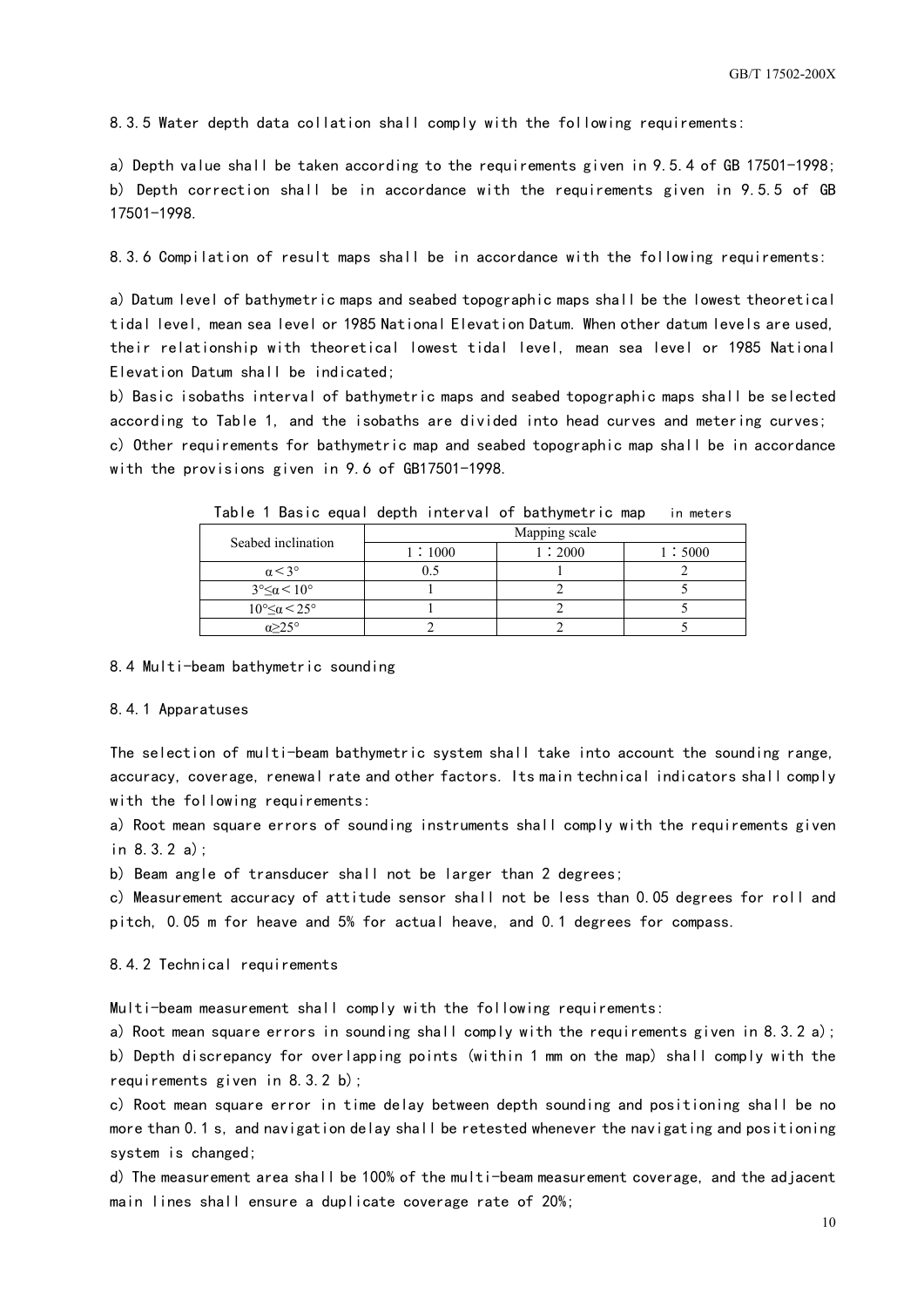e) In order to correct the sound velocity, the time density of sound velocity profile measurement shall be no less than once a day;

f) Draft change of multi-beam transducer shall be measured before and after of each voyage and for a measurement interval of more than 3 days during the survey. Piecewise calculation may be employed to correct the change in draft of transducer, interpolated by time;

g) Observational data of measured water level shall be adopted as reference for the correction of water level in inshore section. Root mean square error in water level observation of tidal station shall be kept within 5 cm. When the coastal tide gauge station or other means cannot control the change of water level in the survey area, the predicted water level may be used to correct the water level.

8.4.3 Marine measurement implementation

Marine measurement shall be carried out in accordance with the following requirements:

a) Stability test and navigation test of multi-beam bathymetric system shall be carried out before measurement. The stability test shall be carried out in the flat seabed area. The depth contrast error obtained from repeated bathymetric measurements shall comply with the requirements given in 8.4.2 a) and 8.4.2 b). The navigation tests shall select a representative area of sea floor topography, determine the working state of the system at different depths and speeds, and require that the number of beams received by each transmitting pulse shall be greater than 95% of total number of beams, and the dynamic draft of transducer shall be measured at different speeds from static to maximum operating speeds;

b) Observe the displayed system status and beam quality, monitor the settings of system parameters, rolling and longitudinal trim correction, and heading correction of the transducer and beam integrity in the amplitude;

c) Observe the displayed sailing course to monitor for jump or overlapping of adjacent survey lines, etc.;

d) When the number of beams received is less than 80% of the number of emitted beams, the sailing speed of survey vessel shall be reduced or the survey line interval shall be adjusted;

e) Observe and record the working conditions and ensure a complete of all measurement data; f) Blank areas between survey lines shall be given supplementary survey or be made part of supplementary survey plan;

g) Duty report shall record in great details of starting and ending point of survey lines, number of survey lines, latitude and longitude as well as abnormal conditions etc.

8.4.4 Supplementary measurement or re-measurement

Supplementary measurement or re-measurement shall be carried out in the following situations: a) Multi-beam measurement coverage cannot meet the requirements given in 8.4.2 d); b)When situations given in 8.3.4 a),c), d) and e) take place.

8.4.5 Data processing

8.4.5.1 Raw data files, sound velocity profile files and other data records shall be backed up.

11 8.4.5.2 The raw data shall be 100% check-up to delete the mutated wrong data and biased beam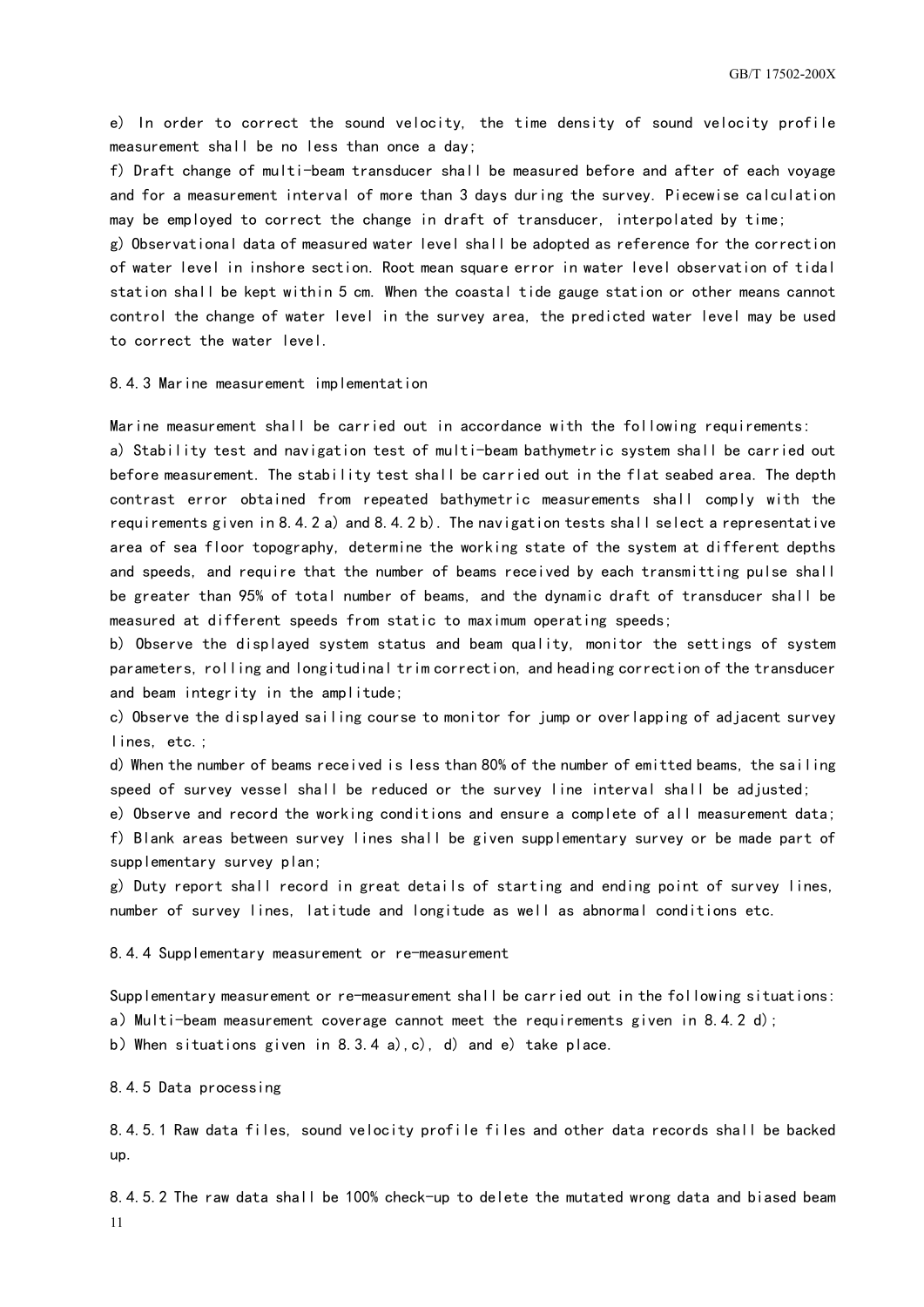data of poor quality. Reading shall be taken from 3 to 5 sounding points in each section to verify their geodetic coordinate, rectangular coordinate and water depth values and determine whether there are blank spaces failing to be measured.

8.4.5.3 Data editing shall be as follows:

a) Delete or correct sudden jump points and abnormal heading points in positioning data, and convert qualified positioning points to the position of system transducer;

b) Delete gross error, spurious signal and unqualified water depth data but shall be careful when dealing with the abnormally shallow points;

c) Depth correction includes transducer draft depth correction, sound velocity correction, water level correction, multi-beam bathymetric system parameter correction, etc. Water level correction shall be carried out in accordance with the requirements given in 8.4.2;

d) When splicing data of varied errors, low accuracy data shall be leveled to high accuracy data. When data with same accuracy are combined, high density data shall be used or leveled.

Then, the difference of water depth before and after leveling is calculated, the arithmetic mean and root mean square error are counted, and root mean square error of water depth splicing is evaluated;

e) Calculate the depth inconsistency and depth root mean square error of coincidence point and the evaluation shall be performed according to the requirements given in 8.4.2 a) and 8.4.2 b);

f) Forming a digital seabed topographic information file consisting of longitude, latitude and water depth of each beam, i.e. discrete data file;

g) Set up reasonable data grid space to realize data gridding. The minimum grid space shall ensure that there are three water depth points in each grid, and the maximum grid space shall not be larger than the actual distance of 5 mm on the result map.

8.4.6 Result maps

The result maps shall be compiled according to the following requirements:

a) Compile the seabed topographic map according to the basic isobaths in Table 1. When the basic isobaths are not enough to represent special seabed topographic characteristics, add the auxiliary isobaths. Data grid interpolation and thinning shall be carried out in compilation of conventional bathymetric maps. The interval between water depth points shall not be greater than 1 cm on the map. Retain deepest point, shallowest point, and change point of slope;

b) Other requirements for bathymetric map and seabed topographic map are given in 9.6 of GB17501-1998.

8.5 Side scan sonar detection

8.5.1 Side scan sonar system shall comply with the following requirements:

a) The operating frequency shall not be less than 100 kHz, the horizontal beam angle shall not be less than 1 degree, and the maximum one-side scanning range shall not be less than 200 m;

b) Shall be able to distinguish seabed objects of 1  $\mathsf{m}^3$  size;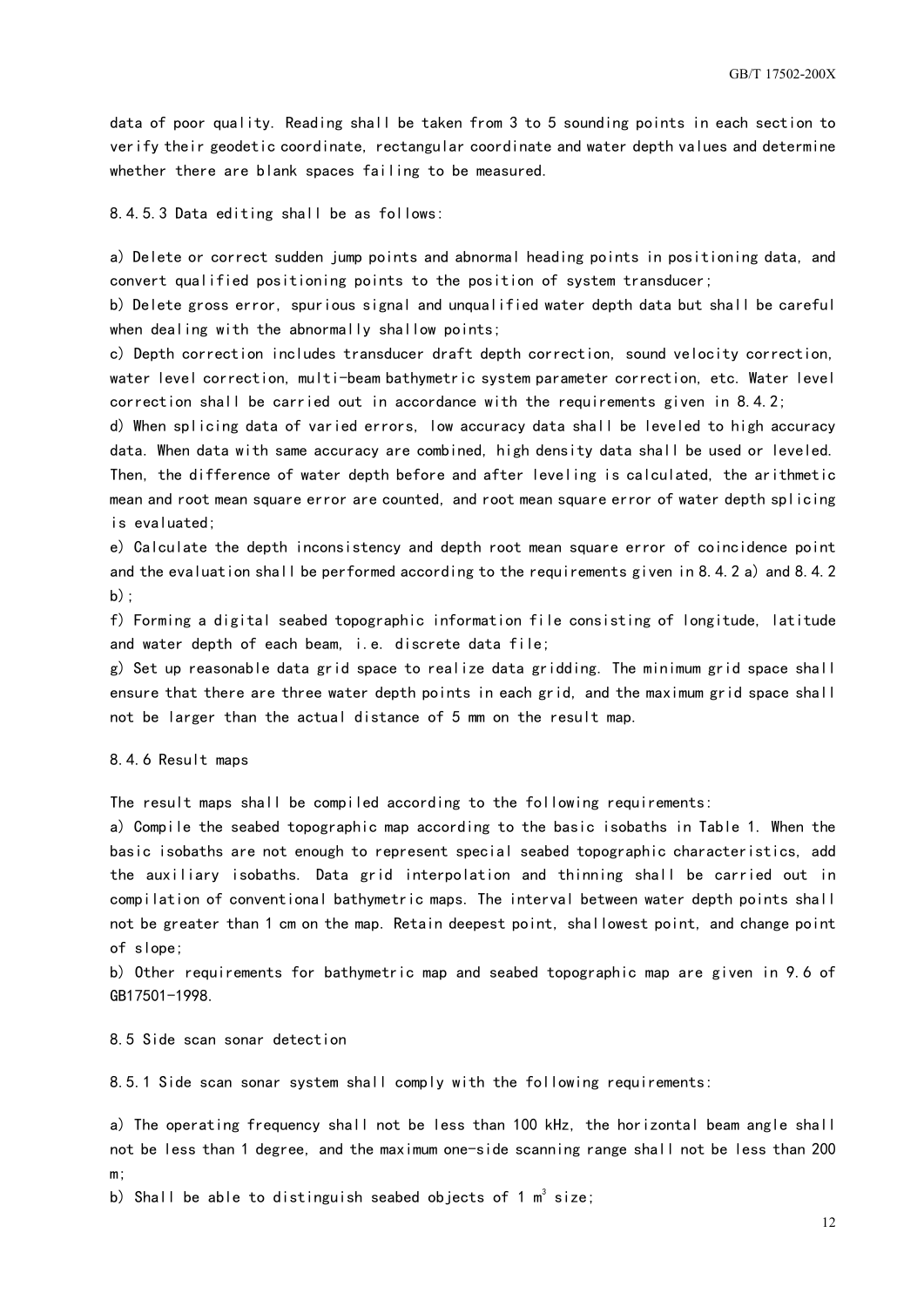c) Shall have the functions of speed correction and tilt distance correction;

d) Analog and digital recording can be used simultaneously.

8.5.2 Side scan sonar detection shall comply with the following technical requirements:

a) A reasonable range of sonar scanning shall be chosen according to the space between survey lines. It shall cover 100% in the corridor zone of route survey, and ensure 100% repetition coverage in adjacent line scanning. When the water depth is less than 10 m, the repetition coverage may be reduced appropriately;

b) Height of the tow fish above seabed shall be controlled at 10% to 20% of scanning range. When the water depth of surveyed area is shallow or seabed is undulating, the height of tow fish above seabed may be increased appropriately;

c) The image obtained by side scan sonar shall be clear.

8.5.3 Marine detection shall be carried out according to the following requirements:

a) Before detecting, adjust equipment in operation area or adjacent sea area to determine the best working parameters;

b) After tow fish enters the water, the vessel shall maintain a steady speed (no more than 5 kn.) and course, and avoid parking or backing up;

c) Ultra-short baseline underwater acoustic positioning system can be used to locate the position of tow fish, and manual calculation can also be used to correct the position of tow fish in shallow waters near the shore;

d) Analog recording sonar images shall be labeled, including project name, survey date and time, instrument model, instrument parameters, line number and starting and ending point number of line, etc.;

e) The contents of the shift report include project name , survey sea area, working vessel, recorder, sea conditions, obstacles on the sea surface, emergencies, instrument name and model, date, time, line number, point number, vessel speed and course, instrument operating parameters, volume number of recording paper and name of digital recording document, etc.;

f) When a suspicious target is found by preliminary interpretation of the sonar image record, additional lines in different directions shall be laid around the suspicious target for further detection.

8.5.4 Data processing shall comply with the following requirements:

a) Recognize the interference signal and noise on sonar image record;

b) Based on the data of bathymetric sounding and sediment sampling, identify and determine the type and distribution of sediments, hazard geological factors, and the location, shape, size and distribution range of seabed objects;

c) Sonar image mosaic and splicing as required.

8.5.5 Result maps include:

a) Seabed conditions map;

b) Sonar images mosaic map in local or whole area.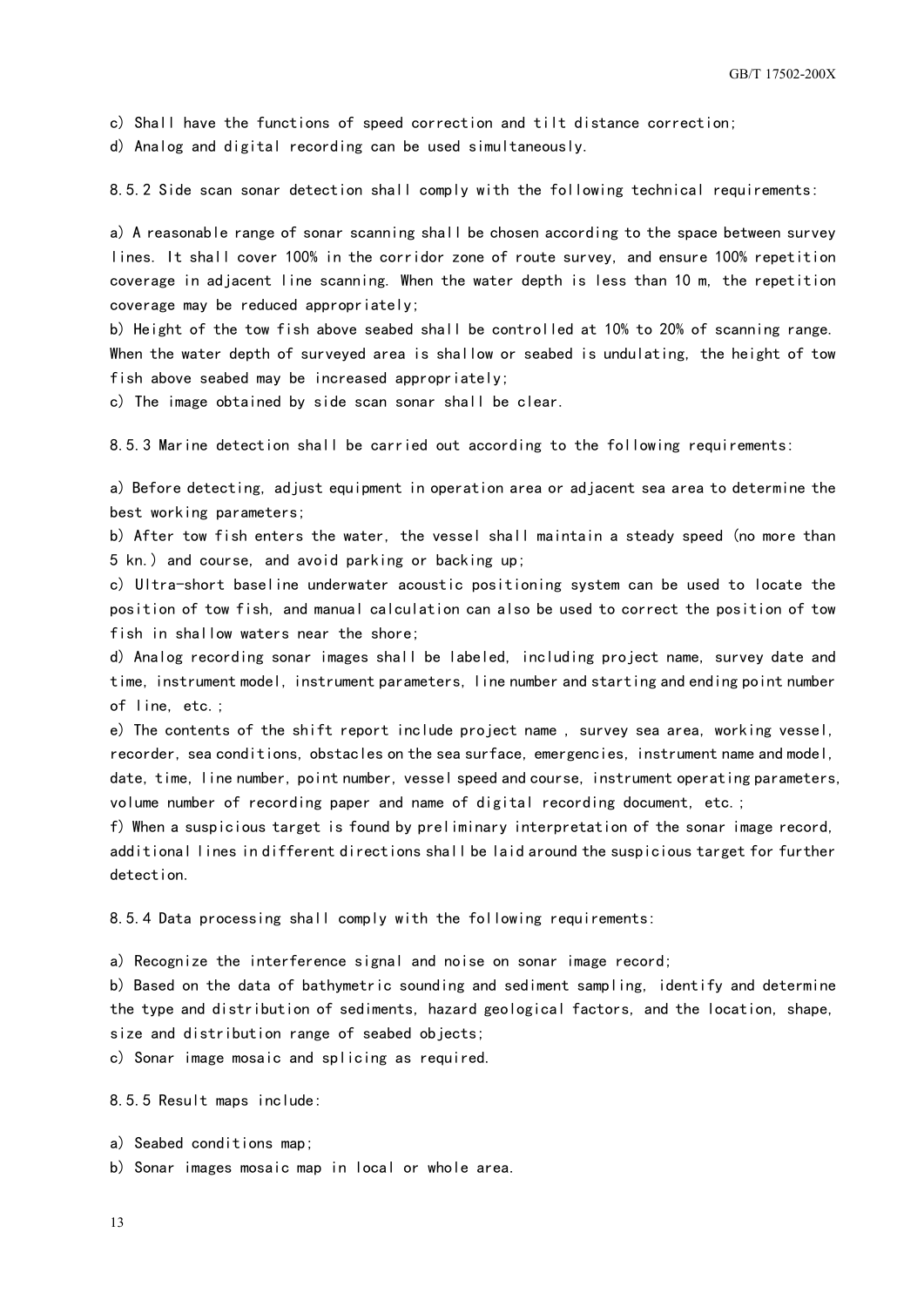8.6 Stratigraphic profiling

8.6.1 The performance of stratigraphic profiler shall comply with the following requirements:

a) The sound source of sub-bottom profiler generally adopts electro acoustic or electromagnetic pulse, and the frequency spectrum is 500 Hz-15 kHz;

b) The sound source of medium stratigraphic profiler generally adopts electromagnetic pulse or small electric spark, and the frequency spectrum is 200 Hz-5 kHz;

c) The transmitter shall have enough power. The receiver shall have enough frequency bandwidth and time-varying gain adjustment function, and can simultaneously carry out analog record profile output and digital acquisition, processing and storage.

8.6.2 Stratigraphic profiling shall comply with the following technical requirements:

a) Sub-bottom profiling in submarine cable route survey shall be carried out to obtain acoustic stratigraphic profile records within 10 m under the seabed; while submarine pipeline route survey, both sub-bottom and medium stratigraphic profiling shall be carried out according to the need to obtain acoustic stratigraphic profile records at a depth of not less than 30 m under the seabed;

b) The resolution of sub-bottom profiling is better than 0.2 m, and that of medium stratigraphic profiling is better than 1 m;

c) Record profile images shall be clear, with no strong noise interference and image blurring, discontinuity, etc.

8.6.3 Stratigraphic profiling shall be carried out according to the following requirements:

a) Before profiling, adjust equipment in the operation area or adjacent sea area to determine the best working parameters;

b) Towed sound source and hydrophone array shall be towed in parallel outside the vortex region of the stern. Hydrophone array shall be stably towed under the sea surface of 0.1 m to 0.5 m;

c) The range and delay of recorder shall be timely adjusted when there are great variations with water depth;

d) The swell compensator or digital swell filter shall be used for filter processing in stormy weather;

e) Analog recording images shall be labeled, and its contents include project name, survey date and time, instrument model and parameters, line number, starting and ending point number of line and surveyor, etc.;

f) The contents of shift report shall include project name, survey area, surveyor, instrument name and model, survey date and time, line number, point number, sailing speed and course, instrument operation parameters, record paper number and digital record file name, etc.;

g) When preliminary analysis of field profile images reveals suspicious objects, supplementary survey lines shall be laid to ascertain the feature of those objects.

8.6.4 Data processing shall comply with the following requirements:

a) Identify the interference signal on the stratum section image record;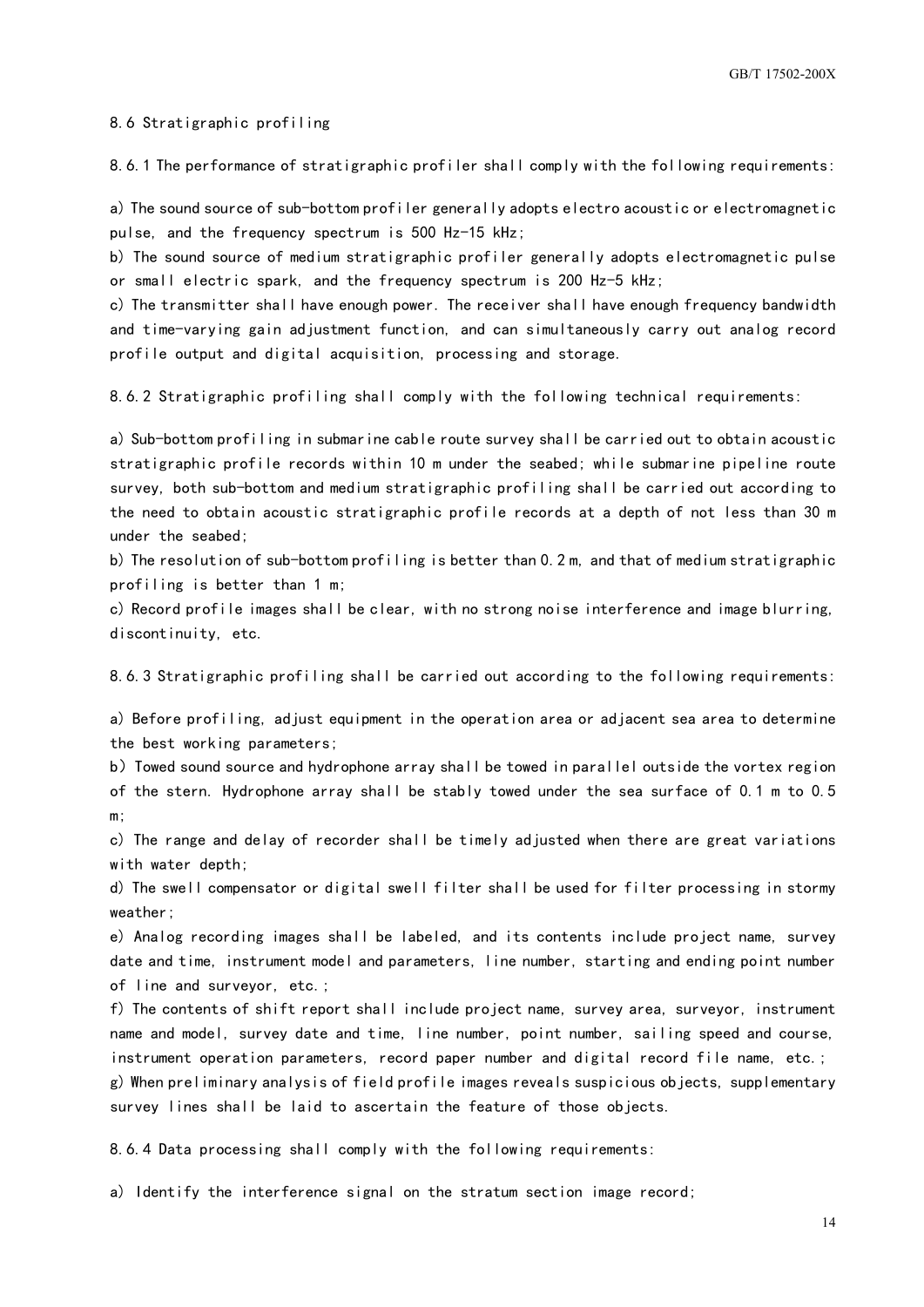b) According to the characteristics of reflection structure, amplitude, frequency, coaxial continuity and contact relationship of reflection wave of profile image, and combined with geological drilling data, the acoustic stratigraphic sequences are divided, the stratigraphic sedimentary textures and structures are explained, and the sedimentary type and engineering geological characteristics are judged. The hazard geological factors are analyzed and their properties, forms and distribution ranges are determined;

c) Time-depth conversion shall be done on the measured sound velocity obtained by means of drilling horizon comparison, acoustic velocity logging or other measurement methods. When there is no actual measured sound velocity data, the time-depth conversion may be carried out by using the sound velocity of 1500 m/s-1700 m/s according to the depth of different formations, and marked on the map.

8.6.5 The compilation of result maps shall comply with the following requirements:

a) The vertical and horizontal scale of stratigraphic cross-section shall be appropriate. The content includes topographic section line, stratum interface, lithology, hazard geological factors, landmarks, sampling station, borehole location and its column diagram and test results;

b) The contents of the shallow geological feature map mainly include the isopach line or equal buried depth line of the important strata, important topography, geomorphology and shallow geological phenomena, hazard geological factors, landmark, seabed sampling station, drilling location, test results, etc. The shallow geological feature map can be combined with the seabed conditions map when it does not contain much content.

8.7 Magnetic detection

8.7.1 Magnetic detection is mainly used for determining the location and distribution of existing submarine cables, pipelines and other magnetic objects. The sensitivity of the selected magnetometer shall be better than 0.05 nT and the dynamic measuring range shall be at least between 20 000 nT and 100 000 nT.

8.7.2 Magnetic detection shall comply with the following technical requirements:

a) When magnetic detection is used to detect linear magnetic objects such as submarine cables and pipelines, the survey line shall be perpendicular to the extended direction of detecting target determined by historical data. The number of survey lines for each target shall not be less than three, the space between lines shall not be more than 200 m, and the length of survey line shall not be less than 500 m. The direction of adjacent survey lines shall be opposite;

b) When magnetic detection is used for determining the submarine nonlinear magnetic objects, the survey line shall be arranged in a grid layout around the targets. At least 4 survey lines shall be arranged for per target but the interval and length shall be determined according to the size of targets.

8.7.3 Marine detection shall be carried out according to the following requirements:

a) Before detecting, adjust equipment in the operation area or adjacent sea area to determine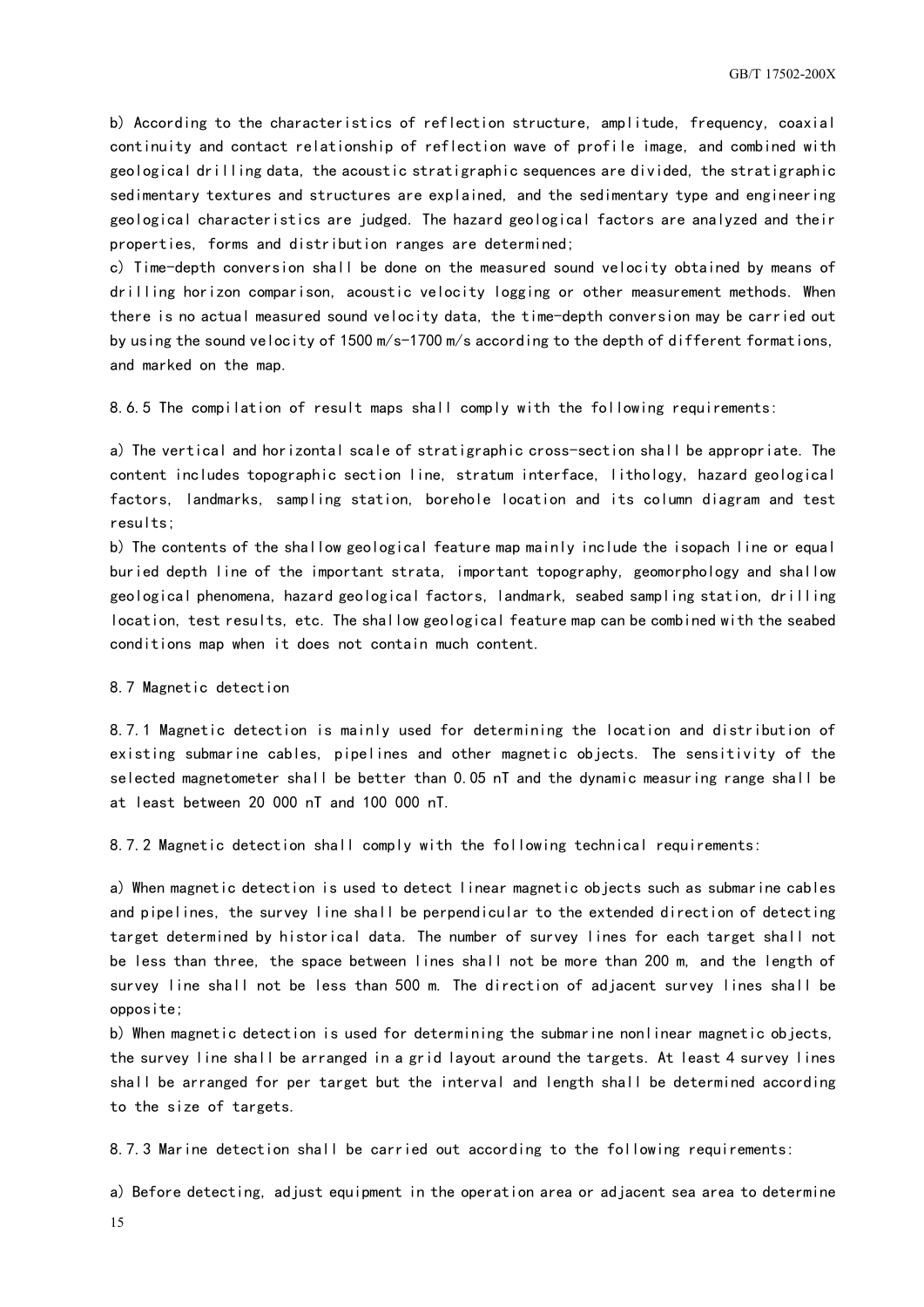the best working parameters;

b) After the detector enters the water, the vessel shall maintain a steady lower sailing speed and a steady heading, and avoid parking or backing up. The height of the detector above seabed shall be within 10 m, but the height may be increased appropriately in the sea areas where seabed is undulating;

c) Ultra-short baseline underwater acoustic positioning system shall be used to locate the detector, and manual calculation may also be used to correct the position of the detector in nearshore and shallow waters;

d) Ensure the integrity of detection records, and make a supplementary survey when records missing or cannot be correctly interpreted;

e) Analog recording shall be labeled, including project name, survey date and time, instrument model and parameters, line number, starting and ending point number of line, surveyor, etc.; f) The contents of shift report shall include project name, survey sea area, surveyor, instrument name and model, survey date and time, number of line and point, vessel speed and heading, instrument operating parameters, name of digital recording document, etc.;

g) When a suspicious target is found by interpretation of the on-site record, additional lines shall be laid around the suspicious target as required.

8.7.4 Data processing shall comply with the following requirements:

a) Identify abnormal magnetic field interference caused by submarine non-magnetic objects; b) Combined with the results of side scan sonar and stratigraphic profiling, the magnetic detection data are interpreted. Then, identify the magnetic objects on the seabed, determine their feature, location and scope, and determine the position and direction of existing submarine cables and pipelines.

8.7.5 Result maps

a) Map of measured magnetic field intensity, or magnetic anomaly plane profile; b) Distribution map of seabed magnetic objects. The map may be merged into the seabed conditions map, and some of the more important parts may be drawn separately as required.

<span id="page-19-0"></span>9 Seabed Sediment Sampling

9.1 Sampling methods

Seabed sediment sampling is divided into surface sediment sampling and core sediment sampling: The former may use grab sampler and box sampler; the latter may use gravity sampler and vibration sampler.

9.2 Technical requirements for sampling

Seabed sediment sampling shall comply with the following technical requirements:

a) The space between sampling stations: 500 m-1000 m in inshore section, 2 km-10 km in shallow sea section and no sampling stations in deep sea section. The station layout may be adjusted according to the preliminary results of engineering geophysical survey, and more sampling stations shall be set up in area with steep topographic gradient, complex sediment change or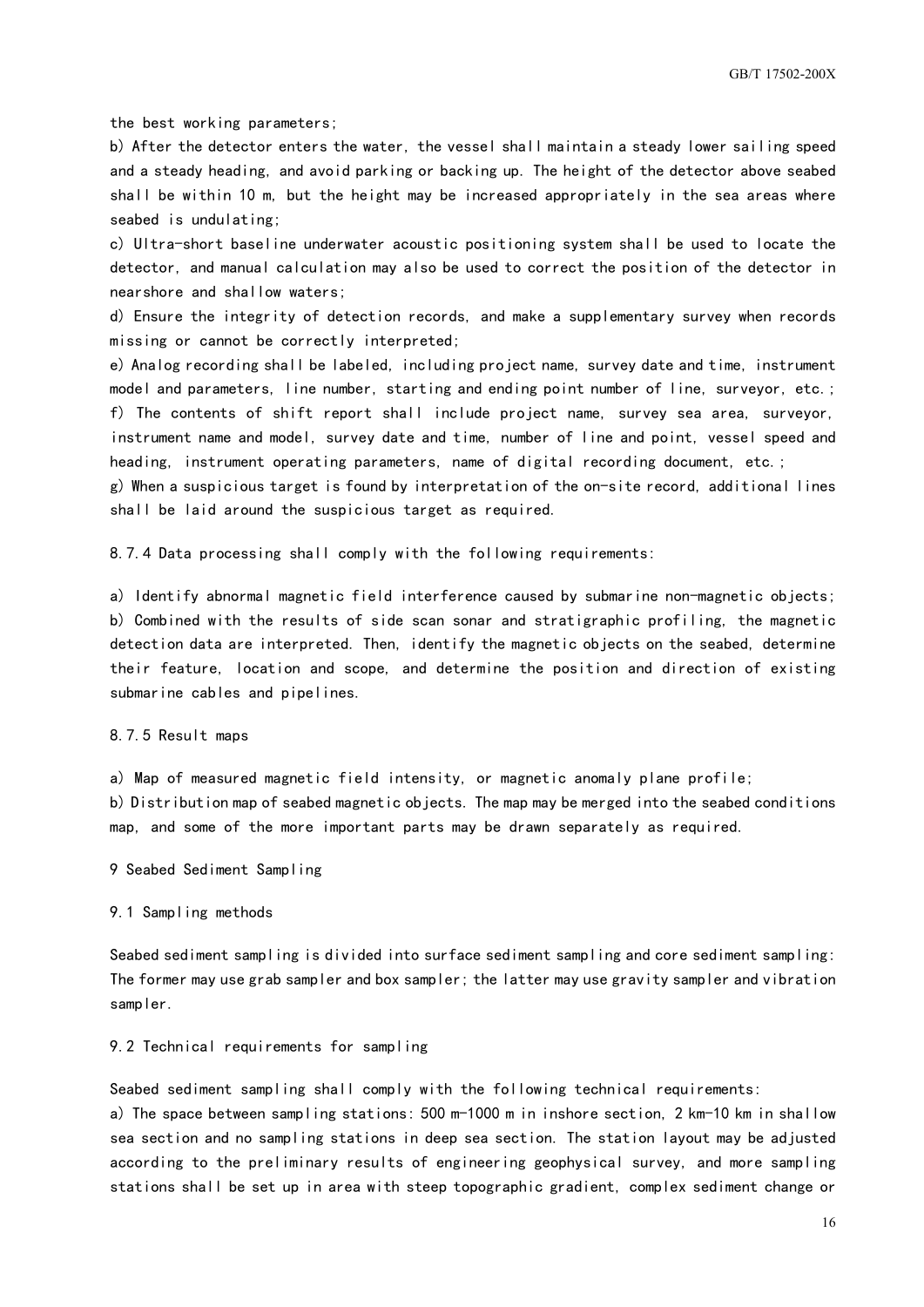GB/T 17502-200X

seabed prone to geological hazards;

b) The diameter of core sample shall not be less than 65 mm. The length of cohesive soil core sample shall be longer than 2 m, and that of sandy soil shall be longer than 0.5 m. The surface sediment samples shall not be less than 1 kg;

c) Re-sampling shall be done when the core sample length cannot meet the requirements. If qualified samples still cannot be obtained after two consecutive samplings, grab or box sampler may be used instead;

d) If qualified sample cannot be collected after three consecutive samplings with grab or box sampler, analyze the reason. If it is determined that this situation results from seabed features, sampling may be stopped.

9.3 Catalogue and processing of samples

9.3.1 Sample catalogue

The sample catalogue shall include project name, number and location of sampling station, date and time of sampling, water depth, sampling times, penetration depth, length of soil sample, disturbance degree, etc.

9.3.2 Lithology description

For the lithology description, see 10.4.3 c).

9.3.3 Sample packaging

Sample packaging shall comply with the following requirements:

a) The core sample should be cut in sections, numbered separately, indicated the direction, water depth, sealed with tape and wax, and placed vertically in a special soil sample box; b) Surface samples or disturbed core samples shall be packaged and sealed with sturdy plastic bags, labeled with station number and sampling depth, and placed in special soil sample boxes; c) Samples used for geological, biological and chemical tests shall be sampled, packaged and stored according to their special requirements.

9.3.4 Sample storage

All samples shall be stored in sunscreen, freeze-proof and pressure-proof environments. When conditions permitted, they should be stored in laboratories under the control of temperature and humidity.

<span id="page-20-0"></span>10 Engineering Geological Drilling

10.1 General requirements

10.1.1 Engineering geological drilling shall be required in submarine pipeline route survey, while it is generally unnecessary in submarine cable route survey.

10.1.2 The appropriate drilling vessel and drilling equipment shall be selected according to the working site environment and drilling requirements, and appropriate anchor type, anchor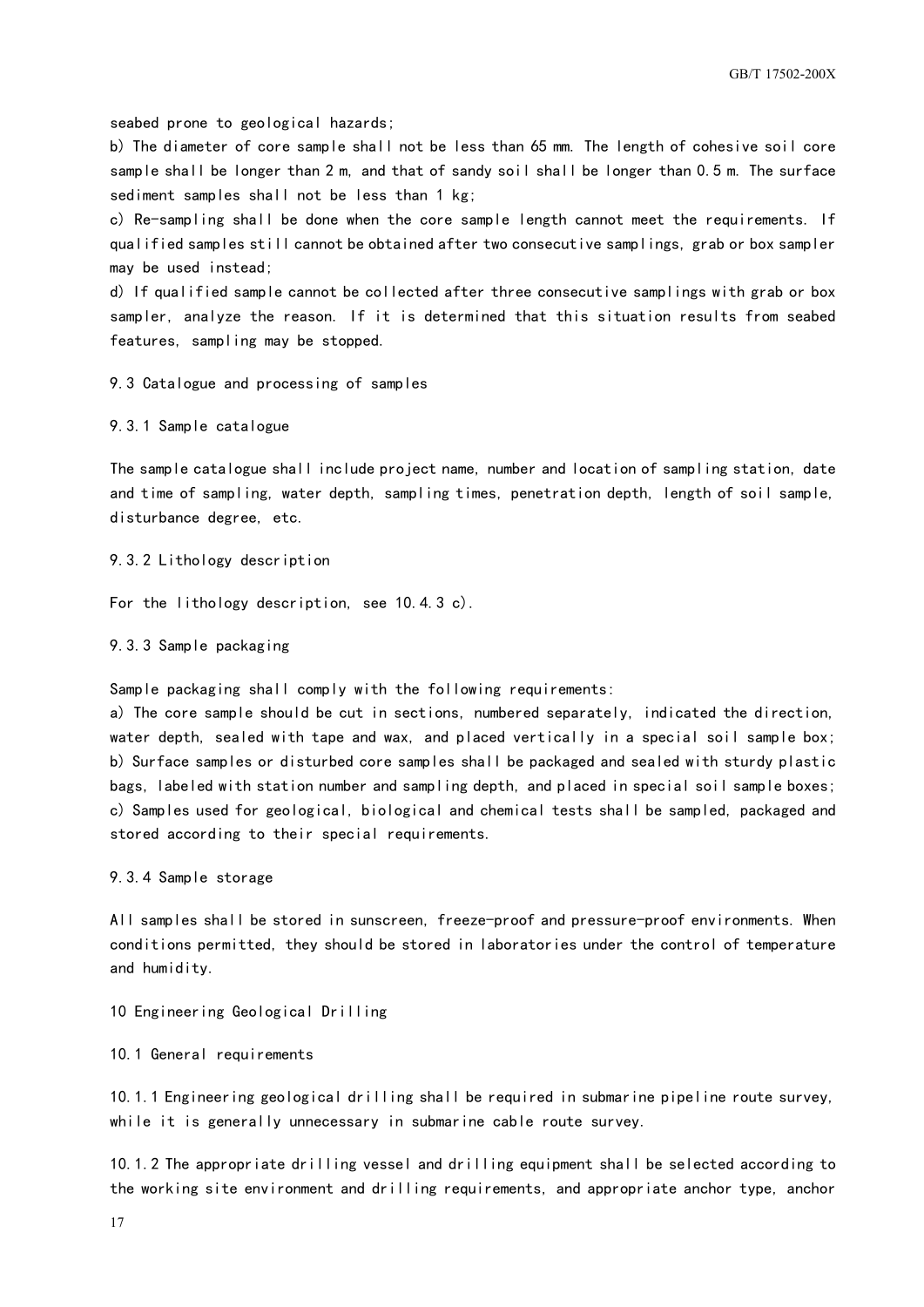cable and mooring cable length shall be selected according to hydro-meteorology and seabed conditions.

10.1.3 Boreholes are designed along the route center line with an interval of about 100 m to 500 m in inshore section and 2 km to 10 km in shallow sea section. The layout of stations shall be adjusted according to engineering requirements and geophysical survey interpretation results. When directional drilling, shield tunneling and other construction methods are used in pipeline crossing projects, the location of boreholes shall be laid out according to the requirements given in 4.4.8 of GB 50021-2001.

10.1.4 The borehole depth shall be designed according to the buried depth of pipeline. It is generally 8 m-10 m or 5 times of the buried depth of pipeline. If bedrock is encountered in the depth of design hole, it shall be drilled 3 m-5 m into the bedrock.

10.1.5 The measure error of drilling depth and depth of rock and soil layers shall be within  $±0.2$  m.

10.2 Drilling methods

The drilling method shall be in accordance with the requirements given in 9.2 of GB 50021-2001.

10.3 Sampling requirements and methods

10.3.1 Sampling interval

The sampling interval shall be determined according to engineering requirements and soil conditions, generally 1 m-1.5 m.

10.3.2 Core collection rate

The core collection rate shall not be less than 50% for sandy soil and shall not be less than 75% for cohesive soil.

10.3.3 Sampling methods

The sampling method shall be accordance with the requirement given in 9.4 of GB 50021-2001.

10.4 drilling catalogue

10.4.1 General requirements

Drilling catalogue includes drilling report and geological logging. The records shall be real, timely and according to round-trip of the drill times and successive records.

10.4.2 Drilling shift report

The drilling shift report shall include project name, sea area, number and coordinate position of borehole, rig height, drilling date, type and configurations of drilling rig, drilling patterns, water depth of borehole at the starting and ending, length of round-trip drill pipe,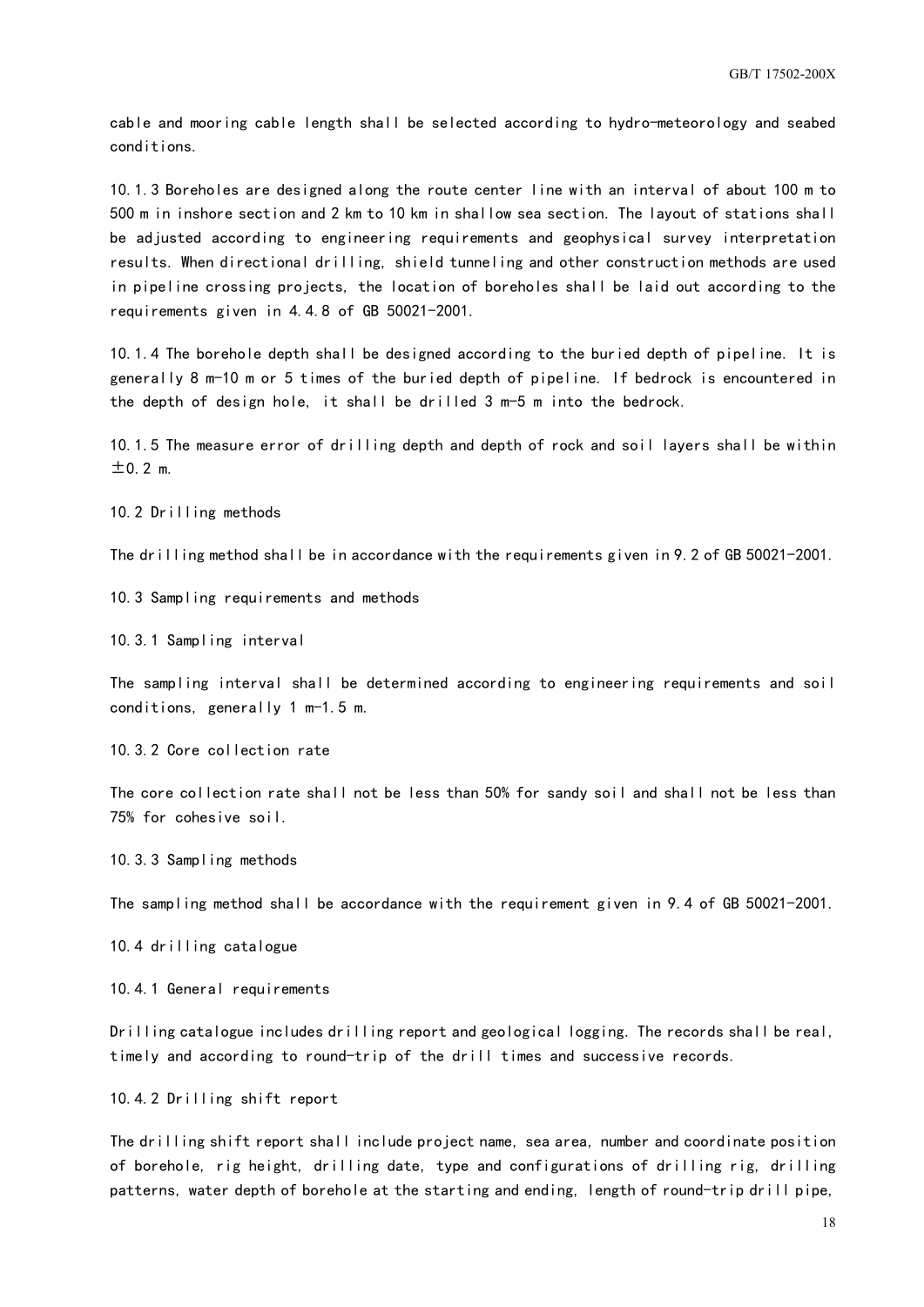round-trip drilling footage, drill hole depth of per round-trip, core length of per round-trip, core recovery rate per round-trip, sampling mode, sampler type, sampling number, notes (weather, sea condition, equipment failures, bit jumping, wellbore, hole collapse, objects falling to hole bottom), etc.

10.4.3 Geological catalogue

Geological catalogue shall comply with the following requirements:

a) The geological catalogue shall include project name, sea area, borehole number, borehole coordinates, water depth of borehole at the starting, borehole depth of per round-trip, sampling length, lithology description and stratigraphic division, etc.;

b) Lithology description of the core shall be made by means of observation and hand touching. If necessary, the existing standardized and quantitative methods, such as standard color plate colorimetry, shall be adopted to represent the color of rock and soil with color codes. The state of cohesive soil is represented by the penetration index of pocket penetrometer, and the integrity of core is represented by rock quality index value. Besides, camera can be used to take photos of rock and soil cores;

c) Lithology description shall include the followings:

1) Cohesive soil: color, state, odor, luster, shaking reflection, dry strength, toughness, structure, inclusions, etc.;

2)Silt: color, odor, humidity, density, shaking reflection, dry strength, toughness, inclusions, etc.;

3)Sandy soil: color, mineral composition, particle size distribution, particle shape, clay content, humidity, compactness, etc.;

4) Crushed stones: particle size distribution, particle shape, particle arrangement, parent rock composition, weathering degree, filling property, filling degree and compactness;

5)Rocks: geological age, weathering degree, color, main minerals, structure and rock quality index, etc.

d) Engineering geological layers shall be classified according to the engineering properties of lithology description.

#### 10.5 Sample handling

Sample handling shall comply with the following requirements:

a) The samples shall be pushed out from sampling tube by bulldozers and stored in core box in the upper and lower order. The cores shall be separated per round-trip with core plate, and starting and ending depth of drilling shall be marked with paint on the core plate, and missing parts of the cores shall be marked;

b) Geotechnical samples shall be sealed at the scene. Mark the sampling depth, up and down, numbers, and place them vertically in sample box.

10.6 Drilling completion report

The report mainly includes drilling purpose, task, coordinates, elevation and water depth of drilling hole, construction time, drilling and coring methods, abnormal conditions, acceptance certificate of quality, preliminary division of rock and soil strata and drilling hole column diagram, etc.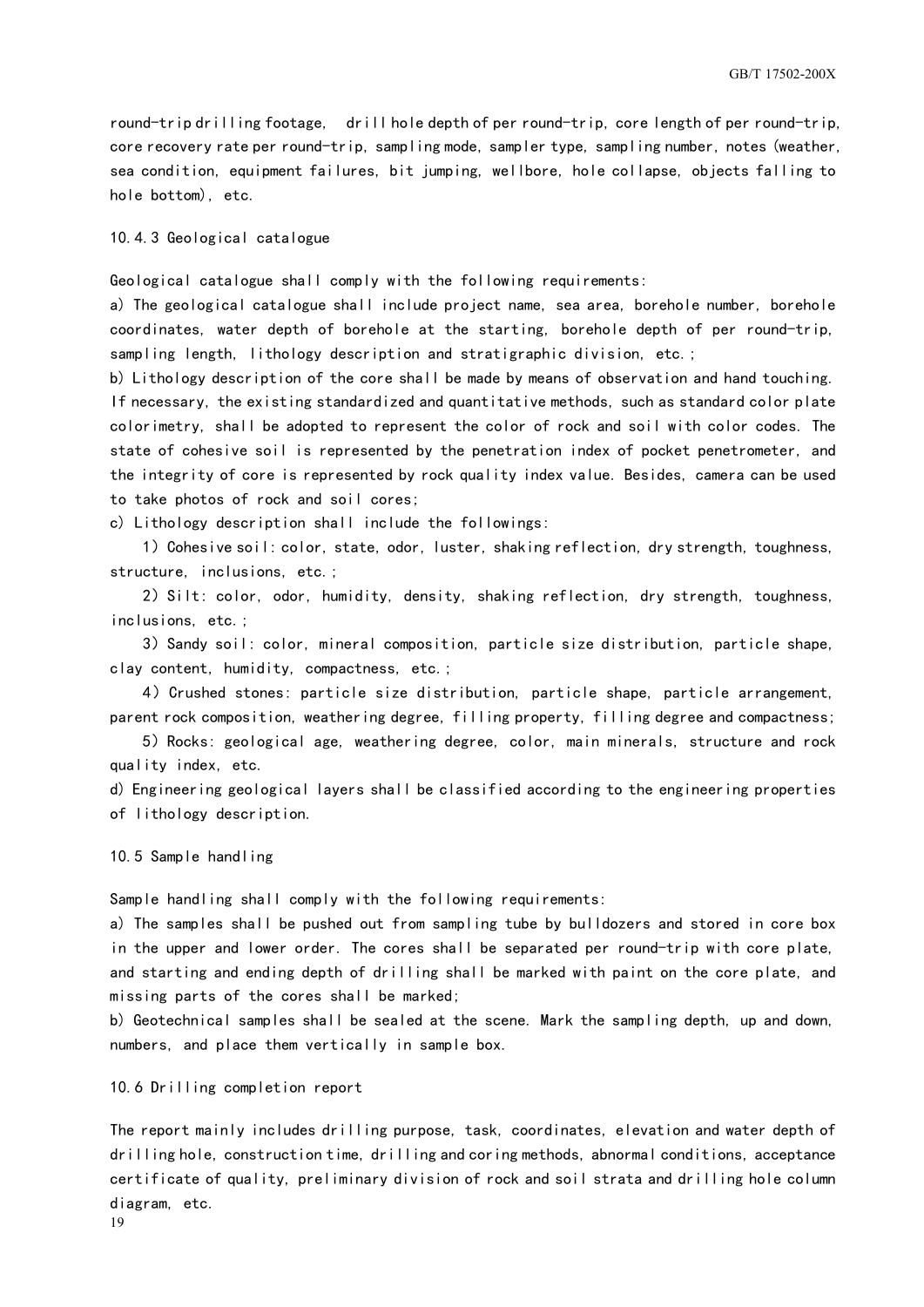<span id="page-23-0"></span>11 In-situ Test

11.1 General requirements

In-situ test shall comply with the following requirements:

a) In-situ test includes cone penetration test and standard penetration test, etc. In-situ test methods shall be selected according to engineering category, geotechnical and field operation condition, etc. Cone penetration test is the most commonly used in-situ test method in submarine cable and pipeline route survey at present;

b) Holes for In-situ test shall be laid out along the center line of the route;

c) When analyzing in-situ test data, attention shall be paid to the influence of test conditions, test methods and soil heterogeneity on test results, and abnormal data shall be eliminated.

11.2 Cone penetration test (CPT)

11.2.1 Applicable scope

The cone penetration test is applicable to soft soil, cohesive soil, silt and sandy soil.

11.2.2 Apparatuses

The CPT system shall comply with the following requirements:

a) The system shall be equipped with sensors of cone tip resistance, sidewall friction resistance, pore water pressure and inclination;

b) The system shall be able to adapt to the harsh working environment such as wave fluctuation and collect in-situ test data safely and steadily;

c) The system shall have experimental data storage and processing system, which can store and process raw data on the spot;

d) Qualified and calibrated probe shall be used.

11.2.3 Field operation

Field operation shall comply with the following requirements:

a) The coordination and cooperation among the maneuvering, navigation and positioning of survey vessel, sounding of borehole depth and cone penetration test shall be guaranteed during the operation at sea;

b) The nulling correction of cone tip resistance and pore water pressure shall be carried out before starting the test;

c) During the testing, the probe shall be continuously and uniformly pressed into the soil, and the penetration rate shall be kept at 20 mm/s  $(\pm 5$  mm/s);

d) The depth curves of cone tip resistance, sidewall friction, pore water pressure and inclination were obtained by each test. The test results were saved and the test records were filled in log sheet;

e) The calibration, debugging and testing steps of instrument shall be carried out in accordance with the requirements given in ASTM D5778-1995.

11.2.4 Data processing and application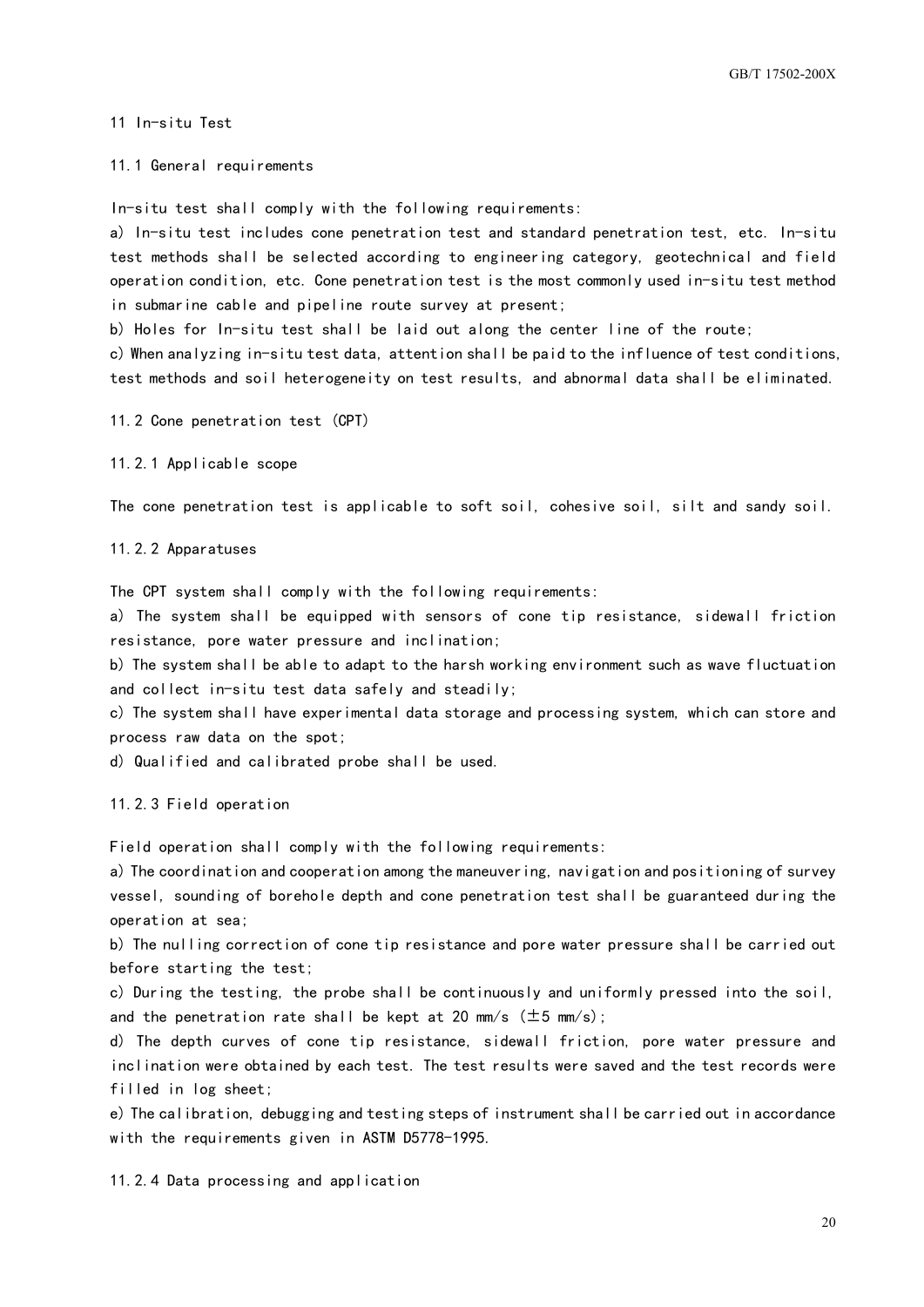11.2.4.1 Correction shall be made to the original recording curve, including initial readings, curve shape and depth, etc.

11.2.4.2 Site test records, diagrams and tables of probe calibration results, curves and charts of various tests shall be submitted.

11.2.4.3 Linear characteristics and test data of various cone penetration curves shall be taken as reference for the classification of soil layers, determination of soil types and estimation of soil properties, etc.

11.3 Standard penetration test

Standard penetration test may be carried out in accordance with the methods and procedures given in 10.5 of GB 50021-2001.

<span id="page-24-0"></span>12 Geotechnical Tests

12.1 Geotechnical test on shipboard

12.1.1 Test items

The test includes water content, density, soil temperature, unconfined compression, pocket vane shear test and pocket penetrometer test, shall be determined according to the engineering requirements, test conditions on board and properties of soil samples.

#### 12.1.2 Test requirements

Shipboard geotechnical tests shall comply with the following technical requirements:

a) The collected samples shall be catalogued and processed in accordance with the requirements given in 9.3;

b) Test for water content, density and unconfined compression shall be carried out according to requirements specified in Clause 4, 5.1 and Clause 17 of GB/T 50123-1999;

c) Pocket vane shear test and pocket penetrometer test shall be carried out at both ends of the sampled core section or in the middle part of original boxed samples;

d) Pocket vane shear test and penetrometer test are suitable for homogeneous cohesive soil. Probes and instruments of different models and measuring ranges shall be selected for the tests on the grounds of hardness of the soil;

e) Soil temperature may be inferred from the relation between water temperature and soil temperature in the seabed. Or it may also be timely measured on the vessel after soil samples are collected.

12.1.3 Pocket penetrometer test

Pocket penetrometer test shall be carried out in accordance with the following requirements: a) Hard inclusions, wormholes and cracks in the sample shall be avoided during the penetration process;

 $21$ b) The distance between penetrating point and edge of the sample, the distance between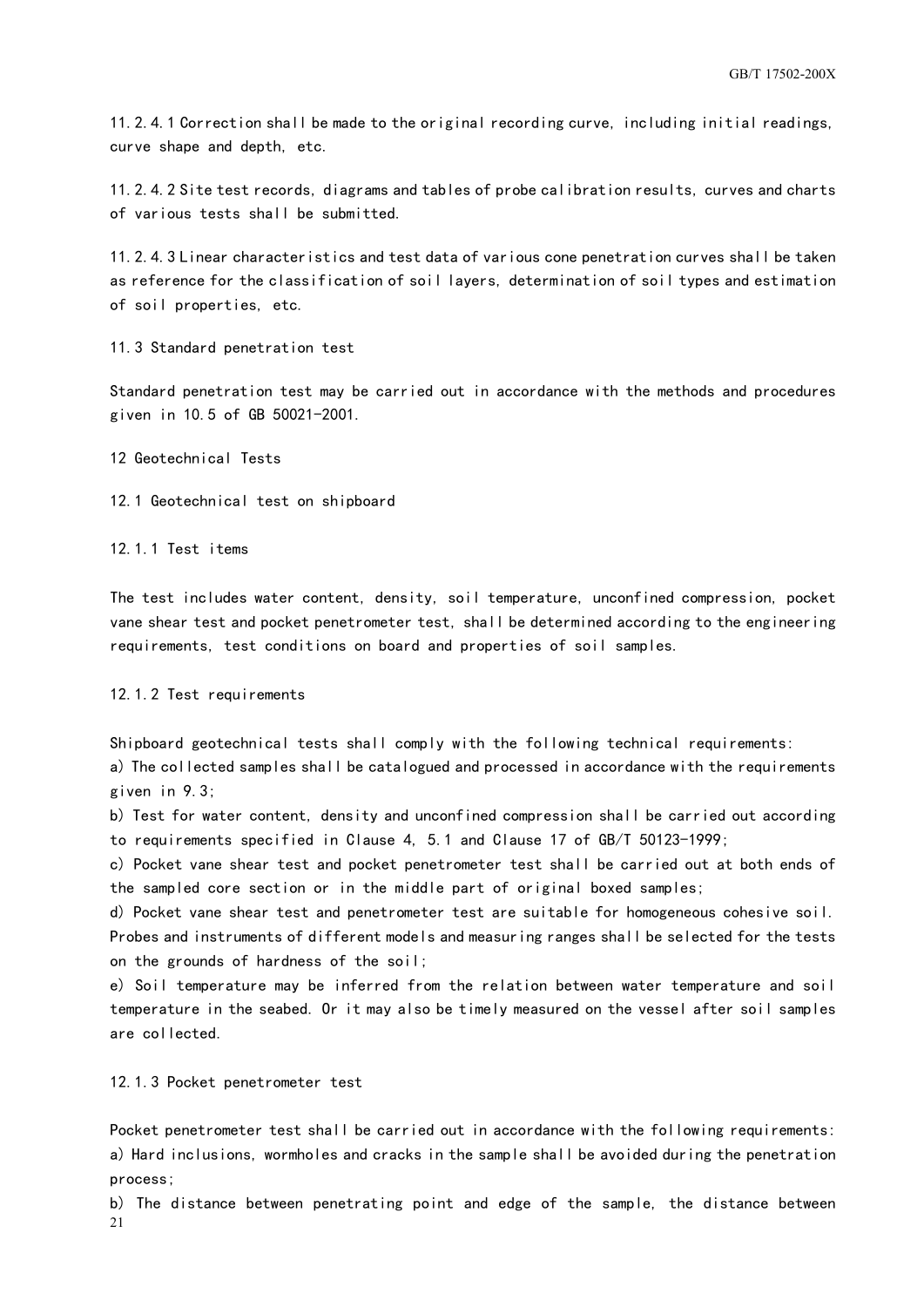penetrating points in parallel tests shall be no less than 3 times the length of probe diameter; c) The probe shall be kept perpendicular to the sample surface during the penetration process and shall be penetrated at a constant speed of 1 mm/s. The test shall be stopped once the scribed line of the probes reaches the soil surface. Record test readings;

d) Parallel test shall be carried out at least 3 times per sample so that the average value can be taken as the test result;

e) Soil shall be removed from the probe after each test to ensure the accuracy of test results; f) A record shall be kept of instrument model, probe specification, sample number, depth and results of test as well as testers, etc.

12.1.4 Pocket vane shear test

Pocket vane shear test shall be carried out in accordance with the following requirements: a) The surface of measured soil samples shall be scraped flat with soil cutter before the shear plate is vertically inserted into it. Penetration depth shall be the same as the height of shear plate;

b) The pointer shall be zeroed and the shear torsion cylinder shall be rotated at a constant speed of 6  $\degree$ /s until the sample cut off;

c) Parallel test shall be carried out at least 3 times per sample so that average value can be taken as the test result;

d) The instrument model, probe specification of four-bladed vane, sample number, depth and results of test as well as testers, etc. shall be recorded.

12.2 Laboratory geotechnical test

12.2.1 Test items include natural density, natural water content, specific gravity, limit water content, particle analysis, permeability, consolidation and shear strength, etc. For the submarine pipeline engineering, dynamic triaxial shear test shall be carried out according to the requirement of sandy soil liquefaction discrimination.

12.2.2 Laboratory geotechnical test shall comply with the following requirements:

a) Dynamic triaxial shear test may be carried out according to the requirements specified in Clause 9 of GB/T 50269-1997;

b) Other tests may be carried out in accordance with GB/T 50123-1999. Relevant domestic or international standards may also be referred according to specific engineering requirements.

12.2.3 Test data shall be collated in accordance with the requirements specified in Annex A of GB/T 50123-1999. For soil classification, see Annex B.

<span id="page-25-0"></span>13 Corrosive Environmental Parameters Determination

13.1 General provisions

The corrosive environmental parameters shall be measured in submarine pipeline route survey. Generally no measurement of the corrosive environmental parameters is required in submarine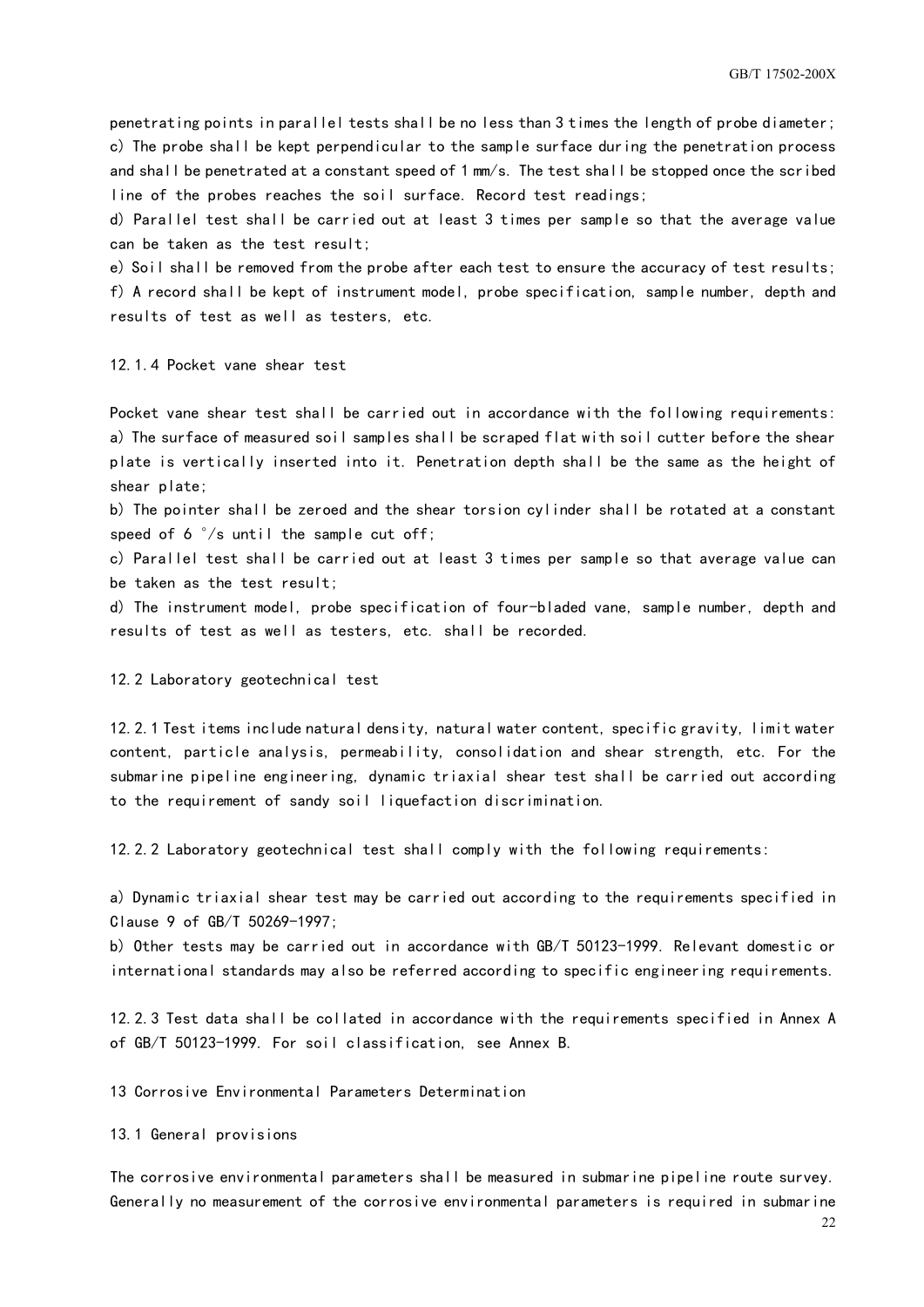cable route survey, or to be determined according to engineering design requirements.

13.2 Bottom water parameter test

13.2.1 The number of bottom water sampling stations is generally controlled at 1/5 of the total number of seabed sediment sampling stations, and with no less than 3 stations for each project. Water samples shall be collected within 1.5 m above seabed.

13.2.2 Bottom water test parameters shall include pH, Cl $\,$ , SO $_4^{2-}$ , HCO $_3^-$ , CO $^{2-}$  and corrosive CO $_2$ .

13.2.3 Bottom water chemistry testing shall be in accordance with the requirements given in 12.1.3 of GB 50021-2001.

13.3 Seabed soil parameter test

13.3.1 The number of seabed soil sampling stations is generally controlled at 1/5 of the total number of seabed sediment sampling stations. Sampling shall usually be carried out in the layer being place where cable and pipeline are buried.

13.3.2 The test parameters of seabed soil shall include pH, Cl<sup>-</sup>, SO $_4^{2-}$ , HCO $_3^-$ , CO $_3^{2-}$ ,  $\,$ oxidation-reduction potential and resistivity.

13.3.3 The seabed soil parameters shall be tested according to the requirements given in 12.1.3 of GB50021-2001.

13.3.4 The measurement of sulfate reducing bacteria in seabed soil shall be carried out in accordance with the requirements specified in Clause 13 of GB/T 12763.6-2007.

13.4 fouling organisms

13.4.1 Fouling organisms include attached organisms and borehole organisms.

13.4.2 Usually, only the historical data of fouling organisms in the route sea area is collated and analyzed, and relevant results are provided. In the case of engineering needs, on-site investigation of fouling organisms shall be carried out according to the requirements specified in Clause 13 of GB/T 12763.6-2007,

13.5 Corrosiveness evaluation

Corrosiveness evaluation for the bottom water and seabed soil shall be carried out according to the requirements given in 12.2 of GB50021-2001.

<span id="page-26-0"></span>14 Evaluation of Seismic Safety

14.1 Contents of the evaluation

Contents of the evaluation include probability analysis of seismic risk of engineering site,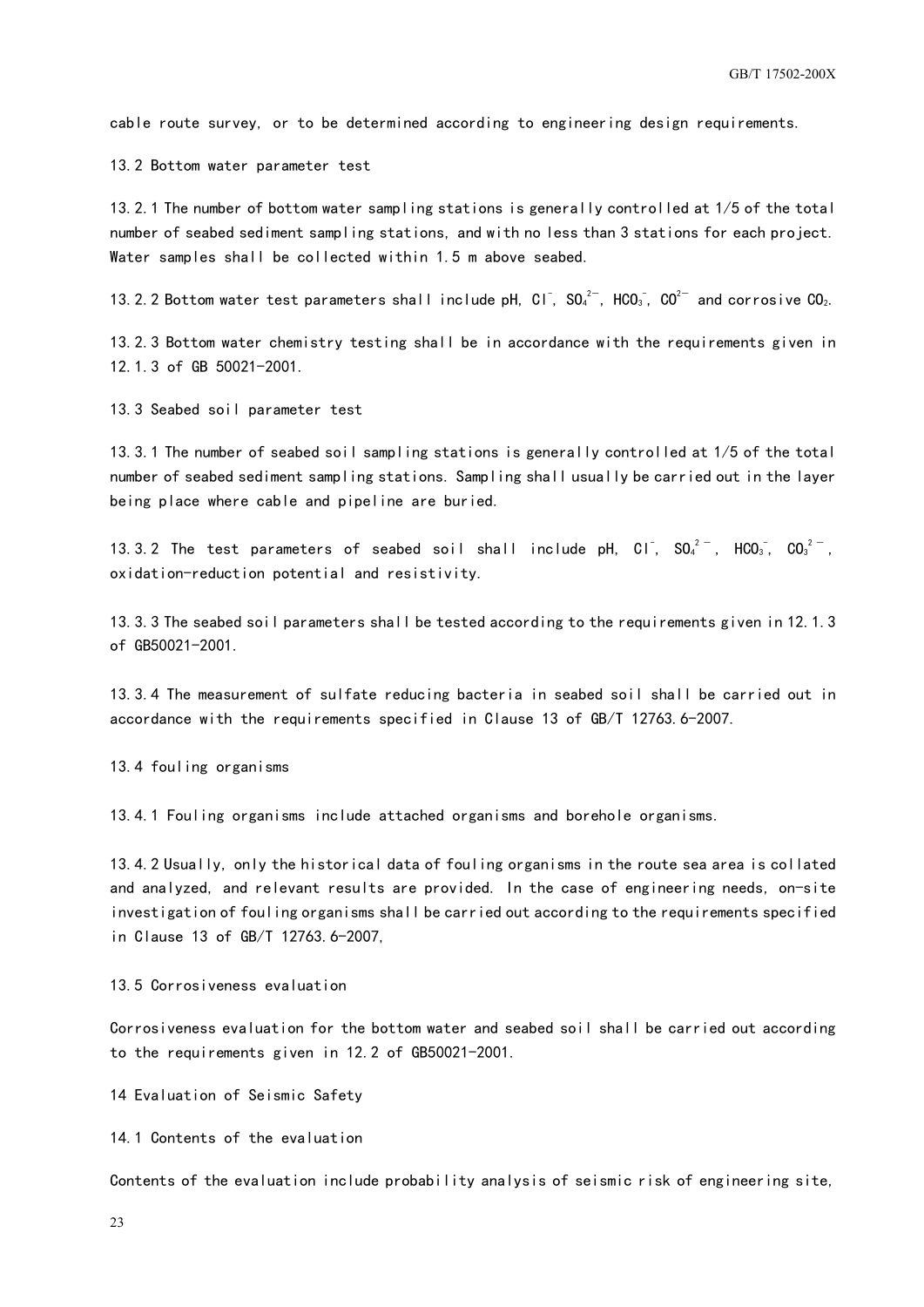site seismic ground motion zonation and site seismic geological hazard evaluation.

14.2 Site seismic risk analysis based on probability method

On the basis of evaluating seismic activity and tectonic environment, dividing potential seismic source areas and determining the attenuation relationship of seismic ground motions for the regions (the extension of submarine cable and pipeline site is not less than 150 km) and near fields (the extension of submarine cable and pipeline site is not less than 25 km), the probability method is used to analyze and calculate seismic risk and provide the bedrock horizontal seismic peak ground acceleration with 50-year exceedance probability of 63%, 10% and 2% for the main site points of submarine cable and pipeline route.

14.3 Site seismic ground motion zonation

14.3.1 According to the results of probability analysis of seismic risk, seismic ground motion zonation map of submarine cable and pipeline route sites shall be compiled, which includes seismic peak ground acceleration zonation map and seismic peak ground velocity zonation map. Seismic intensity zonation map may be compiled as required.

14.3.2 According to the requirements for seismic resistance design of submarine cable and pipeline engineering and other related projects, the probability level should adopt 50 years exceedance probability of 10%.

14.3.3 The evaluation of regional and near field seismic activity and seismic-tectonic environment, and determination of regional ground motion attenuation relationship shall be in accordance with the requirements specified in Clause 5, Clause 6 and Clause 8 of GB 17741-2005.

14.3.4 The interval between control points along route centerline shall not be more than 0.1  $\degree$ of latitude and longitude. The intervals between control points shall be decreased in the area where the calculation results vary greatly. The interval of spatial calculation points should be spaced not more than 0.1 °x0.1 ° of latitude and longitude.

14.3.5 The scale of seismic ground motion zonation map shall not be less than 1:500 000.

14.3.6 Seismic ground motion zonation map is used to express zonation by zonation line or isogram. In determining the boundary of zonation, special attention shall be paid to the calculation value in the location of submarine cable and pipeline route. Meanwhile, the influence of potential hypocenter area and variable range of seismic parameters, the difference of topography and geomorphology, and the accuracy of zonation parameters shall be taken into account.

14.3.7 Compiling the instruction for the use of seismic ground motion zonation map.

14.3.8 The seismic intensity shall be classified according to Table 2. The relationship between the seismic peak ground acceleration grading and the seismic intensity shall be as specified in Table 3. The seismic peak ground acceleration grading shall be as specified in Table 4. The seismic peak ground velocity grading shall be as specified in Table 5.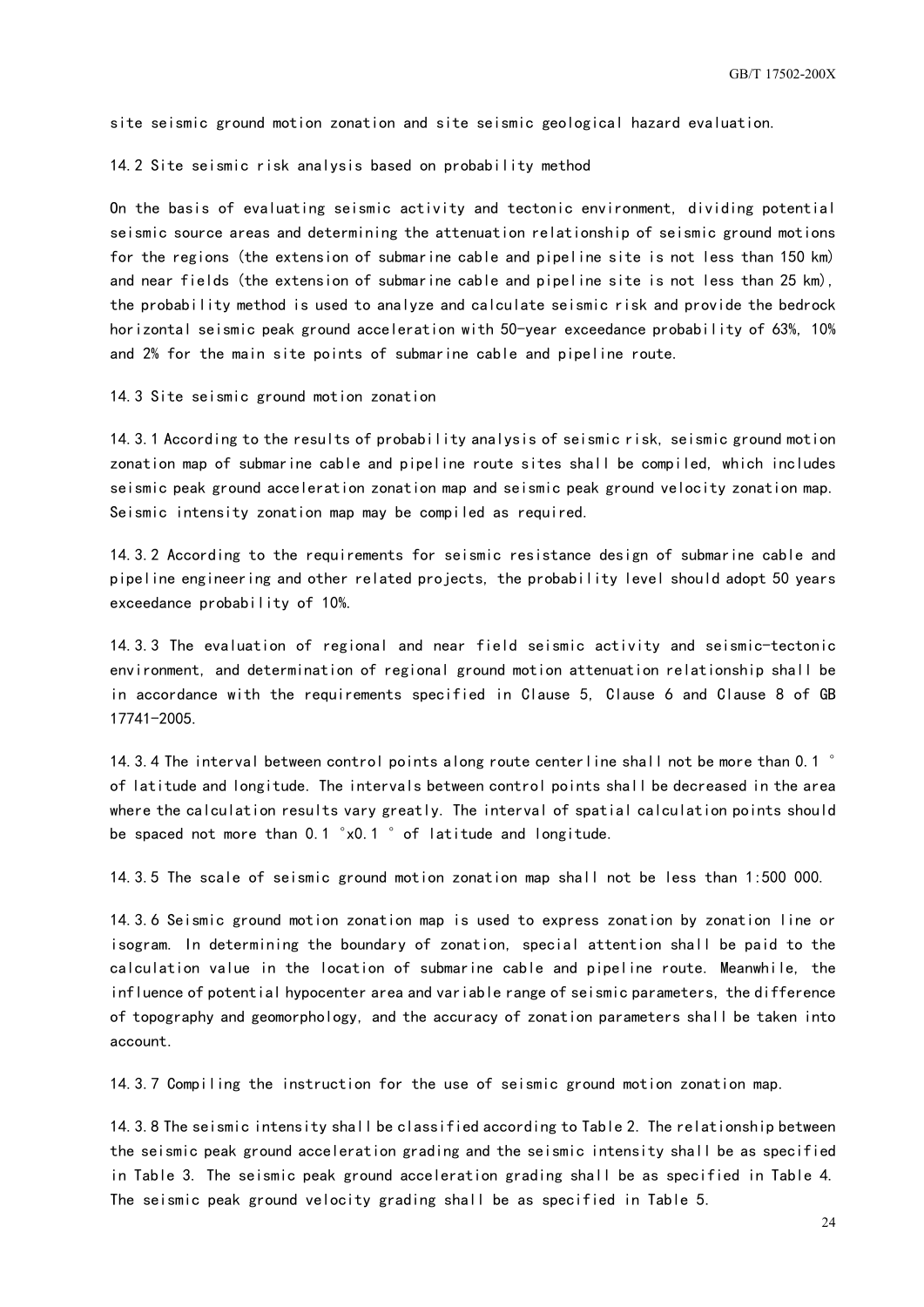| lable Z Glassification of seismic intensity |            |             |             |             |            |  |  |
|---------------------------------------------|------------|-------------|-------------|-------------|------------|--|--|
| Grade                                       | (∨)        | VI          | VII         | VIII        | ≥IX        |  |  |
| Calculated seismic intensity                | $\leq 5.7$ | $5.8 - 6.7$ | $6.8 - 7.7$ | $7.8 - 8.7$ | $\geq 8.8$ |  |  |

#### Table 2 Classification of seismic intensity

#### Table 3 Comparison of seismic peak ground acceleration and seismic intensity in g

| Grading of seismic ground motion peak<br>acceleration | $<$ 0.05 | 0.05 | 0.1 | 15  | 0.2  |      |  |
|-------------------------------------------------------|----------|------|-----|-----|------|------|--|
| Seismic intensity                                     | VI       |      | VII | VII | VIII | VIII |  |

| Grading of<br>acceleration | Range of parameter value | Grading of<br>acceleration | Range of parameter value |
|----------------------------|--------------------------|----------------------------|--------------------------|
| 0.05                       | 0.04                     | 0.20                       | [0.19, 0.28)             |
| 0.05                       | [0.04, 0.09]             | 0.30                       | [0.28, 0.38)             |
| 0.10                       | [0.09, 0.14]             | $\ge 0.40$                 | $\ge 0.38$               |
| 0.15                       | [0.14, 0.19]             |                            |                          |

|  | Table 5 Classification of seismic peak ground velocity in cm/s |  |  |  |  |  |  |
|--|----------------------------------------------------------------|--|--|--|--|--|--|
|--|----------------------------------------------------------------|--|--|--|--|--|--|

| Classification of<br>velocity | Range of parameter value | Grading of velocity | Range of parameter value |
|-------------------------------|--------------------------|---------------------|--------------------------|
| $<$ 6                         | $<$ 4.7                  | 25                  | $[23.7-35.3]$            |
| 6                             | $[4.8 - 11.5]$           | 38                  | $[35.4 - 47.5]$          |
| 13                            | $[11.6 - 17.7]$          | $\geqslant$ 50      | $\geq 47.6$              |
| 19                            | $[17.8 - 23.7]$          |                     |                          |

14.4 Site seismic geological hazard evaluation

14.4.1 Seismic geological hazard evaluation of submarine cable and pipeline site mainly includes sand liquefaction, landslide, collapse and surface faulting, etc.

14.4.2 According to the site engineering geological conditions, types of seismic geological hazards in the site shall be determined and influence degree shall be evaluated.

#### 14.4.2.1 Sand liquefaction evaluation

When saturated sandy soil or silt is distributed in route area, the possibility of liquefaction shall be distinguished, and suggestions for anti-liquefaction measures shall be put forward. In the case of seismic intensity of VI, sand liquefaction need not be considered under normal circumstances. When seismic intensity greater than VI, sand liquefaction shall be distinguished according to the requirements given in 4.3.3 of GB 50011-2001.

#### 14.4.2.2 Landslide and collapse evaluation

The areas with a seismic intensity of VII or greater than VII are designated as a seismic fortification zone. Assessment of potential landslide and collapse shall be taken into consideration in the seismic fortification area. For the seismic fortification site of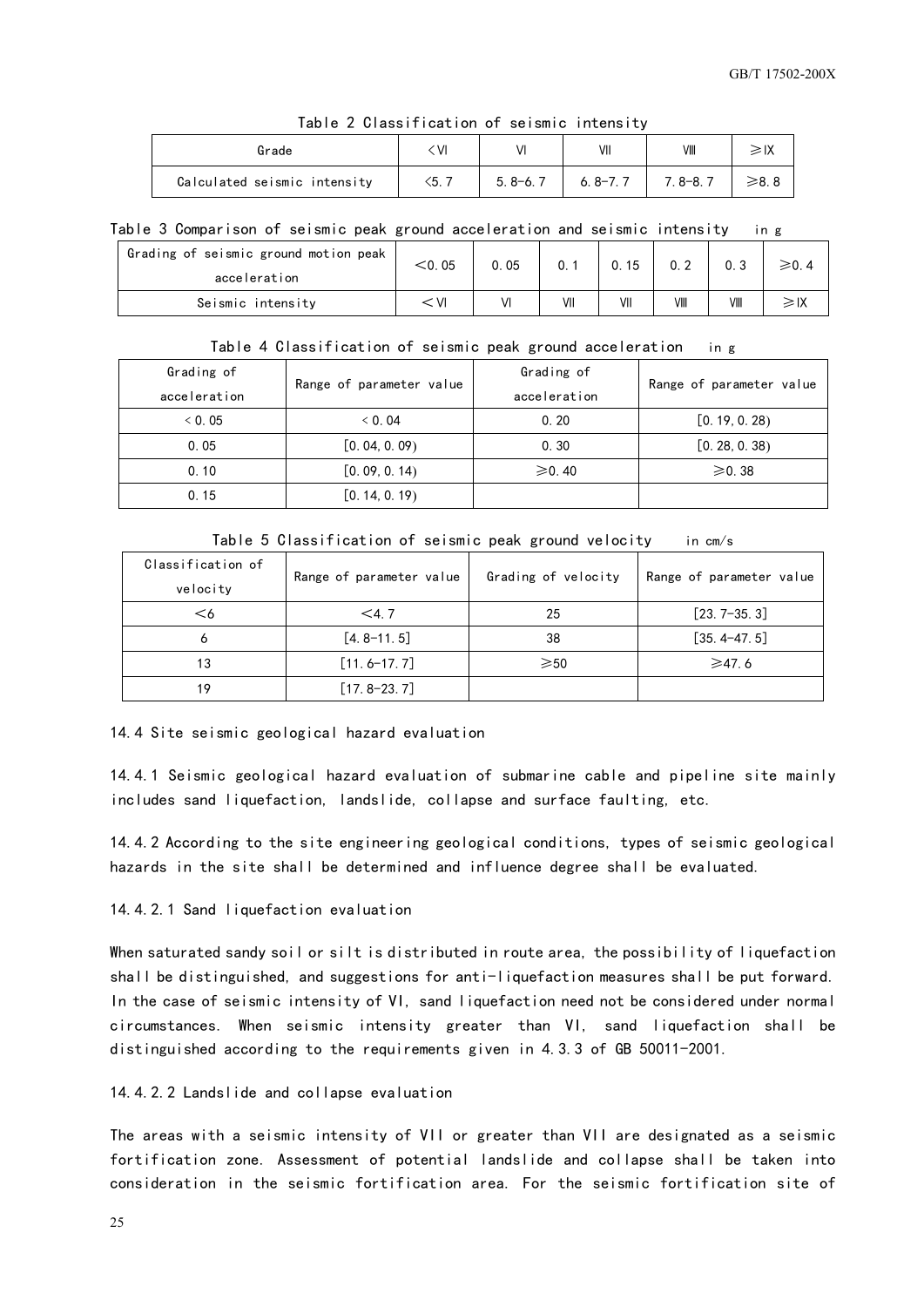submarine cable and pipeline project, potential landslides and collapses shall be evaluated according to the requirements of 5.2 and 5.3 of GB 50011-2001.

14.4.2.3 Evaluation for the fault surface dislocation

Based on the survey results of fault activity, the characteristics of fault surface dislocation and its possible influence on site shall be evaluated. When evaluating the activity of concealed faults in the near field, it is necessary to fully collect and analyze the geophysical survey and geological drilling data of submarine cable and pipeline route area, analyze the latest active age of faults, calculate the maximum co-seismic displacement of seismic faults, and take appropriate anti-breaking measures or avoidance measures in combination with engineering geological conditions.

<span id="page-29-0"></span>15 Collection and Observation of Marine Hydrographic and Meteorological Data

15.1 Hydrography

15.1.1 Wave

15.1.1.1 Collect the wave data in the route area and put forward the better and worse sea conditions in the whole year, to provide the basis for the selection of submarine cable and pipeline construction period.

15.1.1.2 In coastal or island areas, wave observation stations may be set up to obtain wave data, while in shallow sea route area, hydro-meteorological station data near the route and ship reports over the years may be collected. When necessary, wave elements may be calculated from wind data.

15.1.1.3 The requirements for wave data collation include multi-year, monthly frequency, maximum wave height, average wave height of wave occurrence in all directions, and corresponding period.

15.1.1.4 Additional calculation of wave height and period of recurrence period may be done for submarine pipeline route survey. Generally, the maximum wave height  $(H_{\text{max}})$  and effective wave height  $(H_s)$  are required to be calculated for the recurrence period of 1 year, 10 years, 50 years and 100 years.

15.1.1.5 Observation of the wave station shall be in accordance with requirements specified in Clause 8 of GB/T 12763.2-2007.

15.1.2 Tides

15.1.2.1 Analyze the tidal quality and relationship between various tidal levels in the route area.

15.1.2.2 Tidal observatory may be set up in inshore or island areas for tidal observation for more than 1 month. In the offshore area, the method of collecting historical tide data or tide level prediction may be used.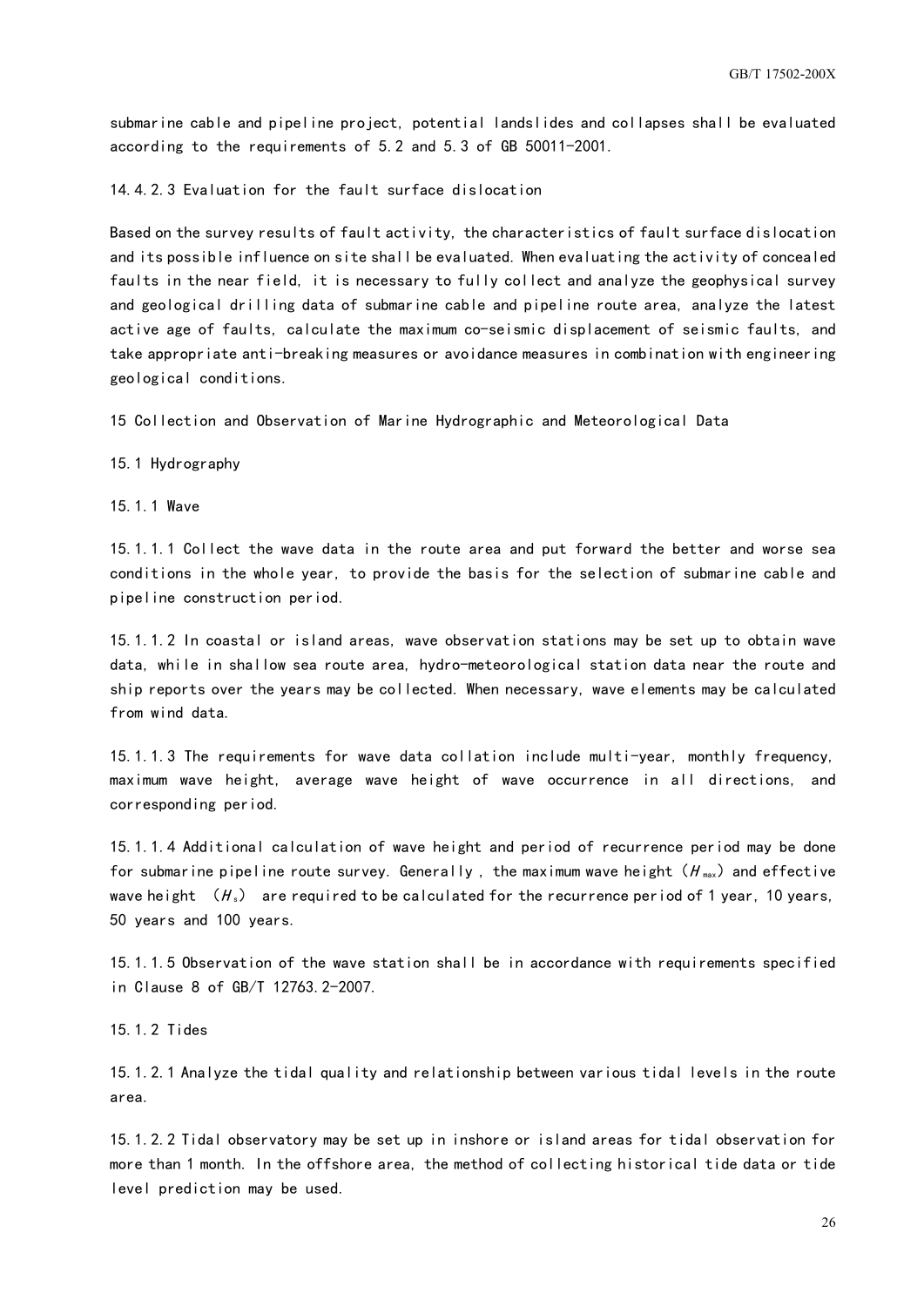15.1.2.3 The relations between base level and various tide levels include 1985 National Elevation Datum, local average sea level, theoretical maximum tide level and theoretical minimum tide level, etc.

15.1.2.4 Extreme tidal level in the recurrence period, that is, the calculation of the highest and lowest tidal levels for the recurrence period of 50 years and 100 years, may be added in submarine pipeline route survey.

15.1.2.5 The observation of tide shall be in accordance with the requirements specified in Clause 9 of GB/T 12763.2-2007.

#### 15.1.3 Currents

15.1.3.1 Sources of current data: collect the past measured data in the route area, or predict the current data. In route survey of submarine pipelines, sufficient observation stations shall be set up in the route area according to the topographic conditions for full-tide hydrographic observation and one-month automatic observation buoy stations so as to obtain current data.

15.1.3.2 Current data of surface, middle and bottom layers shall be collected. The analysis items mainly include current situation in the route area, measured maximum flood and ebb tidal current velocity, average spring tidal current velocity, average neap tidal current velocity, maximum possible tidal current velocity and mainstream direction. Numerical simulation may be performed when necessary. In the submarine pipeline route survey, the calculation of maximum tidal current velocity with recurrence period of 1 year, 10 years, 50 years and 100 years may be added.

15.1.3.3 Current observation shall be in accordance with the requirements specified in Clause 7 of GB/T 12763.2-2007.

#### 15.1.4 Water temperature

15.1.4.1 Water temperature and marine current observation shall be carried out simultaneously, and the existing water temperature observation data in the route area shall also be collected.

15.1.4.2 Water temperature observation shall be in accordance with the requirements specified in Clause 5 of GB/T 12763.2-2007.

#### 15.1.5 Sea ice

15.1.5.1 Collect the existing sea ice observation data in the route area, and observation stations should be set up when necessary.

15.1.5.2 Sea ice data collection and observation shall be in accordance with the requirements specified in Clause 11 of GB/T 12763.2-2007.

#### 15.2 Marine Meteorology

15.2.1 Collect and sort out the meteorological data in route area, and put forward better and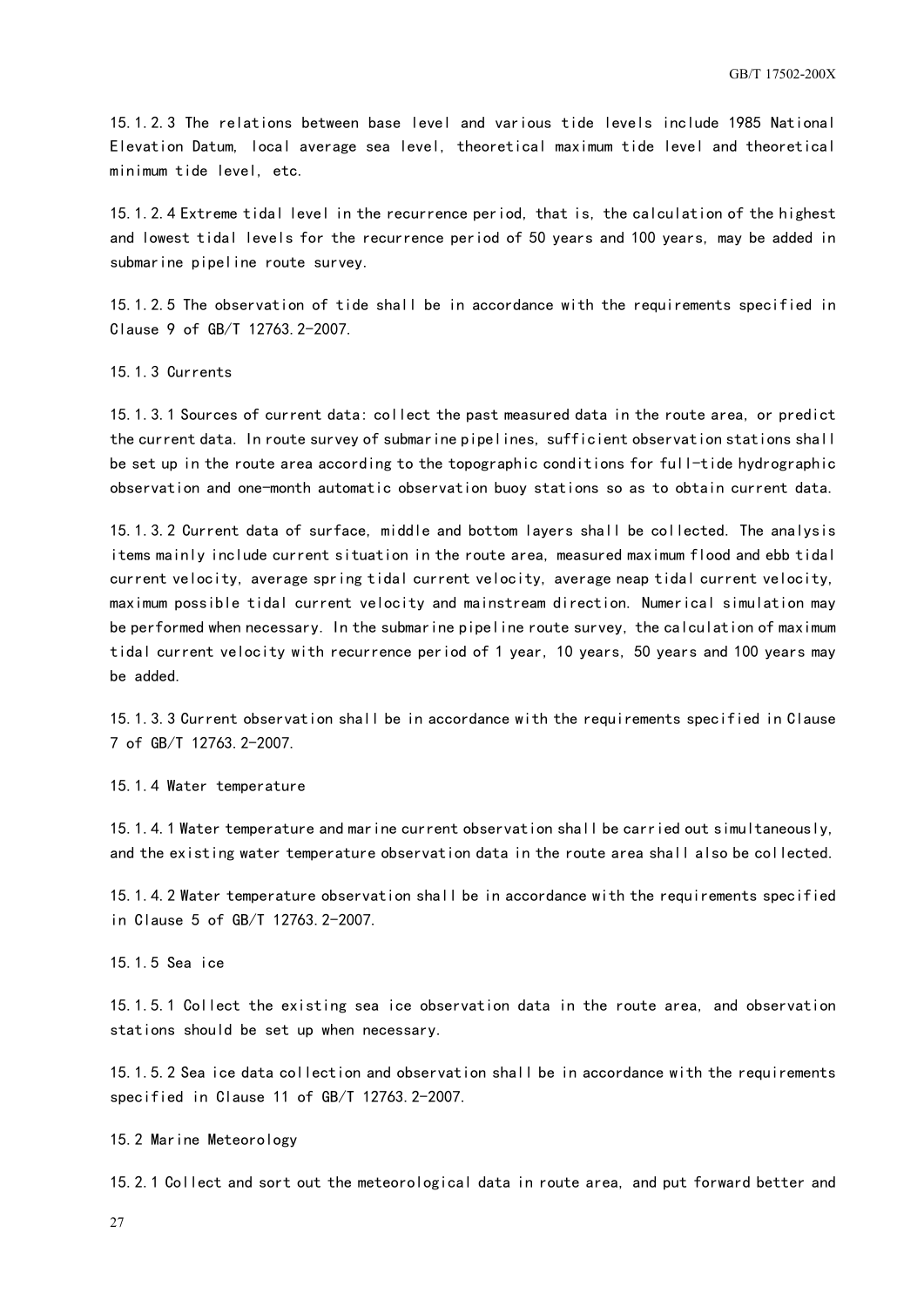worse climate windows in the whole year, to provide the basis for the selection of submarine cable and pipeline construction period.

15.2.2 Meteorological data sources: meteorological observation on ship during the route survey; collect meteorological station data near route area, and collect measured data by ships over the years in route area.

15.2.3 The meteorological data collected and collated shall include the followings:

a) Wind, including wind frequency in all directions per month every year, average wind speed and maximum wind speed (10 m above the sea surface), and windy days each month over years; b) Air temperature, including the extreme highest, extreme lowest and mean temperature each month over years;

c) Fog, referring to the average foggy days each month over years.

15.2.4 For submarine pipeline route survey, the calculation of maximum wind speed in the recurrence period may be added. Generally, it is required to calculate the maximum wind speed in the recurrence period of 1 year, 10 years, 50 years and 100 years within 3 s, 1 min, 10 min and 1 h respectively.

15.2.5 Meteorological observation shall be in accordance with the requirements specified in Clause 5 to Clause 11 of GB/T 12763.3-2007.

<span id="page-31-0"></span>16 Submarine Cable and Pipeline Post-lay Survey

16.1 General requirements

16.1.1 After the laying of submarine pipelines or the occurrence of major geological hazards, the laying conditions of pipelines shall be surveyed. Engineering geophysical survey methods such as bathymetric sounding, side scan sonar detection and sub-bottom profiling should be used comprehensively to find out the seabed conditions adjacent to excavated seabed trench and pipeline, the plane position of pipeline, buried depth, height and length of suspended span, and appearance of pipeline protective layer. For important or complex submarine pipeline projects, ROV survey shall be carried out at the same time.

16.1.2 For important or international submarine optical cable projects, post-lay survey shall be carried out for the sections which involve special construction technologies, complicated seabed condition or unsatisfactory burial effect. Generally, ROV method is adopted in the survey.

16.2 Mapping scale and layout of survey lines

#### 16.2.1 Mapping scale

The mapping scale is generally 1:2000 1:5000, but 1:1000 for complicated areas. Note: complicated area refers to sections where submarine pipelines are more likely to experience suspended span, covered by concrete or be buried under gravel layer.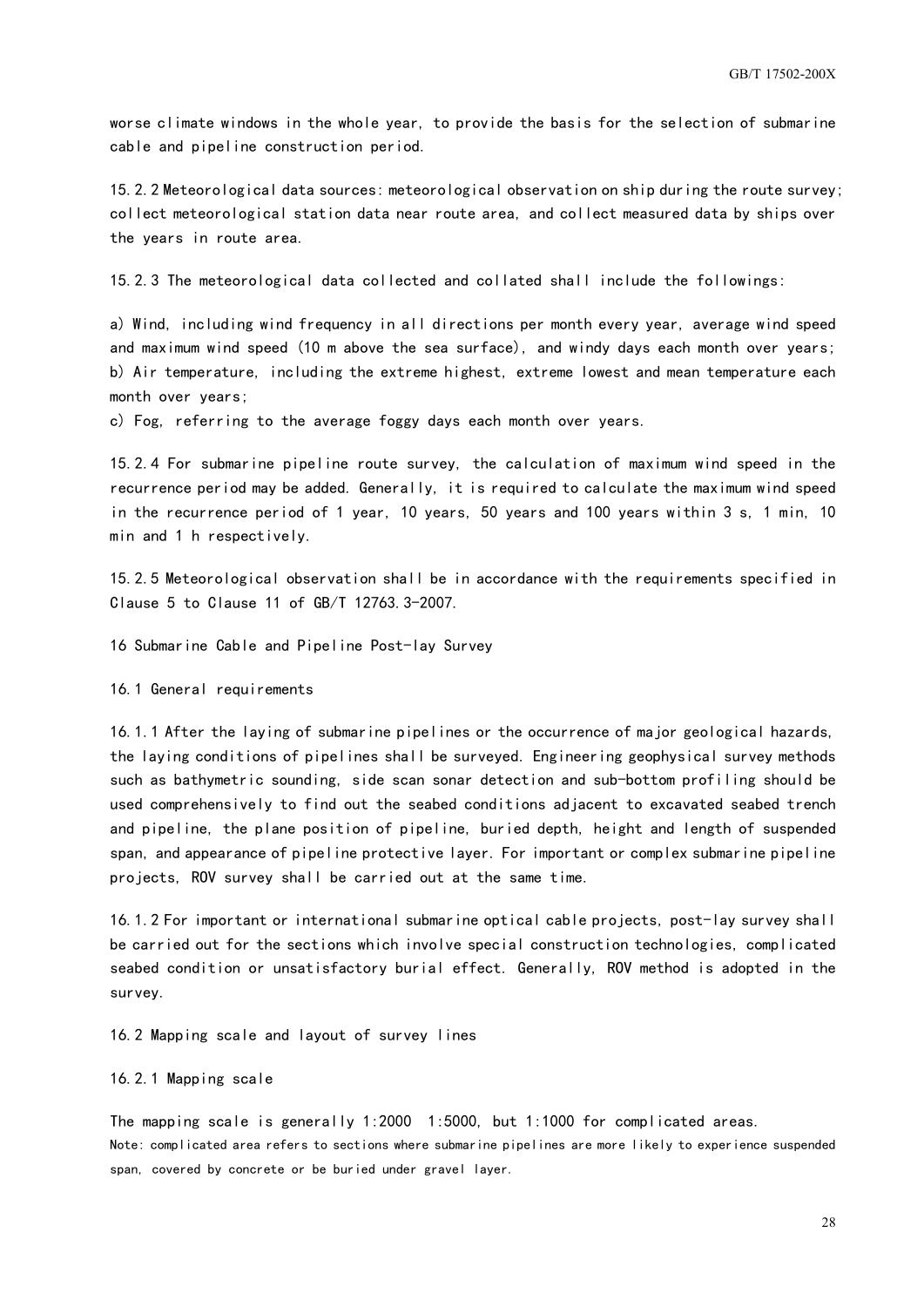16.2.2 Layout of survey lines

Layout of survey lines shall comply with the following requirements:

a) Three survey lines shall be laid out parallel with route, one of which shall be laid along the route, and the rest shall be laid on both sides of the route, with a space of 25 m to 100 m;

b) Transverse survey line shall be laid out vertically with route, its length shall not be less than 50 m, the space shall be 50 m-250 m, and the space shall be decreased properly in complicated area.

#### 16.3 Engineering geophysical survey

16.3.1 Engineering geophysical survey shall comply with the following technical requirements:

a) The single beam bathymetric system is used for sounding, swell compensation system shall be equipped to eliminate the effect of swell, time delay correction of the system shall be carried out, and the sounding shall be carried out along the transverse line;

b) When using multi-beam bathymetric system for sounding, the reasonable space between lines shall be selected according to water depth and instrument performance so as to ensure 100% overlap coverage between adjacent lines and the sounding shall be carried out along longitudinal lines;

c) When side scan sonar detection is carried out, reasonable sonar range and space between survey lines shall be selected so as to ensure 100% overlap coverage in survey corridor zone, and the detection shall be carried out along the longitudinal survey line;

d) Sub-bottom profiler with high resolution shall be used to obtain the penetration depth of 10 m under seabed. The stratum resolution is better than 0.2 m, and the detection shall be carried out along the transverse line;

e) The remaining technical requirements shall be in accordance with the provisions given in 8.3.2, 8.4.2, 8.5.2 and 8.6.2.

16.3.2 Measurement implementation on the sea shall be in accordance with the provisions given in 8.3.3, 8.4.3, 8.5.3 and 8.6.3.

16.4 Remotely operated vehicle (ROV) survey

16.4.1 ROV survey shall comply with the following requirements:

a) ROV shall be able to work normally at a current velocity of less than 2 kn., equipped with motion sensors, underwater acoustic positioning system, underwater compass, underwater camera, capable of carrying bathymetric sounding equipment, high resolution navigation sonar, side scan sonar, sub-bottom profiler, pipeline tracker, etc., and having enough data transmission channels;

b) ROV working mothership shall be equipped with dynamic positioning system, DGPS, compass and underwater acoustic positioning system; with good operational stability and the ability to maintain low speed (generally less than 1 kn.) for a long time; the ship has sufficient deck area and hoisting equipment for ROV installation and ROV launching and recovery during the survey.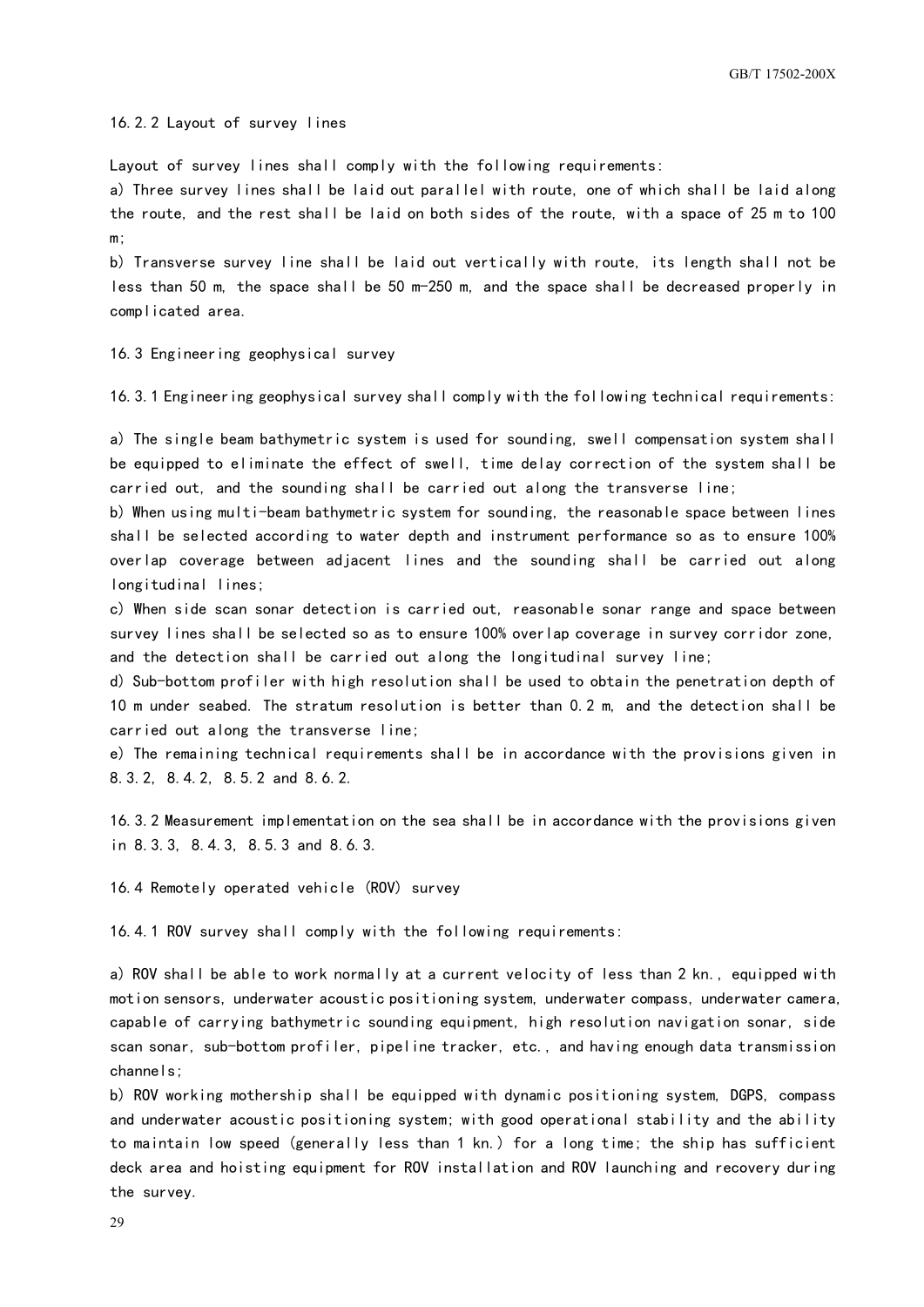16.4.2 ROV survey shall be carried out according to the followings:

a) All kinds of survey equipment shall be calibrated and debugged until they reach normal working conditions before use;

b) Before the survey, ROV working mothership, navigating and positioning system shall be coordinated with ROV and other survey equipment until the relative positions of the detection target, ROV working mothership and ROV are correctly displayed in the ROV control room and the survey ship pilothouse;

c) When the working mothership is located near the starting point of the survey, adjust the bow to the position that is most conducive to the working mothership in position and the ROV's retractable operation. Then the ROV may be launched to the water;

d) The forward speed of ROV operation shall be usually less than 2 kn., and according to underwater visibility and equipment sampling rate, adjust the forward speed to achieve the best detection effect. During the surveying for submarine cable, the height of ROV above the seabed shall not be greater than 0.2 m, and the surveying for submarine pipeline, the height of ROV above the seabed shall not be greater than 1.0 m;

e) All instrument parameters and video information of ROV shall be transmitted to ROV control room and pilothouse of working mother vessel during the operation, and save the data in time; f) Before the survey is stopped, the working mothership cab and ROV control room shall be notified to shut down the data acquisition and recording system and mark the end point, and the ROV shall be recovered to the deck;

g) The overlap range of survey in adjacent sections shall not be less than 50 m.

#### 16.5 Data processing

Data processing shall comply with the following requirements:

a) Identify obstacles and seabed conditions near the submarine cables or pipelines;

b) For exposed submarine pipelines, the location, exposed height, suspension length and deviation distance from the designed route shall be determined. When there are pipeline trenches, depth and width of trenches and contact relationship between submarine pipelines and trenches shall also be determined;

c) For buried submarine pipelines, location and buried depth of submarine pipelines shall be determined;

d) For the sections with cement or gravel cover, location of submarine pipeline, thickness and coverage area of cover pad or coat shall be determined;

e) Identify the appearance of protective layer of submarine pipeline.

16.6 Result maps

Result maps shall include:

- a) Location map of submarine cables and pipelines;
- b) Bathymetric map of survey area;
- c) Seabed conditions map of survey area;
- d) Transverse section of submarine cable and pipeline;
- e) Longitudinal profile of submarine cable and pipeline.

16.7 Result report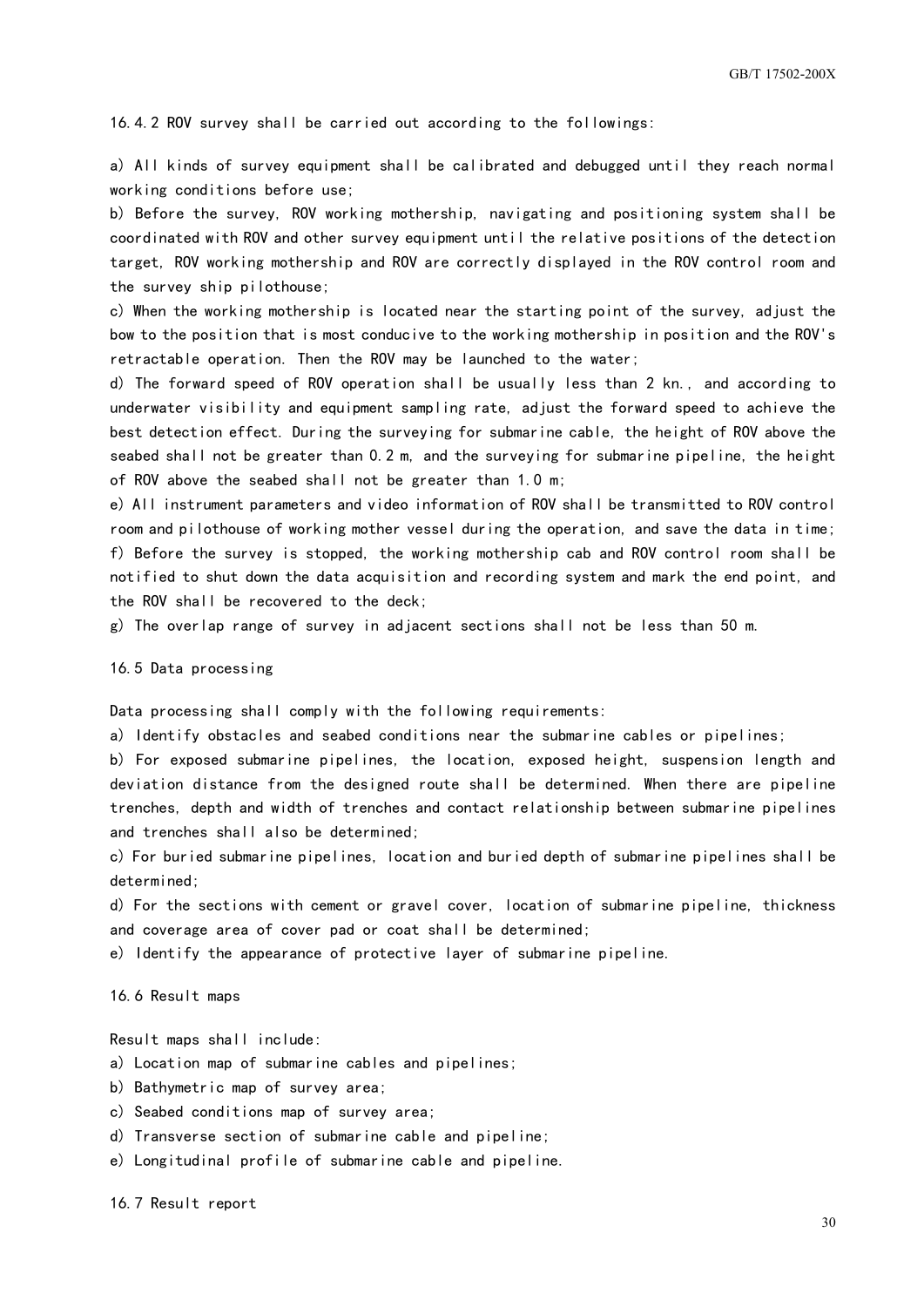Result report shall include the following contents:

- a) Engineering background, origin of the task and purpose of the survey;
- b) Technical basis for survey, ROV working mothership and equipment;
- c) Methods and procedures of the survey;
- d) Data processing and interpretation methods;
- e) Exposed, suspended or buried conditions of submarine pipelines;
- f) Seabed obstacles and conditions near the submarine cables and pipelines;
- <span id="page-34-0"></span>g) Comprehensive evaluation of the laying conditions of submarine cables and pipelines.

17 Route Conditions Evaluation and Compilation of Result Report

17.1 Route conditions evaluation

17.1.1 General requirements

Route conditions evaluation shall be carried out on the basis of route survey, test, analysis and collection of existing data, combined with engineering characteristics and requirements. The contents of the evaluation mainly include submarine engineering geological conditions, marine hydro-meteorological environment, seismic safety, corrosive environment, marine planning and development activities, etc.

#### 17.1.2 Engineering geological conditions

The evaluation of engineering geological conditions needs to analyze the topography, geomorphology, geology, seabed condition, sediment and geotechnical properties of the route area, and to evaluate the hazard geological factors (such as scouring ditch, shallow gas, seabed collapse, landslide, turbidity current, bedrock, paleo-channel, active sand wave, mud diapir, salt diapir, soft soil intercalation, etc.) and its impact on submarine cables and pipelines, and put forward corresponding engineering measures or countermeasures and suggestions.

#### 17.1.3 Marine hydro-meteorological environment

The evaluation of marine hydro-meteorological environment needs to analyze the elements such as wave, tide, current, water temperature, sea ice and meteorology in route area, to evaluate their possible impact on construction, operation and maintenance of submarine cables and pipelines, and to propose optimal construction period for laying submarine cables and pipelines.

#### 17.1.4 Evaluation of seismic safety

Seismic safety evaluation needs to analyze the seismic structure and seismic environment of the route zone and near-field area, to analyze and calculate the seismic risk with the probability method, and to figure out the horizontal seismic peak ground acceleration of the bedrock with the exceeding probability of 10% for a recurrence period of 50 years. When necessary, the zonation maps of seismic peak ground acceleration and seismic intensity of route site should be compiled according to the results of seismic risk probability analysis. In addition, efforts must be made to evaluate the potential impacts of earthquake-induced sand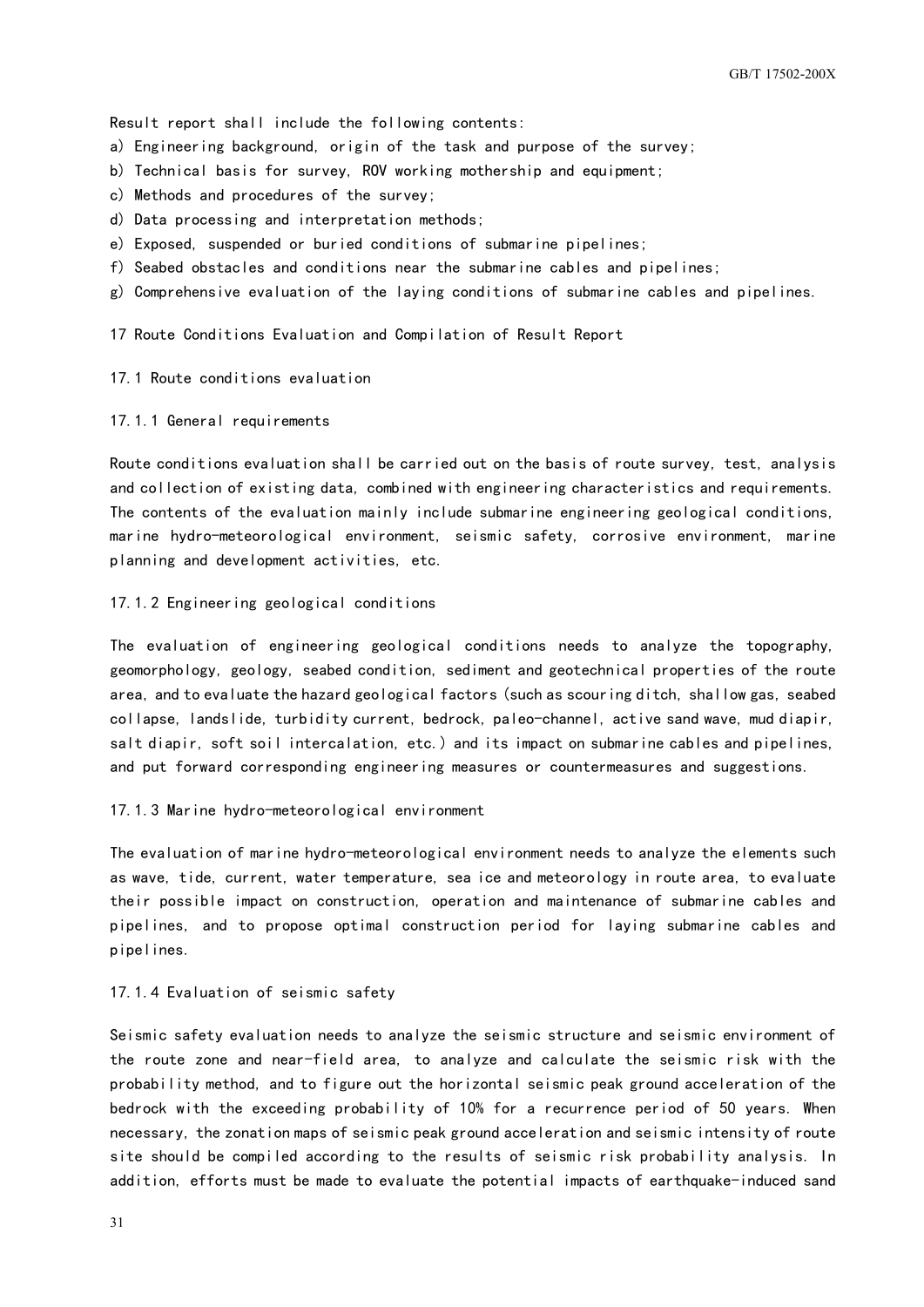liquefaction, soft soil subsidence and fault surface dislocation in route zone of submarine cables and pipelines.

17.1.5 Corrosive environment

The evaluation of corrosive environment needs to analyze the corrosive environmental parameters of seabed sediments and bottom water, so as to provide the basis for the anticorrosion design of submarine cables and pipelines.

17.1.6 Marine planning and development activities

The evaluation of marine planning and development activities needs to analyze the conformity of route with marine functional zonation and marine development planning, and to evaluate whether fishing, transportation, oil and gas development, existing submarine cables and pipelines or marine reserve in the route zone conflict or interfere with the route plan, thereby proposing corresponding measures or suggestion for the design, construction and maintenance of submarine cables and pipelines.

17.2 Compilation of result report

17.2.1 The original data to be used in the result report shall be collated, checked and analyzed to eliminate any faults or errors.

17.2.2 The result report shall offer complete data, clear drawings and tables, convincing conclusions and sensible recommendations, easy to use and suitable for long-term preservation.

17.2.3 The result report shall be compiled according to the requirements of mission, characteristics of the project and specific conditions of the marine environment. It shall include following contents:

- a) Purpose and task requirement of the survey;
- b) Technical basis, method, procedure and workload of the survey;
- c) Submarine engineering geological conditions;
- d) Seismic safety evaluation;
- e) Seabed erosion and siltation and foundation stability;
- f) Marine hydro-meteorological elements and design parameters;
- g) Seabed corrosive environmental parameters;
- h) Marine functional zonation, planning and development activities;
- i) Comprehensive evaluation and conclusion of route conditions.

17.2.4 Result report shall include the following attached drawings:

- a) Track line map;
- b) Bathymetric map (seabed topographic map);
- c) Topographic profile;
- d) Stratigraphic profile;
- e) Seabed conditions map;
- f) Alignment chart (see Annex C for pattern).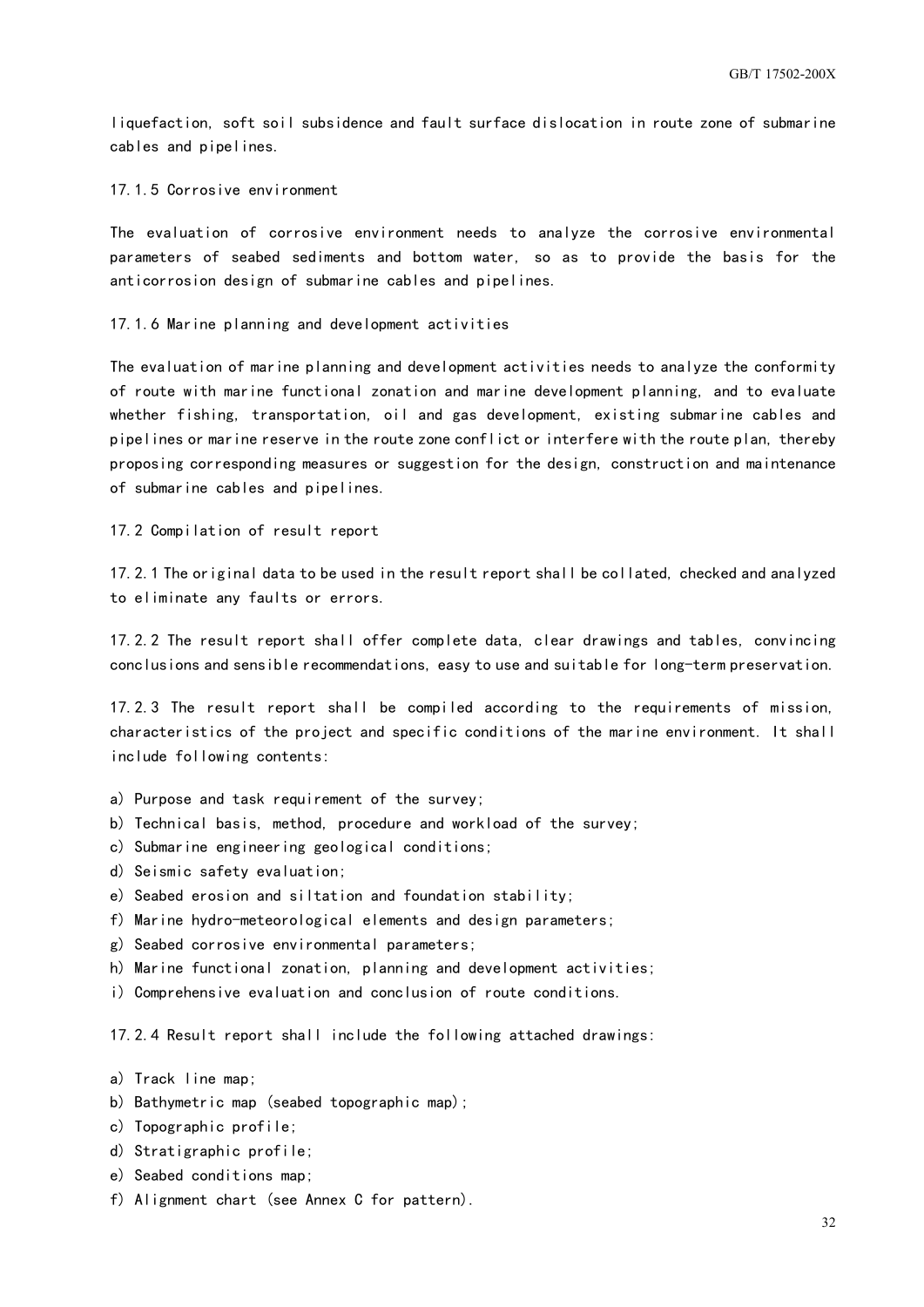17.2.5 Annexes shall include valuable information for the survey process or results, such as project organization and personnel list, survey logs, survey vessel and equipment, instrument calibration and test reports, seabed sediment sampling or drilling records, in-situ test result charts and tables, laboratory test result charts and tables, typical geophysical survey records, sound velocity profile measurement records, marine development activity observation records, etc.

<span id="page-36-0"></span>18 Data Filing

18.1 Filing scope

The filing scope includes:

a) The task contract and related technical requirements, power of attorney, etc.;

b) Survey plan, implementation plan, etc.;

c) Important original records, raw data, laboratory analysis and test reports and drawings of various carriers;

d) Phased survey results and acceptance records;

e) Final original manuscript of the survey report (electronic manuscript);

f) Report audit and review records, declaration records of achievement award, win award records, and results application records.

18.2 Filing requirements

Filing shall comply with the following requirements:

a) All written records and other materials formed in the course of survey shall be sorted out, examined and signed, After file management departments review and comply with the relevant provisions, archives can be filed;

b) Filing documents shall be unified in format, neat and orderly in handwriting, clear in pattern, firm in binding and complete signature procedures;

c) Filing materials shall be classified according to confidentiality provisions and safekeeping. Important documents, materials, survey plans, original records, raw materials, data compilation, atlas, reports, normative operating documents and retrospective records formed in the course of survey implementation shall be kept permanently;

d) For electronic document materials, the technical environment conditions, relevant software versions, data type formats, operational data, detection data and backup requirements shall be indicated.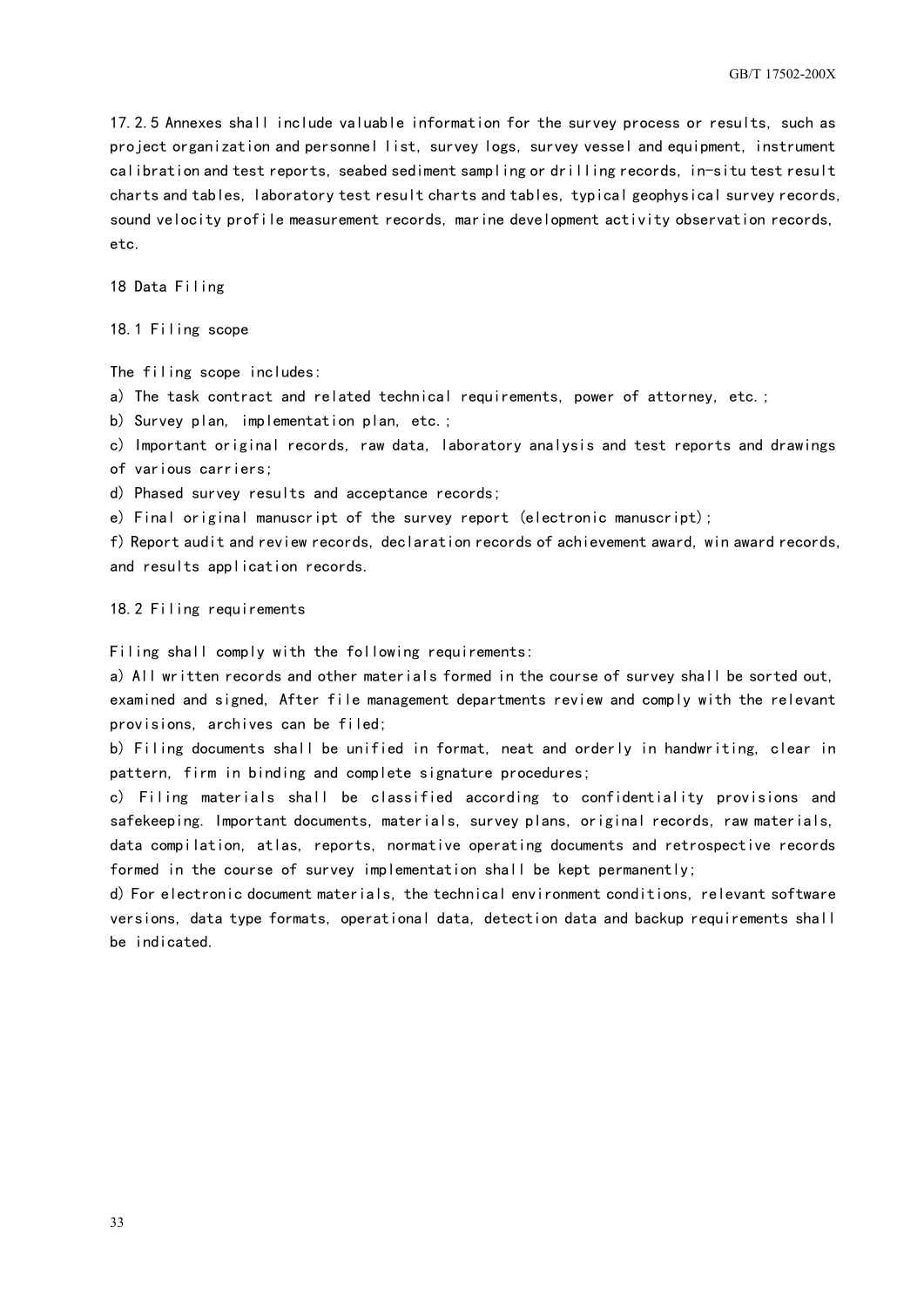#### Annex A

#### (Informative)

<span id="page-37-0"></span>Compilation Guideline for Submarine Cable and Pipeline Route Pre-selection Report

- A.1 Overview
- A.1.1 Task and engineering background
- A.1.2 Scope of pre-selected route sea area
- A.1.3 Technical basis for route preselection
- A.1.4 Work process
- A.2 Geographical Location and Surrounding Environment of Landing Point
- A.2.1 landing point Geographical location
- A.2.2 landing point Surrounding environment
- A.3 Engineering Geological Conditions in Route Area
- A.3.1 Regional geological background
- A.3.2 Seabed topography and geomorphological features
- A.3.3 Seabed sediments and their engineering properties
- A.3.4 Seabed erosion and siltation
- A.4 Hydrographic and Meteorological Elements in Route Area
- A.4.1 Meteorology
- A.4.2 Marine hydrography
- A.5 Seabed Corrosive Environment in Route Area
- A.6 Marine Development Activities in Route Area
- A.6.1 Marine functional zonation and planning
- A.6.2 Fishery activities
- A.6.3 Maritime transportation
- A.6.4 Existing submarine cable and pipeline engineering
- A.6.5 Submarine mineral resource exploration activities
- A.6.6 Water conservancy project
- A.6.7 Marine nature reserve
- A.6.8 Dumping area
- A.6.9 Tourist area
- A.6.10 Others

A.7 Evaluation of Pre-selected Route Conditions and Suggestions

- A.7.1 Pre-selected route scheme
- A.7.2 Comprehensive evaluation of pre-selected route conditions
- A.7.3 Conclusions and recommendations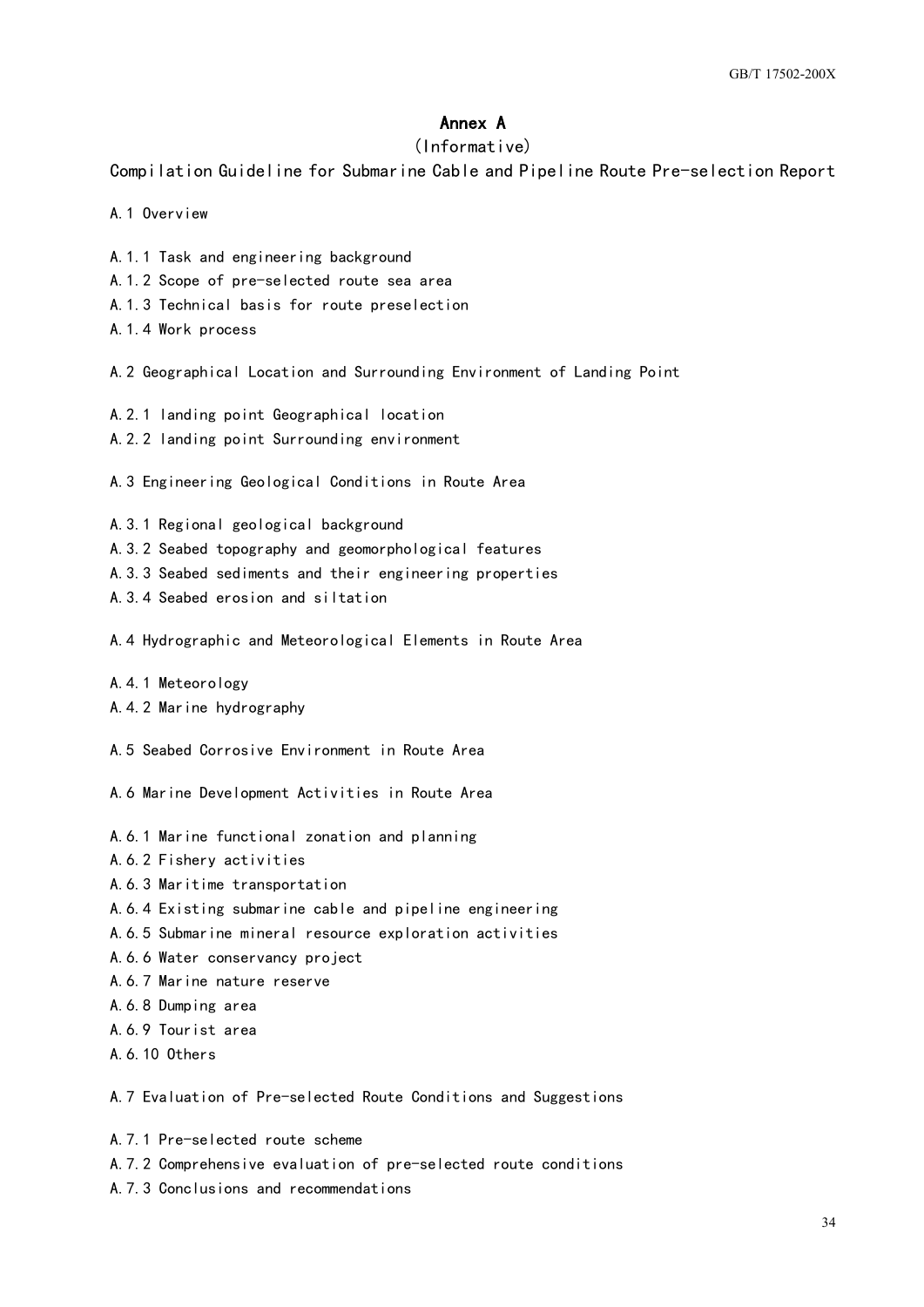## Annex B (Normative) Unified Classification and Designation of Soil

<span id="page-38-0"></span>B.1 General Requirements

Soil shall be classified according to the following indexes:

a) Soil particle composition and characteristics;

b) Plasticity index of soil: liquid limit ( $\omega_L$ ), plasticity limit ( $\omega_P$ ) and plasticity index  $(I_P)$ ;

c) Soil organic matter content.

B.2 Classification and Designation of Soil

B.2.1 Soil may be divided into inorganic soil, organic soil, peat soil and peat according to the content of organic matter. The soil with less than 5% organic content is called inorganic soil. The soil with an organic content of not less than 5%, and not more than 10%, is called organic soil. The soil with an organic content more than 10% and not more than 60% is called peat soil. The soil with an organic matter content of more than 60% is called peat.

B.2.2 According to particle gradation or plasticity index, soil may be divided into detritus stone soil, sandy soil, silt and cohesive soil.

B.2.2.1 Soil with particle size larger than 2 mm comprising more than 50% of total mass shall be designated as detritus stone soil and may be further classified according to Table B.1.

| Name           | Particle shape                         | Grain composition                                                      |  |  |
|----------------|----------------------------------------|------------------------------------------------------------------------|--|--|
| Boulder        | mainly circular<br>and<br>sub-circular | Mass of particles larger than 200 mm in<br>excess of 50% of total mass |  |  |
| Block stone    | mainly angular                         |                                                                        |  |  |
| Pebble         | mainly circular<br>and<br>sub-circular | Mass of particles larger than 20 mm in                                 |  |  |
| Crushed Stone  | mainly angular                         | excess of 50% of total mass                                            |  |  |
| Cobble gravel  | mainly circular<br>and<br>sub-circular | Mass of particles larger than 2 mm in excess                           |  |  |
| Breccia gravel | mainly angular                         | of 50% of total mass                                                   |  |  |

Table B.1 Classification of crushed stone soil

B.2.2.2 Soil with particles larger than 2 mm comprising no more than 50% of the total mass and particles larger than 0.075 mm comprising more than 50% of the total mass shall be designated as sand soil, which may be further classified according to Table B.2.

| Name        | Grain composition                                                             |
|-------------|-------------------------------------------------------------------------------|
| Gravel      | Mass of particles larger than 2 mm comprising 25% to 50% of total mass        |
| Coarse sand | Mass of particles larger than 0.5 mm comprising more than 50% of total mass   |
| Medium sand | Mass of particles larger than 0.25 mm comprising more than 50% of total mass  |
| Fine sand   | Mass of particles larger than 0.075 mm comprising more than 85% of total mass |
| Silty sand  | Mass of particles larger than 0.075 mm comprising more than 50% of total mass |

Table B.2 Classification of sand soil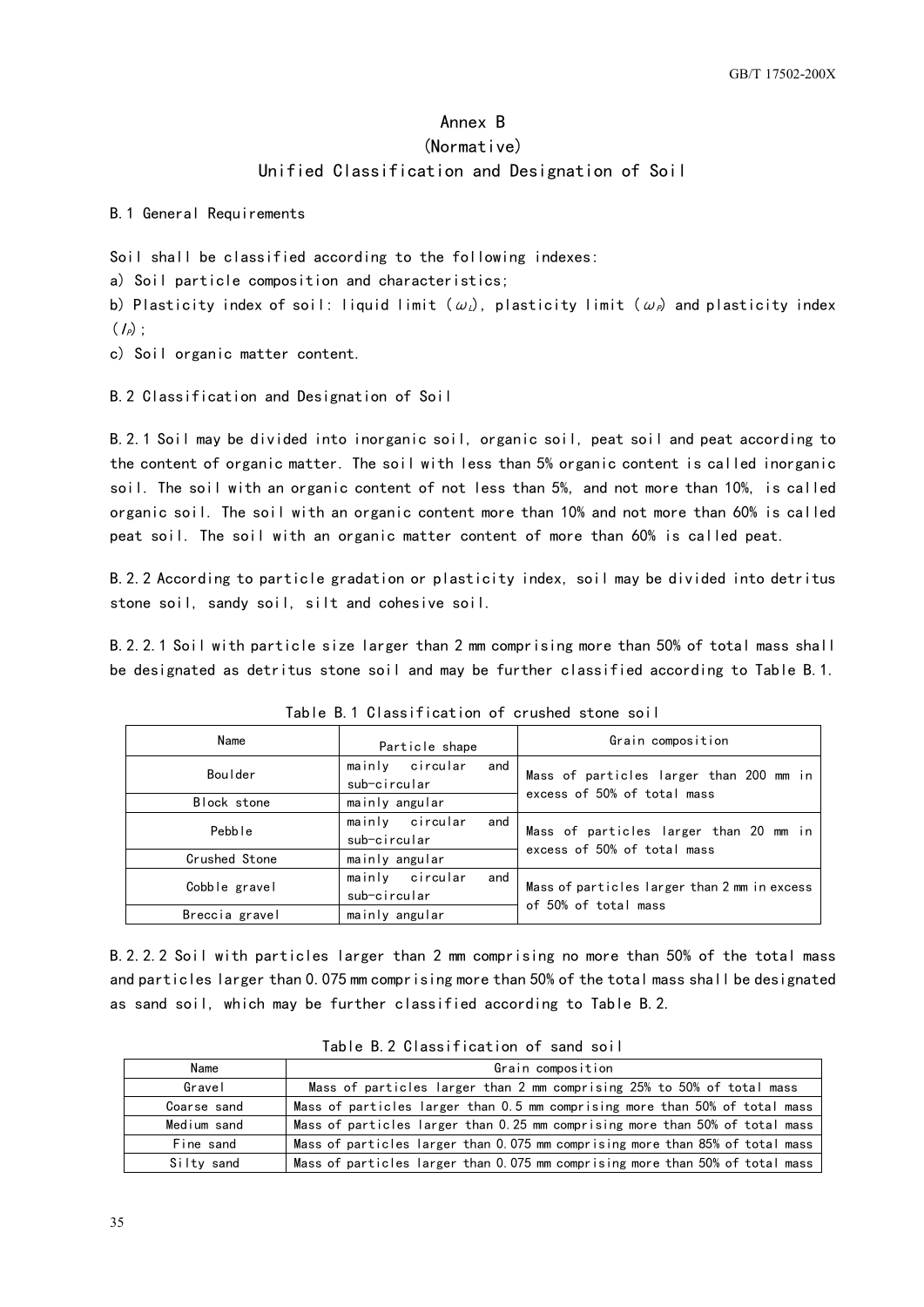Note 1: Soil shall be designated according to grain composition in the sequence of large to small, with priority given to whichever comes first. Note 2: Sand soil with particles smaller than 0.005 mm comprising more than 10% of total mass, it shall be referred to as the attribute of cohesive soil, such as coarse sand containing clayey soil.

B.2.2.3 Soil with particles larger than 0.075 mm comprising no more than 50% of total mass and plasticity index of no larger than 10 shall be designated as silt soil, which may be further classified according to Table B.3.

| Name             | Particle size/mm<br>Content/% |      | Plasticity index $\mathcal{U}_e$ |
|------------------|-------------------------------|------|----------------------------------|
|                  | > 0.075                       | < 50 |                                  |
| Sandy silt soil  | $<$ 0.005                     | ະ 10 | $3 < \lambda \le 7$              |
| Clayey silt soil | > 0.075                       | < 50 | $7 < \lambda \le 10$             |
|                  | $<$ 0.005                     | > 10 |                                  |

Table B.3 Classification of silt

B.2.2.4 Soil with the plasticity index larger than 10 shall be designated as cohesive soil

Cohesive soil may be further classified into silty clay and clay. If the plasticity index falls within the range of 10 to 17, the soil shall be designated as silty clay, but when the plasticity index larger than 17 the soil shall be designated as clay.

B.3 Depending on the actual requirements of marine engineering, soil may also be classified according to requirements specified in ASTM D2487-2006 or other relevant international standards.

#### B.4 Soil classification requirements given in ASTM D2487-2006

B.4.1 Soil shall be classified into coarse-grained soils and fine-grained soils according to whether the particle content retained on the No 200 American sieve (0.075 mm pore diameter) is more than 50%. Coarse-grained soils may be further classified into gravel and sand based on whether content of particles retained on NO.4 American sieve (4.75 mm pore diameter) is more than 50%. Gravel and sand can be further classified according to sorting situations and content of fine particles. Fine-grained soil may be further classified according to liquid limit, plasticity index and content of organic matters.

B.4.2 Soil classification and designation requirements in ASTM D2487-2006, see Table B.4.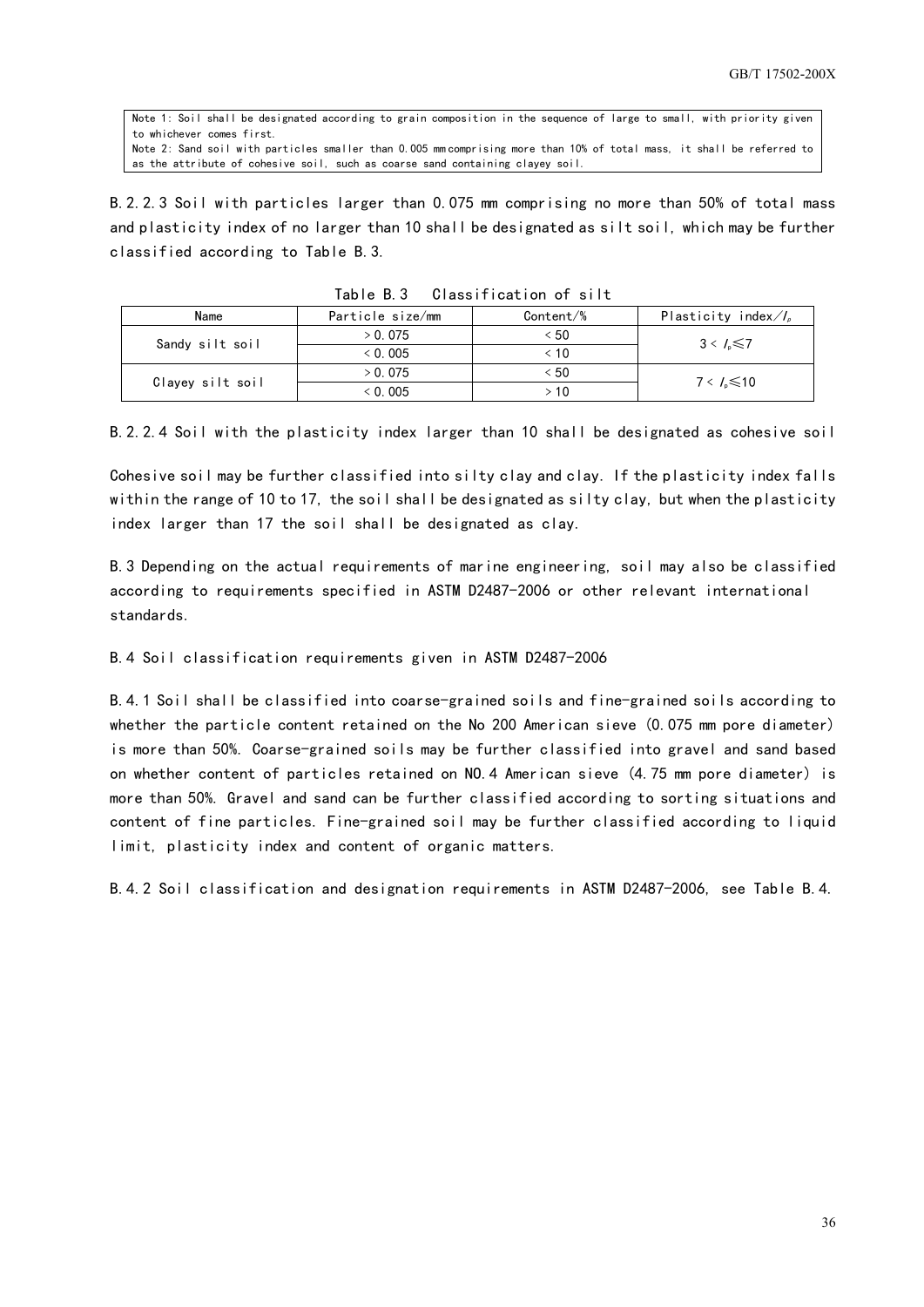|                                                                                                                                       | Category                                                                                                                                                                                                                                                                                                                 |                                                                                              | Group<br>Symbol   |                                                                                               | Representative<br>soil name                                                                                        |                                                                                                                                                                                                                                    | Classification of coarse-grained soil                            |                                                                            |
|---------------------------------------------------------------------------------------------------------------------------------------|--------------------------------------------------------------------------------------------------------------------------------------------------------------------------------------------------------------------------------------------------------------------------------------------------------------------------|----------------------------------------------------------------------------------------------|-------------------|-----------------------------------------------------------------------------------------------|--------------------------------------------------------------------------------------------------------------------|------------------------------------------------------------------------------------------------------------------------------------------------------------------------------------------------------------------------------------|------------------------------------------------------------------|----------------------------------------------------------------------------|
| Coarse-grained<br>soil (more than<br>half of the<br>samples grain<br>size<br>larger<br>than the pore<br>diameter of No.<br>200 sieve) | Pure gravel<br>Gravel<br>(with no or<br>(more                                                                                                                                                                                                                                                                            |                                                                                              | GW                |                                                                                               | Well<br>graded<br>gravel<br>or<br>gravel-sand<br>mixture,<br>with<br>little<br>or<br>no<br>fine-grained<br>soil.   |                                                                                                                                                                                                                                    | $C_{u} \geq 4$ ;<br>$1 \leqslant C_{c} \leqslant 3$              | Nonuniformity<br>coefficient:<br>$Cu = \frac{d_{60}}{d_{10}}$              |
|                                                                                                                                       | than<br>half of<br>the<br>coarse<br>samples<br>grain<br>size                                                                                                                                                                                                                                                             | very little<br>fine-grained<br>soil)                                                         | GP                |                                                                                               | Poorly<br>graded<br>gravel<br>or<br>gravel-sand<br>with<br>mixture,<br>little<br>or<br>no<br>fine-grained<br>soil. | Determine<br>1.<br>the percentage<br>of<br>sand<br>and<br>gravel<br>according<br>to<br>the grain size<br>curve.<br>2. According to<br>the percentage<br>of<br>fine-grained<br>soil<br>(grain<br>smaller<br>size<br>No. 200<br>than | Not<br>comply<br>with<br>all<br>grading<br>requirements<br>of GW | Curvature<br>coefficient:<br>$C_c = \frac{d_{30}^2}{d_{10} \times d_{60}}$ |
|                                                                                                                                       | larger<br>than the<br>pore<br>diameter<br>of No. 4<br>sieve)                                                                                                                                                                                                                                                             | mixed<br>Gravel<br>with<br>fine<br>grained<br>soil<br>(quite a bit<br>fine-grain<br>ed soil) | GM                |                                                                                               | Silty gravel or<br>gravel-sand-silt<br>mixture                                                                     |                                                                                                                                                                                                                                    | Atterberg<br>limit<br>below Line<br>A or<br>$I_{\rm p}$ $\leq$ 4 | Soil<br>above<br>Line A and 4<br>$< I_{\rm p} < 7$ ,                       |
|                                                                                                                                       |                                                                                                                                                                                                                                                                                                                          |                                                                                              | GC                |                                                                                               | Clayey gravel or<br>gravel-sand-clay<br>mixture                                                                    |                                                                                                                                                                                                                                    | Atterberg<br>limit above<br>Line A and $I_{\circ}$<br>>7         | marked with<br>double<br>symbols                                           |
|                                                                                                                                       | Pure<br>sand<br>Sand<br>(with<br>no or<br>(more<br>little<br>very<br>than<br>fine-grained<br>half<br>of<br>soil)<br>the<br>coarse<br>samples<br>grain<br>size<br>smaller<br>Sand<br>mixed<br>than the<br>with<br>pore<br>fine-grained<br>diameter<br>soil<br>of No. 4<br>(quite a bit<br>sieve)<br>fine-grained<br>soil) |                                                                                              | <b>SW</b>         |                                                                                               | Well graded sand<br>or gravelly sand,<br>with little or no<br>fine-grained<br>soil                                 | sieve),<br>coarse-grained<br>soil<br>may<br>be<br>classified<br>as<br>follows:<br>$< 5%$ GW, GP,                                                                                                                                   | $C_1 \geq 6$ , $1 \leq C_2 \leq 3$                               |                                                                            |
|                                                                                                                                       |                                                                                                                                                                                                                                                                                                                          | SP                                                                                           |                   | Poorly<br>graded<br>sand or gravelly<br>sand, with little<br>or<br>no<br>fine-grained<br>soil | SW, SP;<br>$> 12%$ GM, GC,<br>SM, SC;<br>5%-12%- marked<br>with<br>doub le                                         | Not<br>comply<br>requirements of SW.                                                                                                                                                                                               | all<br>grading                                                   |                                                                            |
|                                                                                                                                       |                                                                                                                                                                                                                                                                                                                          | <b>SM</b>                                                                                    | d<br>$\mathbf{u}$ | Silty<br>sand,<br>sand-silt<br>mixture                                                        | symbols.                                                                                                           | Atterberg<br>limit below<br>Line A or $I_p$<br>$\leq 4$                                                                                                                                                                            | Soil<br>above<br>Line A and 4<br>$< I_{\rm p} < 7$ ,             |                                                                            |
|                                                                                                                                       |                                                                                                                                                                                                                                                                                                                          |                                                                                              |                   | SC                                                                                            | Silty<br>sand,<br>sand-clay<br>mixture                                                                             |                                                                                                                                                                                                                                    | Atterberg<br>limit above<br>Line A and $I_{\rm p}$<br>>7         | marked<br>with<br>double<br>symbols                                        |

Table B.4 Classification and Designation of Soil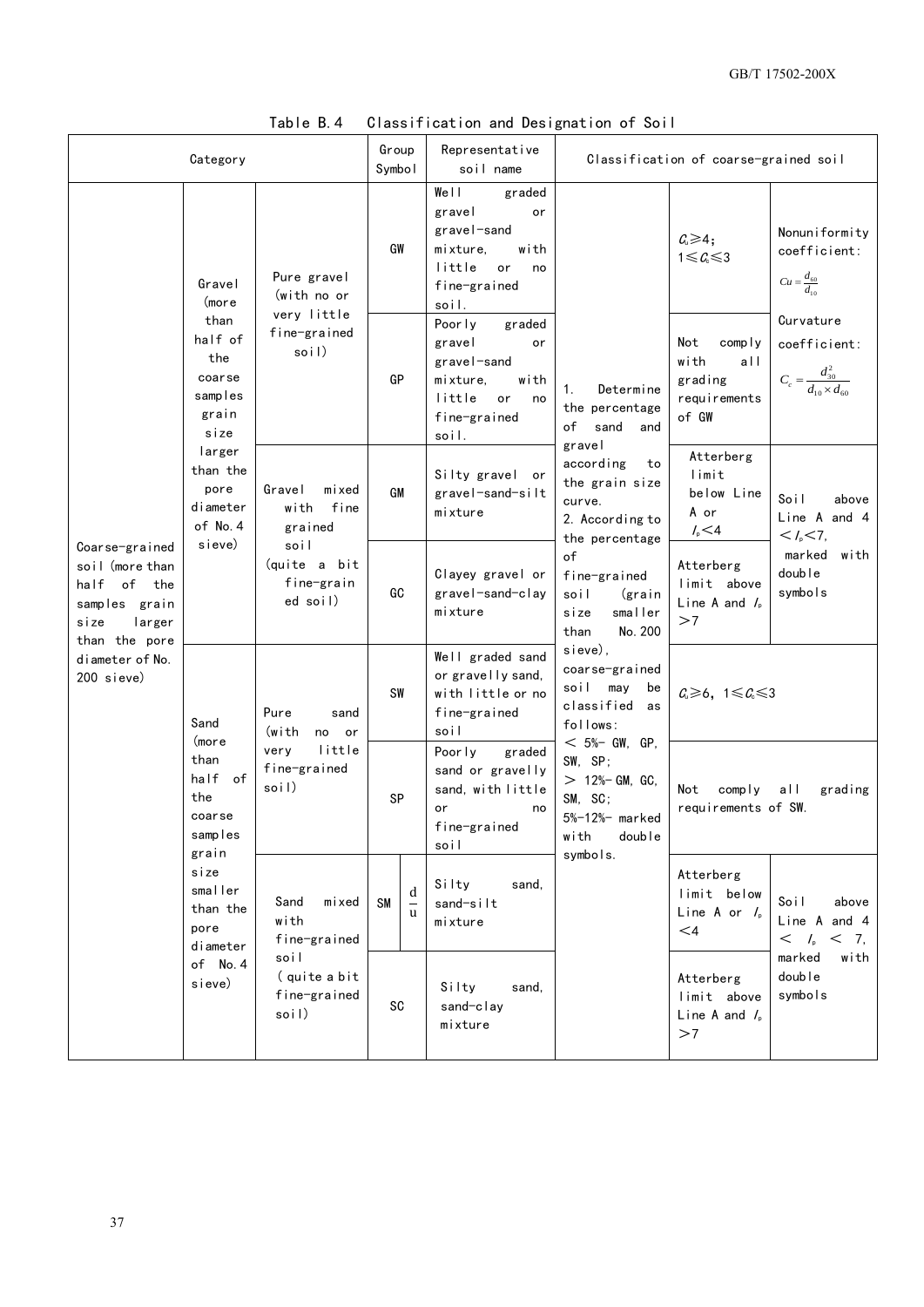|  | Table B.4 (continued) |
|--|-----------------------|
|--|-----------------------|

| Category                                                                                                                                              |                                                                     | Group<br>Symbol | Representative<br>soil name                                                                                                         | Classification of fine-grained soil                                                                                                                                                                                                                                                                                                                                                                                                                                                                                                                                                                                                                                                                                                                                |
|-------------------------------------------------------------------------------------------------------------------------------------------------------|---------------------------------------------------------------------|-----------------|-------------------------------------------------------------------------------------------------------------------------------------|--------------------------------------------------------------------------------------------------------------------------------------------------------------------------------------------------------------------------------------------------------------------------------------------------------------------------------------------------------------------------------------------------------------------------------------------------------------------------------------------------------------------------------------------------------------------------------------------------------------------------------------------------------------------------------------------------------------------------------------------------------------------|
| Fine-grained<br>soil<br>(more<br>than half of<br>the samples<br>grain<br>size<br>larger<br>than<br>the<br>pore<br>diameter of<br>200<br>No.<br>sieve) | (Liquid<br>limit<br>< 50%<br>Silt and<br>clay                       | ML              | Inorganic silt<br>and very fine<br>rock<br>sand,<br>silty<br>powder,<br>or clayey fine<br>sand, or low<br>plasticity<br>clayey silt | $I_r = 0.73$ (Wi $-20$ )<br>B<br>60<br>A<br>$\rm CH$<br>50<br>Plasticity index $I_r$<br>$\overline{9}$<br>OH or MH<br>20<br>$\ensuremath{\text{CL}}\xspace$<br>OL<br>L or ML<br>CL-AD<br>$20\,$<br>30<br>50<br>/10<br>40<br>60<br>70<br>90<br>100<br>80<br>$\mathbf{0}$<br>ML.<br>Liquid limit (Disc type apparatus) W <sub>1</sub> , %<br>Casagrande plasticity chart<br>C: Cohesive soil;<br>M: Silty soil;<br>0 : Organic soil;<br>H: High plasticity;<br>L :Low plasticity;<br>Area above line A for inorganic soil, and below<br>for silty soil and organic soil;<br>Right side of line B for high-plasticity soil<br>while the left side for low plasticity soil;<br>Pore diameter of No. 200 sieve is 0.075 mm;<br>Pore diameter of No. 4 sieve is 4.75 mm. |
|                                                                                                                                                       |                                                                     | <b>CL</b>       | Low-medium<br>plasticity<br>inorganic<br>clay, gravelly<br>clay,<br>sandy<br>silty<br>clay,<br>clay, and lean<br>clay               |                                                                                                                                                                                                                                                                                                                                                                                                                                                                                                                                                                                                                                                                                                                                                                    |
|                                                                                                                                                       |                                                                     | OL              | Low plasticity<br>organic<br>silt<br>and<br>organic<br>silty clay                                                                   |                                                                                                                                                                                                                                                                                                                                                                                                                                                                                                                                                                                                                                                                                                                                                                    |
|                                                                                                                                                       | (Liquid<br>$\lim_{t \to \infty} t \geq$<br>$50\%)$ silt<br>and clay | MH              | Inorganic<br>silt.<br>fine<br>sandy soil or<br>silty<br>soil<br>containing<br>mica<br>or<br>diatomite.<br>rubber<br>silty<br>soil.  |                                                                                                                                                                                                                                                                                                                                                                                                                                                                                                                                                                                                                                                                                                                                                                    |
|                                                                                                                                                       |                                                                     | CН              | High<br>plasticity<br>inorganic<br>clay, fat clay                                                                                   |                                                                                                                                                                                                                                                                                                                                                                                                                                                                                                                                                                                                                                                                                                                                                                    |
|                                                                                                                                                       | High<br>organic<br>soil                                             | OH              | Medium-high<br>plasticity<br>organic clay,<br>organic silt                                                                          |                                                                                                                                                                                                                                                                                                                                                                                                                                                                                                                                                                                                                                                                                                                                                                    |
|                                                                                                                                                       |                                                                     | Pt              | Peat and other<br>high<br>organic<br>soil                                                                                           |                                                                                                                                                                                                                                                                                                                                                                                                                                                                                                                                                                                                                                                                                                                                                                    |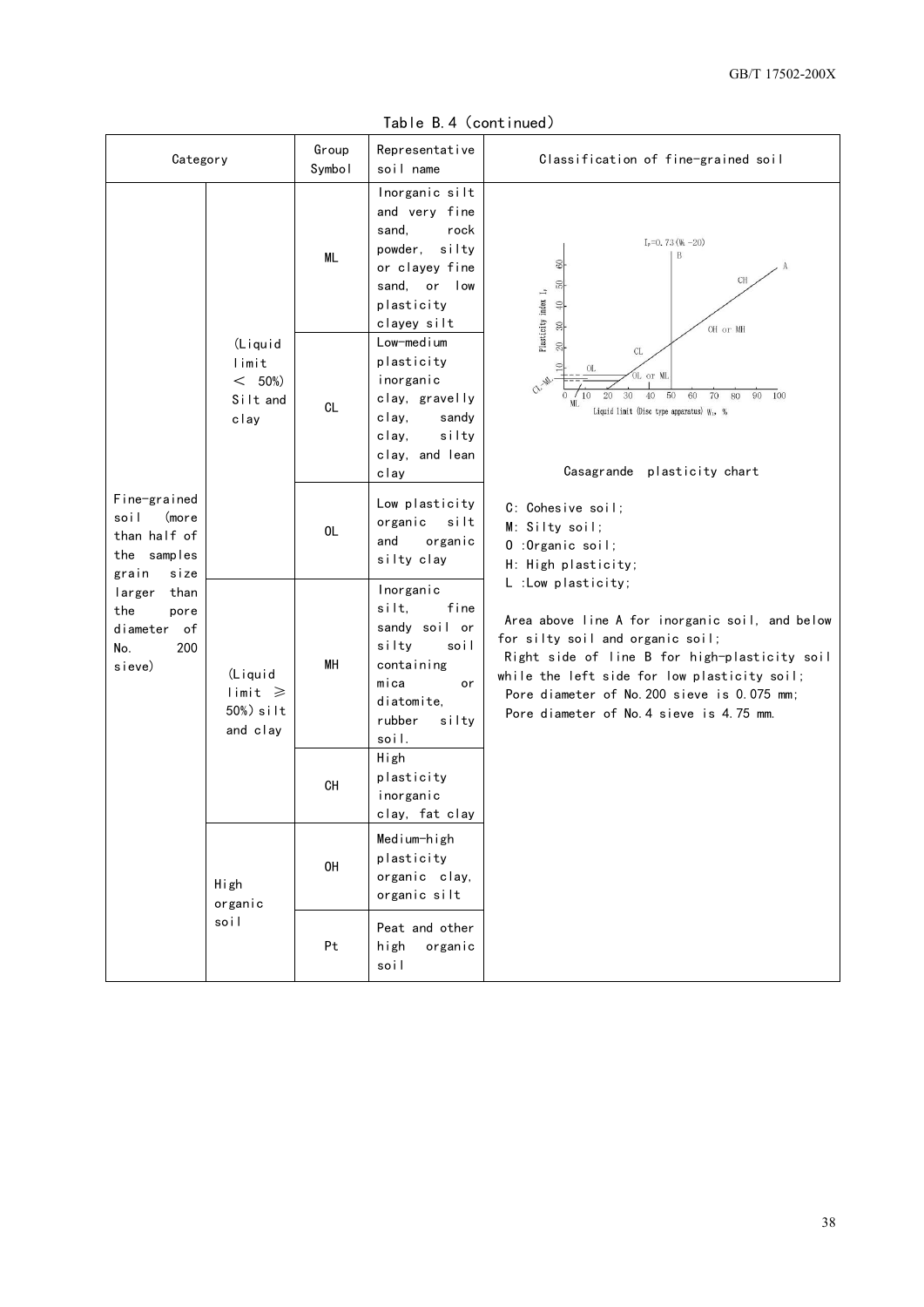## Annex C (Informative) Pattern of Alignment Chart

<span id="page-42-0"></span>C.1 General Requirements

C.1.1 Alignment chart shall be a leveling graph composed of different bands along the route direction.

C.1.2 Alignment chart may be divided freely and cover the whole survey area with fewer maps. There shall be 3 cm overlap between adjacent charts and on both sides of the route alter course point.

C.1.3 Size of the chart adopts standard A0, A1 and A2.

C.1.4 Alignment chart shall include the following five blocks:

a) Track line, water depth, topography, etc.;

b) Seabed sediments, landform, obstacles, etc.;

c) Stratigraphic section, geotechnical characteristics, etc.;

d) Information about engineering design and construction, etc.;

e) Information on the symbol of each element, drawing parameters, guide map, project name, compilation unit and version number in the drawing, etc.

C.2 Pattern of Alignment Chart

Pattern of alignment chart, see Figure C.1.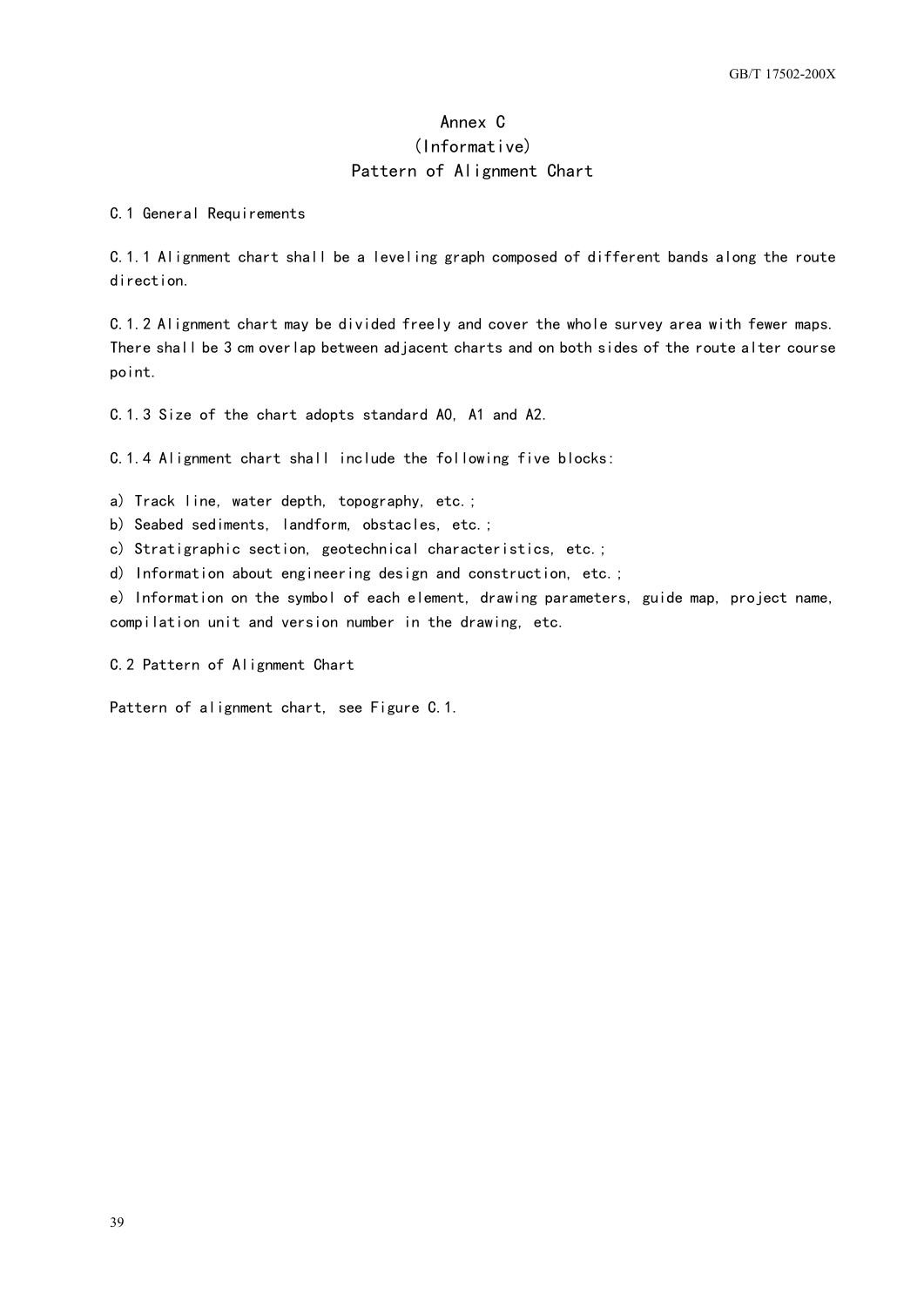

Figure C.1 Pattern of alignment chart